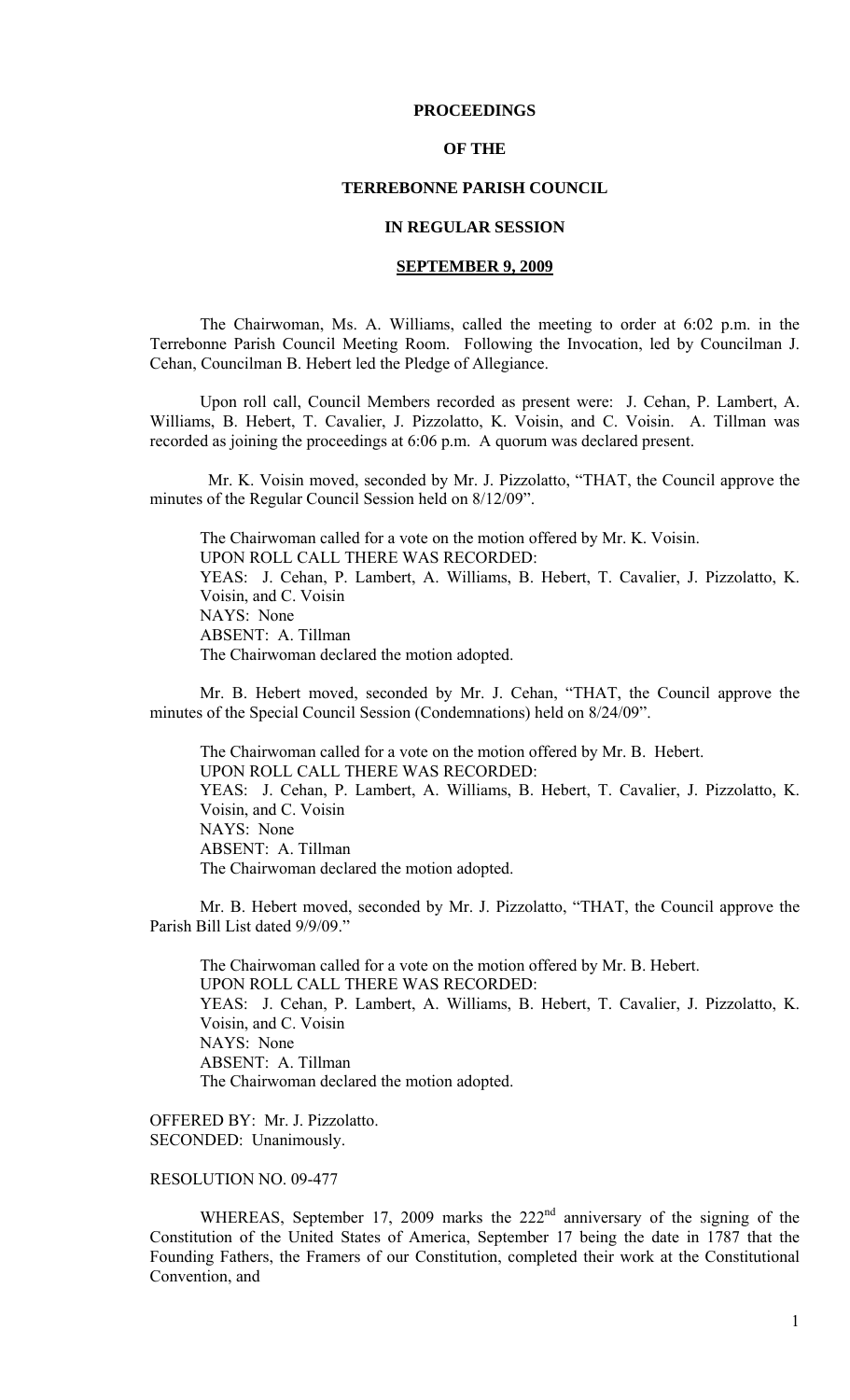WHEREAS, it is fitting and proper to accord official recognition to this magnificent document and its memorable anniversary, and to the patriotic celebrations which will commemorate the occasion, and

WHEREAS, Public Law 915 guarantees the issuing of a proclamation each year by the President of the United States of America designating September 17 through 23 as Constitution Week in this great country, and

WHEREAS, it is hereby requested that our Stars and Stripes, the flag of our Nation, be flown in the downtown area of the City of Houma during this week to help celebrate this magnificent occasion.

NOW, THEREFORE BE IT RESOLVED, that the Terrebonne Parish Council, on behalf of the Parish President, Michel H. Claudet, on behalf of the entire Terrebonne Parish Consolidated Government, and in conjunction with the Bayou Lafourche Chapter of the National Society, Daughters of the American Revolution, do hereby proclaim the week of September 17 through 23 as "Constitution Week in Houma-Terrebonne" and ask our citizens to reaffirm the ideals the Framers of the Constitution had in 1787 by vigilantly protecting the freedoms guaranteed to us through this guardian of our liberties, remembering that lost rights may never be regained.

#### THERE WAS RECORDED:

YEAS: J. Cehan, P. Lambert, A. Tillman, A. Williams, B. Hebert, T. Cavalier, J. Pizzolatto, K. Voisin and C. Voisin. NAYS: None. ABSTAINING: None. ABSENT: None. The Chairwoman declared the resolution adopted on this, the  $9<sup>th</sup>$  day of September, 2009.

\* \* \* \* \* \* \* \*

The Chairwoman recognized Mrs. Rena Labat and Mrs. Joann Plessala, Bayou Lafourche Society, Daughters of the American Revolution who thanked the Council and Parish President for the proclamation and support and encouraged residents to fly their flag during the week of September 17-23, 2009 in honor of Constitution Week.

OFFERED BY: Mr. P. Lambert. SECONDED: Unanimously.

#### RESOLUTION NO. 09-478

 WHEREAS, the Native American population in South Louisiana has lived in this area for hundreds of years and has helped generations of settlers reap the tremendous bounty of this great land, and

 WHEREAS, the Native American culture has been a strong influence on the various people who have settled coastal Louisiana, and

 WHEREAS, the Terrebonne Parish Council feels most fortunate in knowing that Native American people have chosen Terrebonne Parish to host a multi-cultural festival, and

 WHEREAS, the Grand Bois Pow-Wow, an eagerly anticipated annual event in this community, will be held in the Grand Bois Campsite and is a wonderful means to help preserve this rich cultural legacy, and

 WHEREAS, as in the past, the event will feature live entertainment, tremendous food items and a rate opportunity to partake in the rich culture of the local Native American people.

 NOW, THEREFORE BE IT RESOLVED by the Terrebonne Parish Council, on behalf of the Parish President and the entire Terrebonne Parish Consolidated Government, that the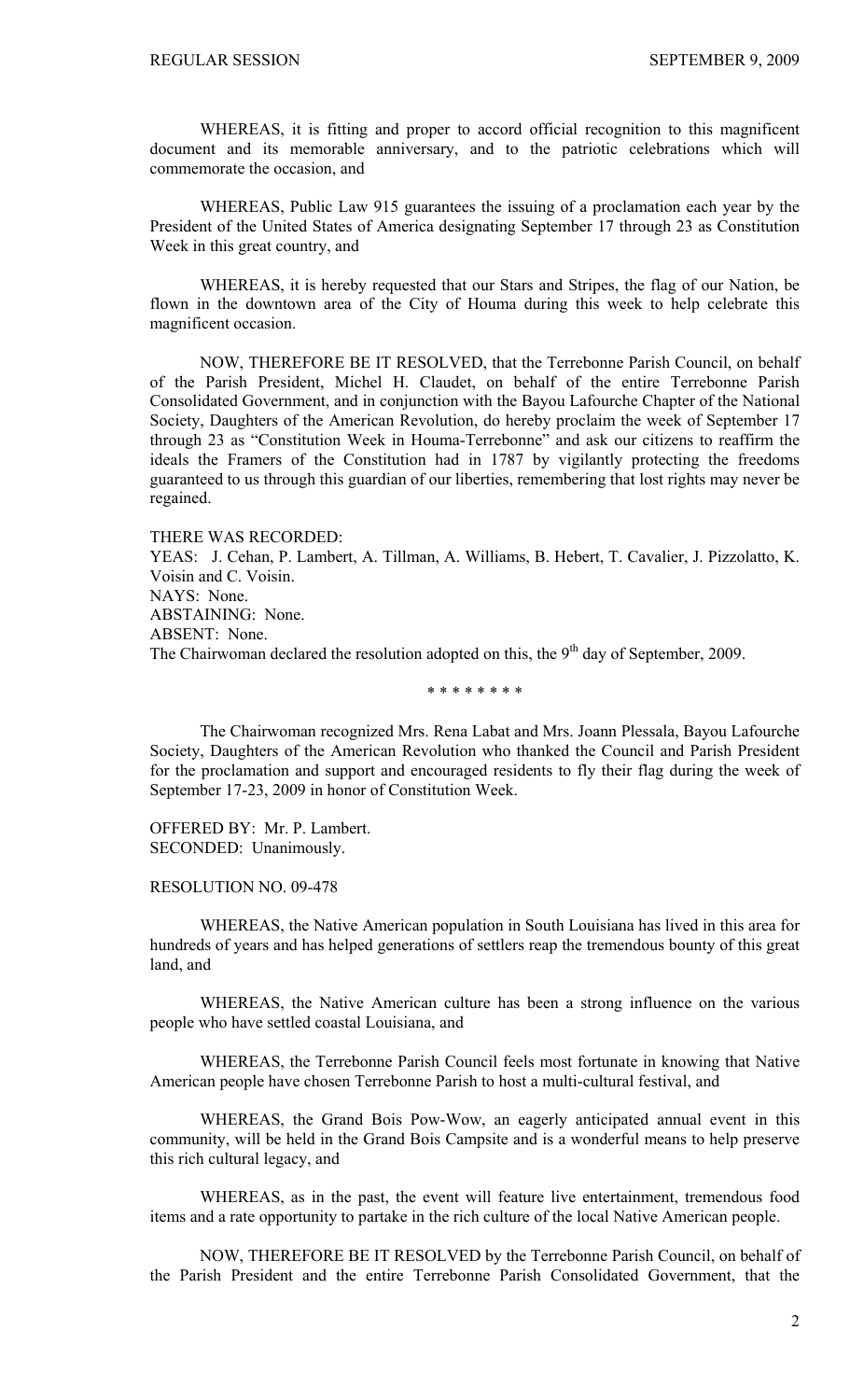weekend of September 18, 19 and 20, 2009 be hereby proclaimed GRAND BOIS POW WOW WEEKEND IN HOUMA-TERREBONNE and that all citizens be urged to participate in this wonderful cultural experience; and

BE IT FURTHER RESOLVED, that this worthwhile cultural event be co-sponsored to the maximum extent possible by the Terrebonne Parish Consolidated Government.

THERE WAS RECORDED: YEAS: J. Cehan, P. Lambert, A. Tillman, A. Williams, B. Hebert, T. Cavalier, J. Pizzolatto, K. Voisin and C. Voisin. NAYS: None. ABSTAINING: None. ABSENT: None. The Chairwoman declared the resolution adopted on this, the  $9<sup>th</sup>$  day of September, 2009.

\* \* \* \* \* \* \* \*

The Chairwoman recognized Mr. Ernie Dardar, who thanked the Council and Parish President for the proclamation and support and invited everyone to attend.

OFFERED BY: Mr. K. Voisin. SECONDED: Unanimously.

# RESOLUTION NO. 09-479

 WHEREAS, the Terrebonne Parish Council has learned that local restaurateur Tony Herques has been named as one of the recipients of the Cornerstone Humanitarian Award for 2009 by the National Restaurant Association, and

WHEREAS, this recognition is no surprise to members of the Council as the numerous civic and charitable contributions of Mr. Herques are well known in this community, and

WHEREAS, aside from his tremendous commitment to the New Orleans Ronald McDonald House Project, Mr. Herques has worked with numerous local charities and fundraising events dedicated to helping others in need, and

WHEREAS, helping the community is a family value of the Herques household as Tony and his wife Char have established an endowment to the Terrebonne Foundation for Academic Excellence in Public Education, and

WHEREAS, the Parish Council and Parish President are proud of the innumerable contributions of Mr. Tony Herques and feel that his selection for receipt of this prestigious award is more than justified .

NOW, THEREFORE BE IT RESOLVED by the Terrebonne Parish Council, on behalf of Parish President Michel H. Claudet and the entire Terrebonne Parish Consolidated Government, that Mr. Tony Herquesbe hereby congratulated and commended as one of the recipients of the 2009 Cornerstone Humanitarian Award by the National Restaurant Association and for lending his knowledge and expertise to many other local civic and community causes.

THERE WAS RECORDED: YEAS: J. Cehan, P. Lambert, A. Tillman, A. Williams, B. Hebert, T. Cavalier, J. Pizzolatto, K. Voisin and C. Voisin. NAYS: None. ABSTAINING: None. ABSENT: None. The Chairwoman declared the resolution adopted on this, the  $9<sup>th</sup>$  day of September, 2009.

\* \* \* \* \* \* \* \*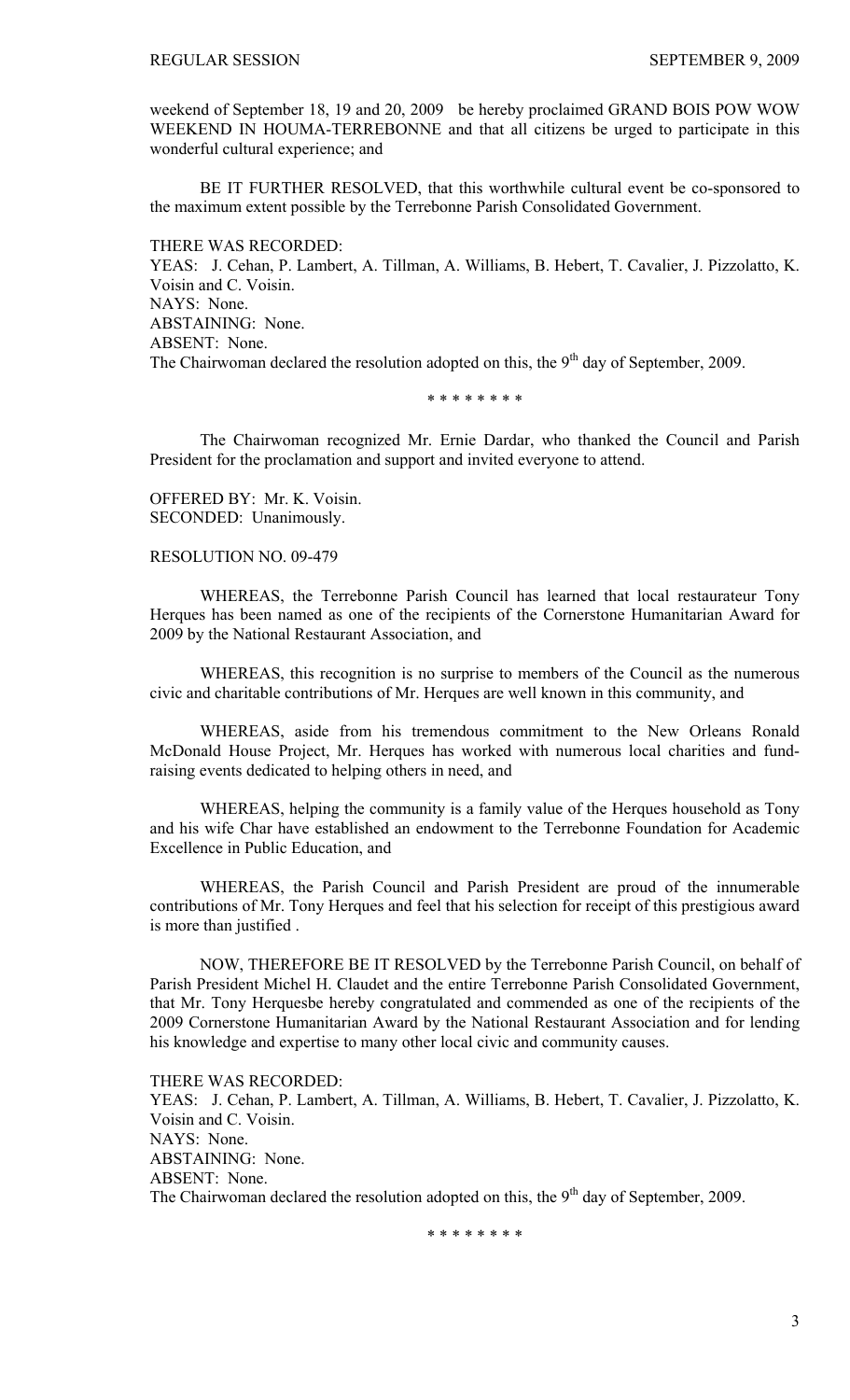The Chairwoman recognized Mr. Joel Treadwell, Louisiana Restaurant Association Representative, who thanked the Council and Parish President for recognizing Mr. Tony Herques for his hard work and dedication.

The Chairwoman recognized Mr. Ricky Pontiff, President of the Bayou Chapter of the Louisiana Restaurant Association, who presented Mr. Tony Herques with a plaque as the state winner for the Restaurant Neighbor Award Cornerstone Humanitarian for Louisiana 2009. He stated that Mr. Herques is eligible to win the national competition, which will be announced in a couple weeks.

The Chairwoman recognized Mr. Tony Herques, who thanked the Council and Parish President for the commendation.

Mr. J. Pizzolatto moved, seconded by Mr. A. Tillman and Mr. J. Cehan, "THAT, the Council allow an add on to tonight's agenda to address a resolution approving a renewal tax election for Recreation District No. 2,3."

The Chairwoman called for a vote on the motion offered by Mr. J. Pizzolatto. UPON ROLL CALL THERE WAS RECORDED: YEAS: J. Cehan, P. Lambert, A. Tillman, A. Williams, B. Hebert, T. Cavalier, J. Pizzolatto, K. Voisin, and C. Voisin NAYS: None ABSENT: None The Chairwoman declared the motion adopted.

The Chairwoman called for comments from the public on the aforementioned add on, there were none.

Mr. B. Hebert moved, seconded by Mr. J. Cehan and Mr. J. Pizzolatto, "THAT, the Council close the call for public comments."

The Chairwoman called for a vote on the motion offered by Mr. B. Hebert. UPON ROLL CALL THERE WAS RECORDED: YEAS: J. Cehan, P. Lambert, A. Tillman, A. Williams, B. Hebert, T. Cavalier, J. Pizzolatto, K. Voisin, and C. Voisin NAYS: None ABSENT: None The Chairwoman declared the motion adopted.

The following resolution was offered by Mr. Billy Hebert and seconded by Mr. Kevin Voisin:

# RESOLUTION NO. 09-480

A resolution approving the holding of an election in Recreation District No. 2, 3 of the Parish of Terrebonne, State of Louisiana, on Saturday, November 14, 2009, to authorize the renewal of a special tax therein.

WHEREAS, the Board of Commissioners of Recreation District No. 2, 3 of the Parish of Terrebonne, State of Louisiana (the "Governing Authority"), acting as the governing authority of Recreation District No. 2, 3 of the Parish of Terrebonne, State of Louisiana (the "District"), anticipated adopting a resolution on September 10, 2009, calling a special election in the District on Saturday, November 14, 2009, to authorize the renewal of a special tax therein; and

WHEREAS, the governing authority of the District has requested that this Parish Council, acting as the governing authority of the Parish of Terrebonne, State of Louisiana, give its consent and authority for the District to hold the aforesaid election, and in the event that the election carries to continue to levy and collect the special tax provided for therein; and

WHEREAS, as required by Article VI, Section 15 of the Constitution of the State of Louisiana of 1974, it is now the desire of this Parish Council to approve the holding of said election and in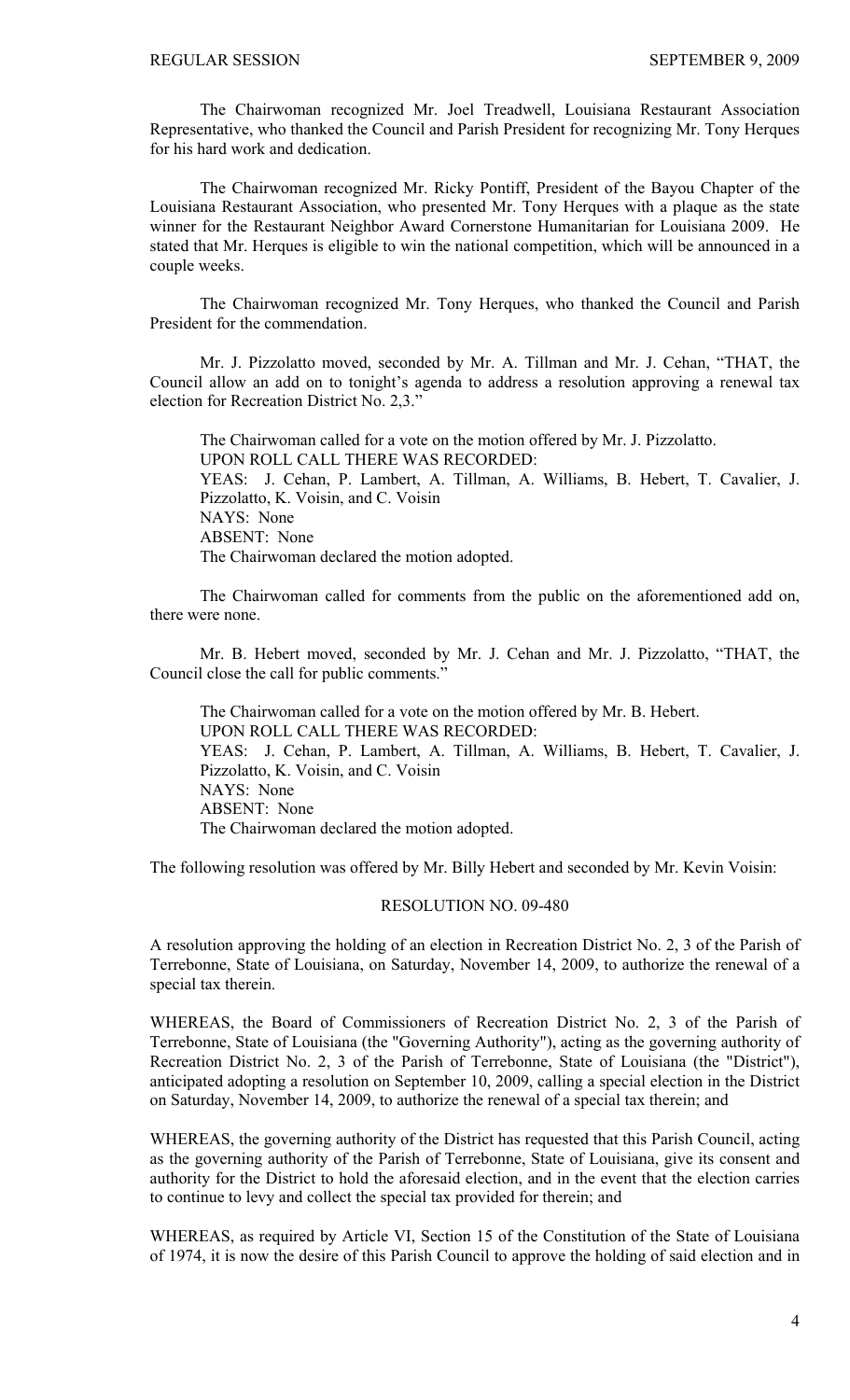the event that the election carries, to continue to levy and collect the special tax provided for therein;

NOW, THEREFORE, BE IT RESOLVED by the Parish Council of the Parish of Terrebonne,

State of Louisiana, acting as the governing authority of said Parish, that:

SECTION 1. In compliance with the provisions of Article VI, Section 15 of the constitution of the State of Louisiana of 1974, and in accordance with the request of the Board of Commissioners of Recreation District No. 2, 3 of the Parish of Terrebonne, State of Louisiana, this Parish Council hereby approves the holding of an election in the District, on Saturday, November 14, 2009, at which election there will be submitted the following proposition, to-wit:

# MILLAGE RENEWAL PROPOSITION

SUMMARY: AUTHORITY FOR RECREATION DISTRICT NO. 2, 3 TO CONTINUE TO LEVY A 10-YEAR 5-MILL PROPERTY TAX FOR CONSTRUCTING, IMPROVING, MAINTAINING AND OPERATING RECREATION FACILITIES FOR SAID DISTRICT, INCLUDING THE PURCHASE OF EQUIPMENT THEREFOR.

Shall Recreation District No. 2, 3 of the Parish of Terrebonne, State of Louisiana (the "District"), continue to levy and collect a special tax of five (5.00) mills on all property subject to taxation in said District, for a period of ten (10) years, beginning with the year 2013 and ending with the year 2022 (an estimated \$630,000 reasonably expected at this time to be collected from the levy of the tax for an entire year), for the purpose of constructing, improving, maintaining and operating recreation facilities for said District, including the purchase of equipment therefor?

SECTION 2. In the event the election carries, this Parish Council does hereby further consent to

and authorize the District to continue to levy and collect the special tax provided for therein.

This resolution having been submitted to a vote, the vote thereon was as follows:

YEAS: Joey Cehan, Pete Lambert, Alvin Tillman, Arlanda Williams, Billy Hebert, Teri C. Cavalier, Johnny Pizzolatto, Kevin Voisin and Clayton J. Voisin.

NAYS: NONE.

ABSENT: NONE.

And the resolution was declared adopted on this, the  $9<sup>th</sup>$  day of September, 2009.

\*\*\*\*\*\*\*\*\*\*

The Chairwoman recognized Mr. Will Theriot, Veterans' Memorial District member, who requested the Council's consideration of re-appointing him to another term on the Veterans' Memorial District.

The Chairwoman recognized Mr. C. J. Christ, Veterans' Memorial District member, who requested the Council's consideration of re-appointing him to another term on the Veterans' Memorial District.

The Chairwoman recognized Ms. Betty Verdin, Boudreaux Street resident, who expressed her concerns relative to her neighbor having a pit bull that is not properly restrained and frightening the people in the area. She requested that if there is not a current law in effect, that the matter be reviewed.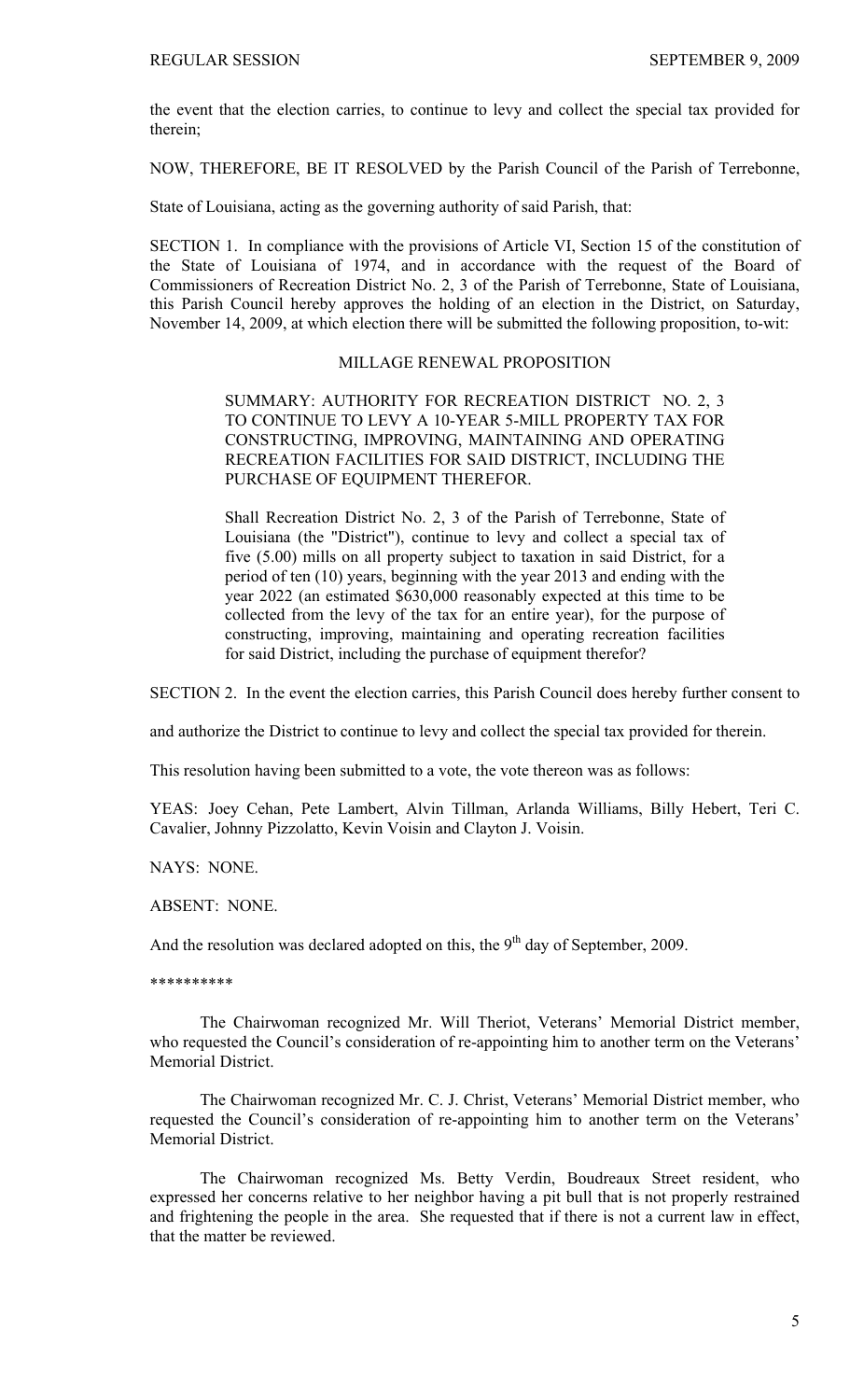Councilman J. Pizzolatto requested that the Council Staff research what laws neighboring parishes have regarding pit bulls and the matter be placed on the next appropriate committee for review.

Council Clerk P. Labat read aloud Section 5-30 of the Terrebonne Parish Code, Confinement of Certain Animals (vicious dogs).

Councilman J. Pizzolatto stressed the need to address the matter of the pit bull not being property restrained in the Boudreaux Street area because it is frightening the people in the neighborhood.

Parish President M. Claudet stated Ms. Verdin contacted his office and it is his understanding that an officer went out and ticketed the owner of the dog for violation of the leash law.

Ms. Betty Verdin stated that she had made several police reports regarding the pit bull not being property restrained before a ticket was issued. She also expressed her concerns for the neighbor having a six foot alligator in their yard, in her opinion, as retaliation for calling law enforcement about the dog.

Parish President M. Claudet informed Ms. Verdin that he will send Animal Control, as well as the Houma Police Department, tomorrow to check with her regarding the situation.

Councilman A. Tillman requested the Council Clerk to obtain copies of the police reports filed by Ms. Verdin on the pit bull, as well as the alligator.

Councilman K. Voisin suggested that an advisory committee be established with representation from the District Attorney's Office, Animal Shelter, Council, Administration, law enforcement to address restrictions and penalties applicable to restraining dangerous animals.

Chairwoman A. Williams suggested that current state laws be reviewed and considered for incorporation into the Terrebonne Parish code regarding dangerous animals. She also suggested that a local judge be appointed to the committee because they will have to enforce restrictions. She stated she would get back with the Council at a later time regarding establishing an advisory committee to review laws on regulations for dangerous animals.

 Mr. A. Tillman moved, seconded by Mr. K. Voisin, "THAT, it now being 6:37 p.m., the Council open public hearings at this time."

 The Chairwoman called for a vote on the motion offered by Mr. A. Tillman. UPON ROLL CALL THERE WAS RECORDED: YEAS: J. Cehan, P. Lambert, A. Tillman, A. Williams, B. Hebert, T. Cavalier, J. Pizzolatto, K. Voisin, and C. Voisin NAYS: None ABSENT: None The Chairwoman declared the motion adopted.

The Chairwoman recognized the public for comments on the following:

A. A proposed ordinance to dedicate and accept the maintenance/operation of the street(s), drainage servitudes, gas, and rights-of-way of Ardoyne Plantation Estates, Addendum No. 3; to energize the street lights; and to incorporate "Goldsby Drive" and the extension of "Destrahan Drive" and "Longdale Drive" into the Enhanced 911 Emergency Response System

There were no comments from the public on the proposed ordinance.

 Mr. B. Hebert moved, seconded by Mr. C. Voisin, "THAT, the Council close the aforementioned public hearing."

The Chairwoman called for a vote on the motion offered by Mr. A. Tillman.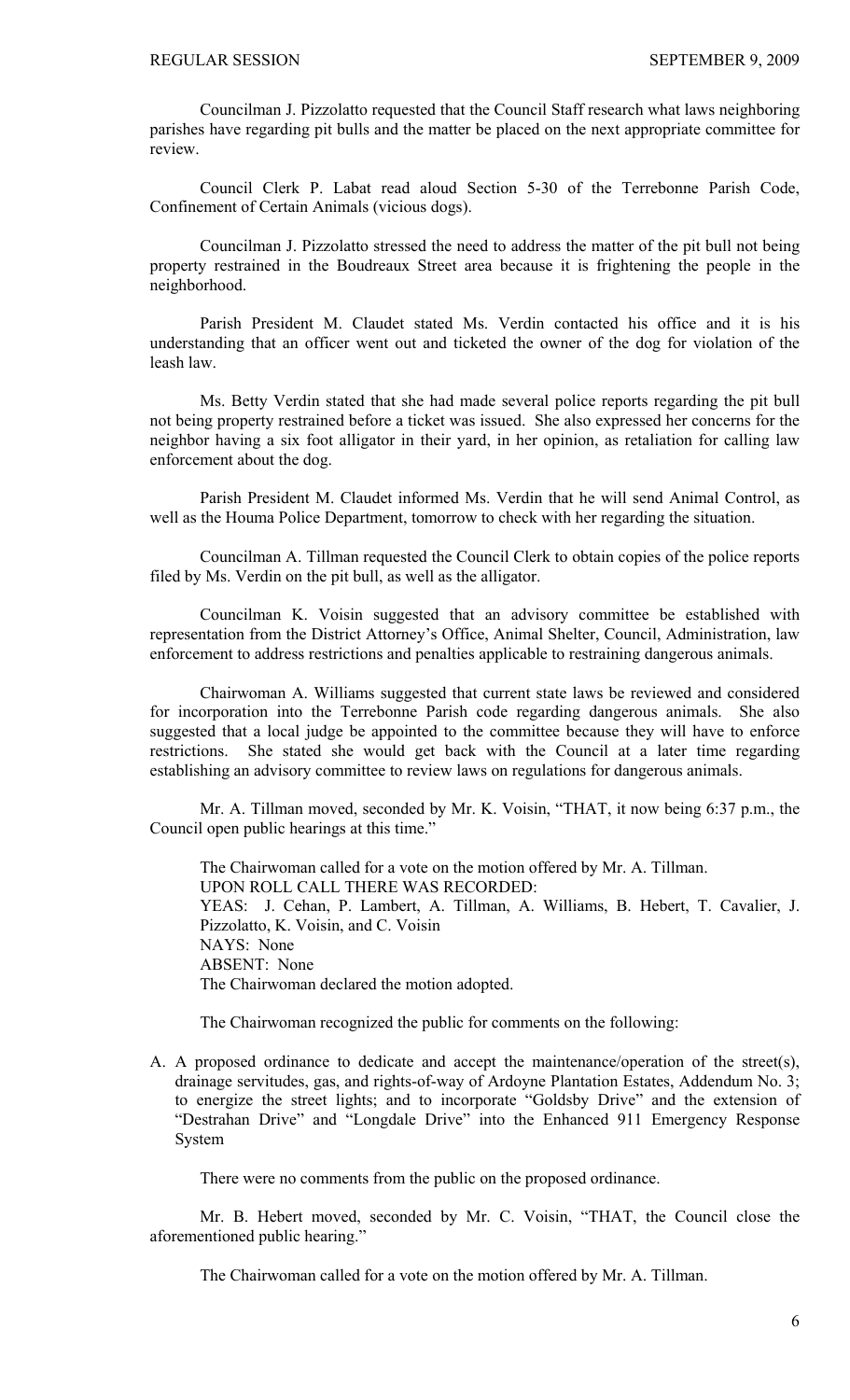UPON ROLL CALL THERE WAS RECORDED: YEAS: J. Cehan, P. Lambert, A. Tillman, A. Williams, B. Hebert, T. Cavalier, J. Pizzolatto, K. Voisin, and C. Voisin NAYS: None ABSENT: None The Chairwoman declared the motion adopted.

OFFERED BY: Mr. C. Voisin. SECONDED BY: Mr. B. Hebert.

## ORDINANCE NO. 7700

AN ORDINANCE DEDICATING AND ACCEPTING THE MAINTENANCE/OPERATION OF THE STREET(S), DRAINAGE SERVITUDES, GAS, AND RIGHTS-OF-WAY FOR "ARDOYNE PLANTATION ESTATES, ADDENDUM NO. 3;" ENERGIZE THE STREET LIGHTS; AND TO INCORPORATE "GOLDSBY DRIVE" AND THE EXTENSION OF "DESTRAHAN DRIVE" AND "LONGDALE DRIVE" INTO THE ENHANCED 911 EMERGENCY RESPONSE SYSTEM FOR THE PURPOSE OF PROVIDING A BETTER MEANS OF LOCATING ADDRESSES; AND TO SET FORTH AN EFFECTIVE DATE FOR THE INCORPORATION OF STREET NAME(S), TO INFORM THE PROPER AGENCIES OF THE STREET NAME(S), AND TO AUTHORIZE THE INSTALLATION OF THE APPROPRIATE STREET SIGN(S), AND TO ADDRESS OTHER MATTERS RELATIVE THERETO.

# SECTION I

BE IT ORDAINED that the Terrebonne Parish Council, on behalf of Terrebonne Parish Consolidated Government, dedicates and accepts the maintenance/operation of the street(s), drainage servitudes, gas, and rights-of-way; and energize the street lights as depicted on a plat, prepared on March 28, 2008 by GSE Associates, Inc. titled "Ardoyne Plantation Estates, Addendum No. 3," a copy of which is attached hereto and made a part hereof;

BE IT FURTHER ORDAINED effective on the  $16<sup>th</sup>$  day of September, 2009, that "Goldsby Drive" and the extension of "Destrahan Drive" and "Longdale Drive" be incorporated into the Enhanced 911 Emergency Response System;

BE IT FURTHER ORDAINED that a copy of this ordinance be submitted to the Terrebonne Parish Communications Board, local U.S. Postal Services, fire districts, Acadian Ambulance, Terrebonne Parish Sheriff's Office, and any other appropriate agency; and

BE IT FURTHER ORDAINED that the Parish Forces be directed to install the proper street sign on the appropriate street, and that any other actions relative thereto be addressed.

## SECTION II

If any word, clause, phrase, section or other portion of this ordinance shall be declared null, void, invalid, illegal, or unconstitutional, the remaining words, clauses, phrases, sections or other portions of this ordinance shall remain in full force and effect, the provisions of this section hereby being declared to be severable.

This ordinance, having been introduced and laid on the table for at least two weeks, was voted upon as follows: THERE WAS RECORDED: YEAS: J. Cehan, P. Lambert, A. Tillman, A. Williams, B. Hebert, T. Cavalier, J. Pizzolatto, K. Voisin and C. Voisin.

NAYS: None.

ABSTAINING: None.

ABSENT: None.

The Chairwoman declared the ordinance adopted on this, the  $9<sup>th</sup>$  day of September, 2009.

\* \* \* \* \* \* \* \* \*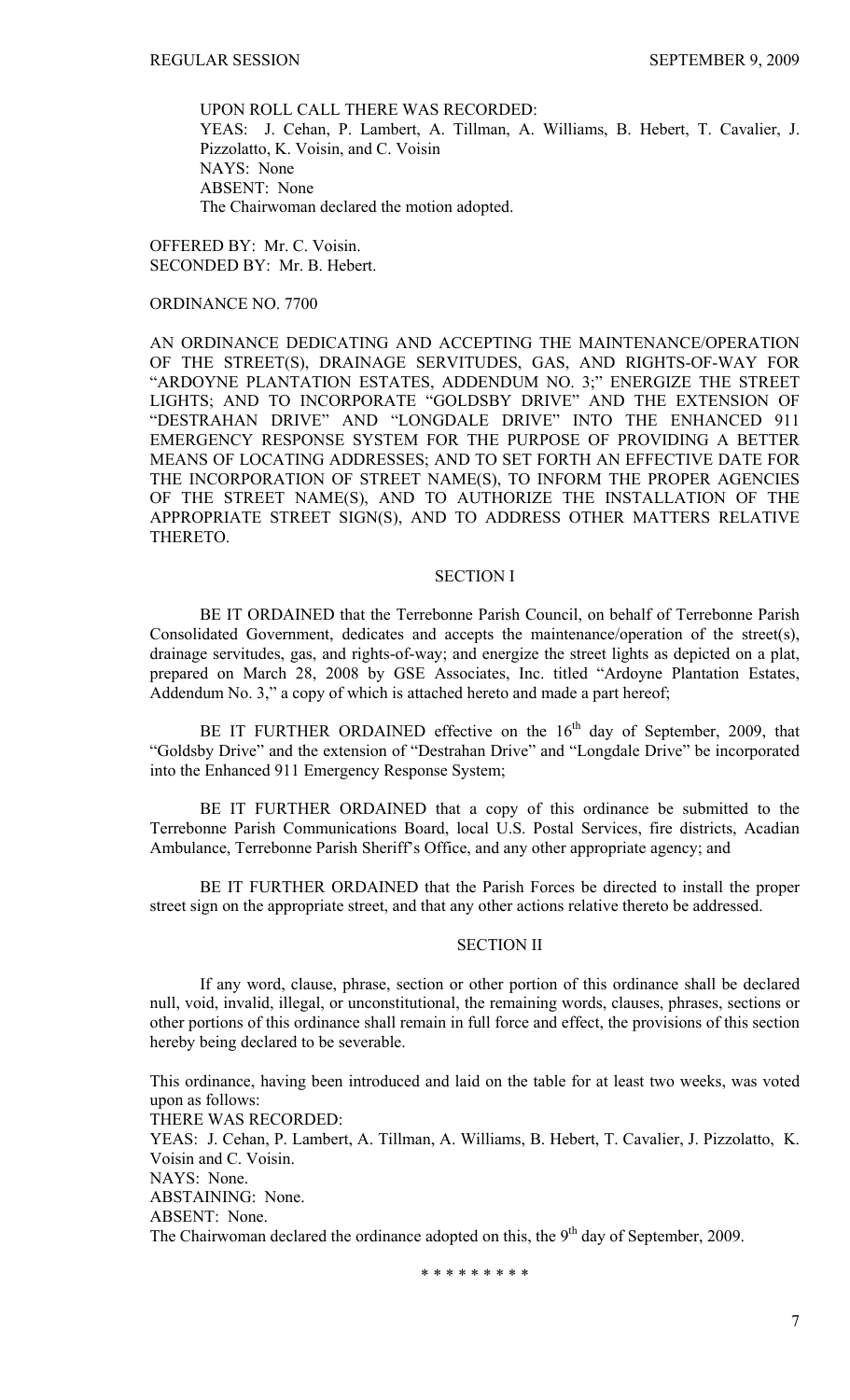The Chairwoman recognized the public for comments on the following:

B. A proposed ordinance to dedicate and accept the maintenance/operation of the street(s), drainage servitudes, utilities, gas, sewer, and rights-of-way of Fe'si Court Subdivision; to energize the street lights; and to incorporate "Del Rio Drive" into the Enhanced 911 Emergency Response System

There were no comments from the public on the proposed ordinance.

 Mr. C. Voisin moved, seconded by Mr. A. Tillman, "THAT, the Council close the aforementioned public hearing."

 The Chairwoman called for a vote on the motion offered by Mr. C. Voisin. UPON ROLL CALL THERE WAS RECORDED: YEAS: J. Cehan, P. Lambert, A. Tillman, A. Williams, B. Hebert, T. Cavalier, J. Pizzolatto, K. Voisin, and C. Voisin NAYS: None ABSENT: None The Chairwoman declared the motion adopted.

OFFERED BY: Mr. C. Voisin. SECONDED BY: Mr. A. Tillman.

ORDINANCE NO. 7701

AN ORDINANCE DEDICATING AND ACCEPTING THE MAINTENANCE/OPERATION OF THE STREET(S), DRAINAGE SERVITUDES, UTILITIES, GAS, SEWER, AND RIGHTS-OF-WAY FOR "FE′SI COURT SUBDIVISION;" ENERGIZE THE STREET LIGHTS; AND TO INCORPORATE THE EXTENSION OF "DEL RIO DRIVE" INTO THE ENHANCED 911 EMERGENCY RESPONSE SYSTEM FOR THE PURPOSE OF PROVIDING A BETTER MEANS OF LOCATING ADDRESSES; AND TO SET FORTH AN EFFECTIVE DATE FOR THE INCORPORATION OF STREET NAME(S), TO INFORM THE PROPER AGENCIES OF THE STREET NAME(S), AND TO AUTHORIZE THE INSTALLATION OF THE APPROPRIATE STREET SIGN(S), AND TO ADDRESS OTHER MATTERS RELATIVE THERETO.

# SECTION I

BE IT ORDAINED that the Terrebonne Parish Council, on behalf of Terrebonne Parish Consolidated Government, dedicates and accepts the maintenance/operation of the street(s), drainage servitudes, utilities, gas, sewer, and rights-of-way; and energize the street lights as depicted on a plat, prepared on August 17, 2006 by David A. Waitz Engineering & Surveying, Inc. titled "Fe′si Court Subdivision," a copy of which is attached hereto and made a part hereof;

BE IT FURTHER ORDAINED effective on the  $16<sup>th</sup>$  day of September, 2009, that the extension of "Del Rio Drive" be incorporated into the Enhanced 911 Emergency Response System;

BE IT FURTHER ORDAINED that a copy of this ordinance be submitted to the Terrebonne Parish Communications Board, local U.S. Postal Services, fire districts, Acadian Ambulance, Terrebonne Parish Sheriff's Office, and any other appropriate agency; and

BE IT FURTHER ORDAINED that the Parish Forces be directed to install the proper street sign on the appropriate street, and that any other actions relative thereto be addressed.

#### SECTION II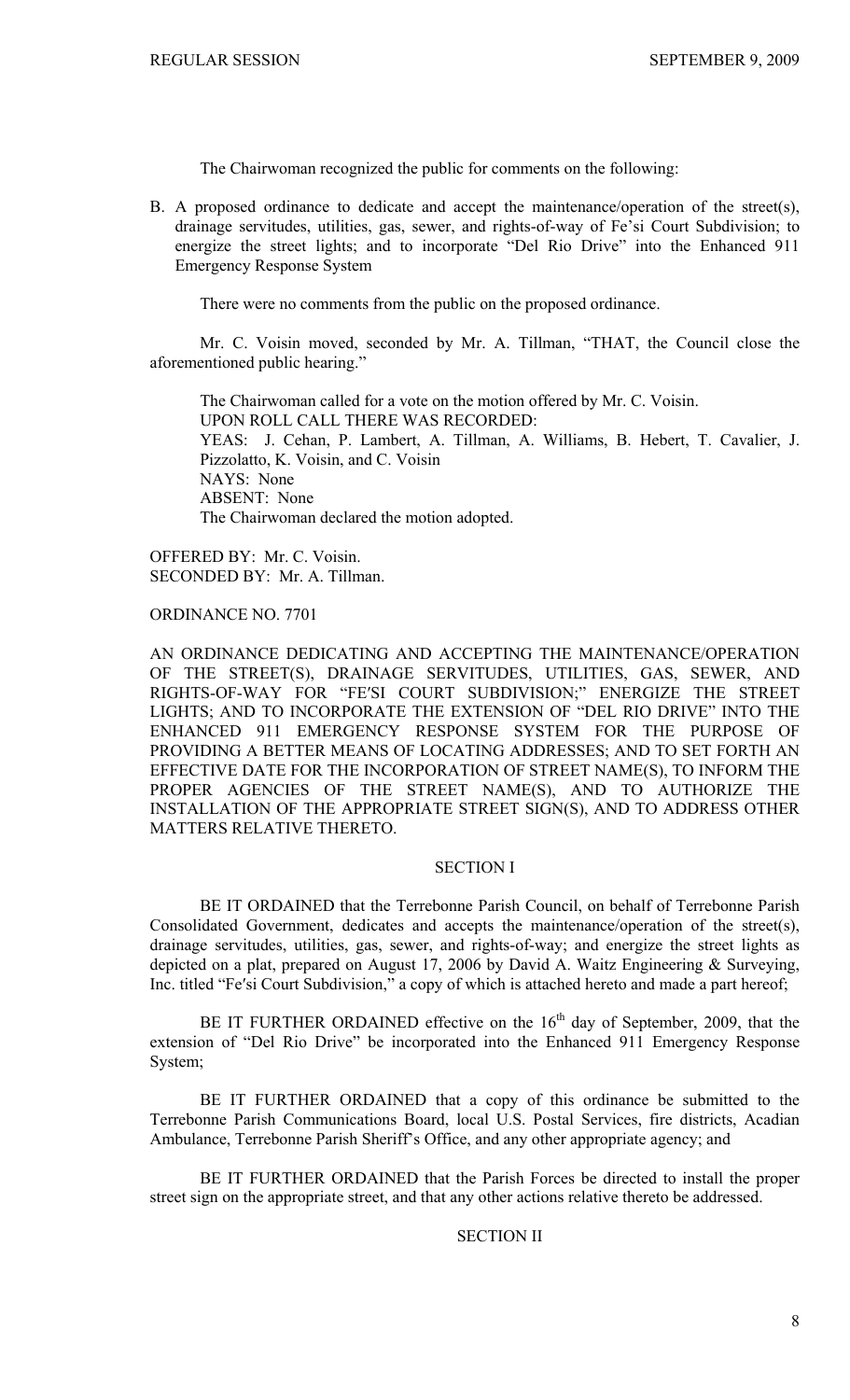If any word, clause, phrase, section or other portion of this ordinance shall be declared null, void, invalid, illegal, or unconstitutional, the remaining words, clauses, phrases, sections or other portions of this ordinance shall remain in full force and effect, the provisions of this section hereby being declared to be severable.

This ordinance, having been introduced and laid on the table for at least two weeks, was voted upon as follows: THERE WAS RECORDED: YEAS: J. Cehan, P. Lambert, A. Tillman, A. Williams, B. Hebert, T. Cavalier, J. Pizzolatto, K. Voisin and C. Voisin. NAYS: None. ABSTAINING: None. ABSENT: None. The Chairwoman declared the ordinance adopted on this, the  $9<sup>th</sup>$  day of September, 2009.

\* \* \* \* \* \* \* \* \*

The Chairwoman recognized the public for comments on the following:

C. A proposed ordinance to accept Learning Lane into the Parish Maintenance System and incorporating said roadway into the Enhanced 911 Emergency Response System

There were no comments from the public on the proposed ordinance.

 Mr. B. Hebert moved, seconded by Mr. J. Cehan, "THAT, the Council close the aforementioned public hearing."

 The Chairwoman called for a vote on the motion offered by Mr. B. Hebert. UPON ROLL CALL THERE WAS RECORDED: YEAS: J. Cehan, P. Lambert, A. Tillman, A. Williams, B. Hebert, T. Cavalier, J. Pizzolatto, K. Voisin, and C. Voisin NAYS: None ABSENT: None The Chairwoman declared the motion adopted.

OFFERED BY: Mr. B. Hebert. SECONDED BY: Mr. J. Cehan.

ORDINANCE NO. 7702

AN ORDINANCE DEDICATING AND ACCEPTING THE MAINTENANCE/OPERATION OF THE STREET(S), DRAINAGE SERVITUDES, GAS, AND RIGHTS-OF-WAY FOR "LEARNING LANE;" ENERGIZE THE STREET LIGHTS; AND TO INCORPORATE INTO THE ENHANCED 911 EMERGENCY RESPONSE SYSTEM FOR THE PURPOSE OF PROVIDING A BETTER MEANS OF LOCATING ADDRESSES; AND TO SET FORTH AN EFFECTIVE DATE FOR THE INCORPORATION OF STREET NAME(S), TO INFORM THE PROPER AGENCIES OF THE STREET NAME(S), AND TO AUTHORIZE THE INSTALLATION OF THE APPROPRIATE STREET SIGN(S), AND TO ADDRESS OTHER MATTERS RELATIVE THERETO.

# SECTION I

BE IT ORDAINED by the Terrebonne Parish Council, on behalf of Terrebonne Parish Consolidated Government, dedicates and accepts the maintenance/operation of the street(s), drainage servitudes, gas and rights-of-way; and energize the street lights as depicted on a plat prepared on March 16, 2009 by T. Baker Smith & Sons titled Learning Lane, a copy of which is attached hereto and made part hereof;

SECTION II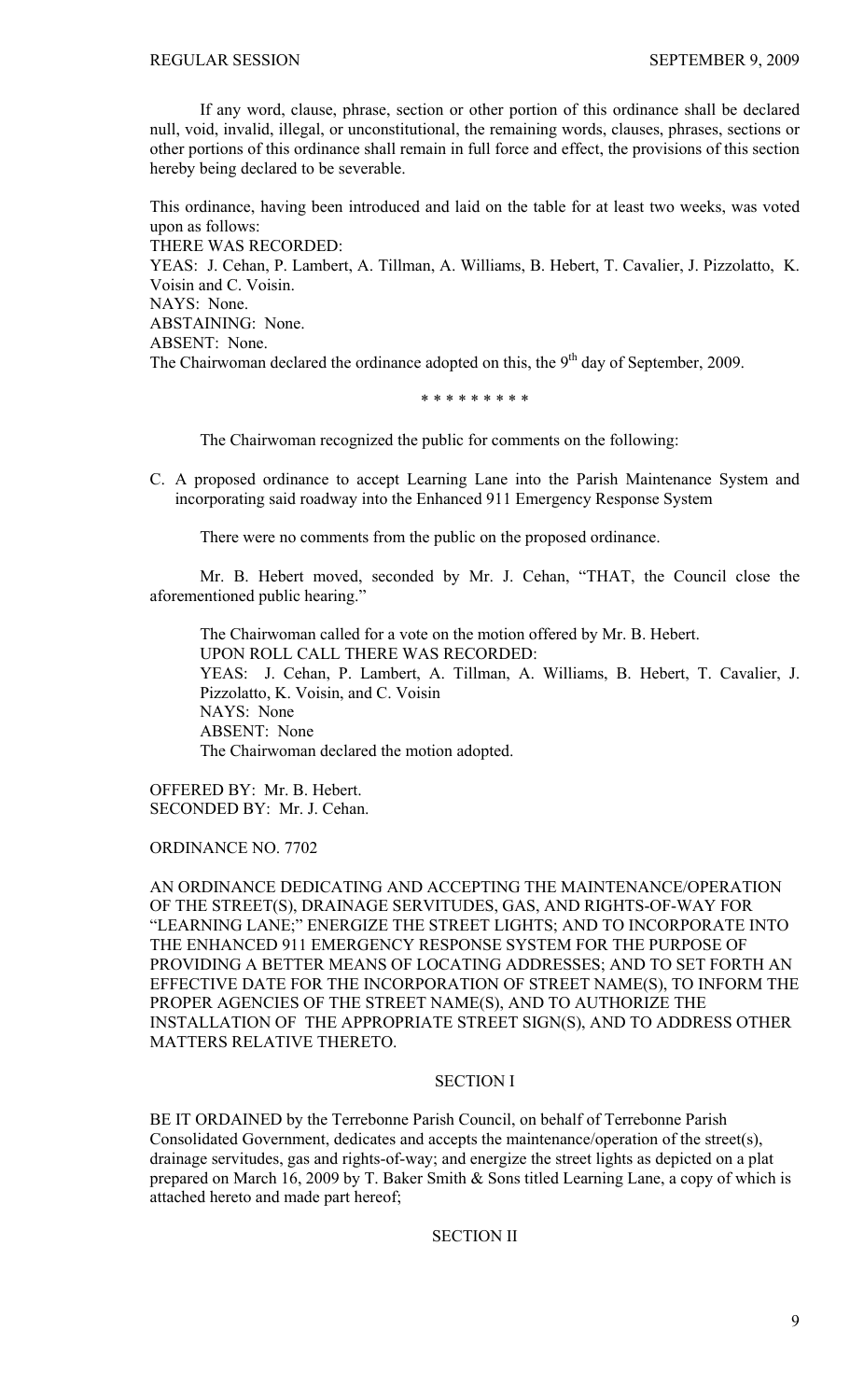If any word, clause, phrase, section or other portion of this ordinance shall be declared null, void, invalid, illegal, or unconstitutional, the remaining words, clauses, phrases, sections and other portions of this ordinance shall remain in full force and effect, the provisions of this ordinance hereby being declared to be severable.

# SECTION III

This ordinance shall become effective upon approval by the Parish President or as otherwise provided in Section 2-13 (b) of the Home Rule Charter for a Consolidated Government of Terrebonne Parish, whichever occurs sooner.

This ordinance, having been introduced and laid on the table for at least two weeks, was voted upon as follows:

THERE WAS RECORDED:

YEAS: J. Cehan, P. Lambert, A. Tillman, A. Williams, B. Hebert, T. Cavalier, J. Pizzolatto, K. Voisin and C. Voisin. NAYS: None. ABSTAINING: None. ABSENT: None. The Chairwoman declared the ordinance adopted on this, the  $9<sup>th</sup>$  day of September, 2009.

\* \* \* \* \* \* \* \* \*

The Chairwoman recognized the public for comments on the following:

D. A proposed ordinance to amend the 2009 Adopted Budget to recognize funding through the following Police Grants: Office of Justice Program – 2009 Jag Grant, \$172,447; Louisiana Commission on Law Enforcement - \$99,471

There were no comments from the public on the proposed ordinance.

 Mr. C. Voisin moved, seconded by Mr. A. Tillman, "THAT, the Council close the aforementioned public hearing."

 The Chairwoman called for a vote on the motion offered by Mr. C. Voisin. UPON ROLL CALL THERE WAS RECORDED: YEAS: J. Cehan, P. Lambert, A. Tillman, A. Williams, B. Hebert, T. Cavalier, J. Pizzolatto, K. Voisin, and C. Voisin NAYS: None ABSENT: None The Chairwoman declared the motion adopted.

OFFERED BY: Mr. C. Voisin. SECONDED BY: Mr. A. Tillman.

ORDINANCE NO. 7703

AN ORDINANCE TO AMEND THE 2009 ADOPTED BUDGET OF THE TERREBONNE PARISH CONSOLIDATED GOVERNMENT SO AS TO RECOGNIZE FUNDING THROUGH THE FOLLOWING GRANT AGREEMENTS:

Office of Justice Programs – 2009 JAG Grant: \$172,447 Louisiana Commission on Law Enforcement: \$99,471

## SECTION I

 WHEREAS, the Houma Police Department for the TPCG has received a grant from U. S. Department of Justice, Office of Justice Programs 2009 JAG grant in the amount of \$172,447, and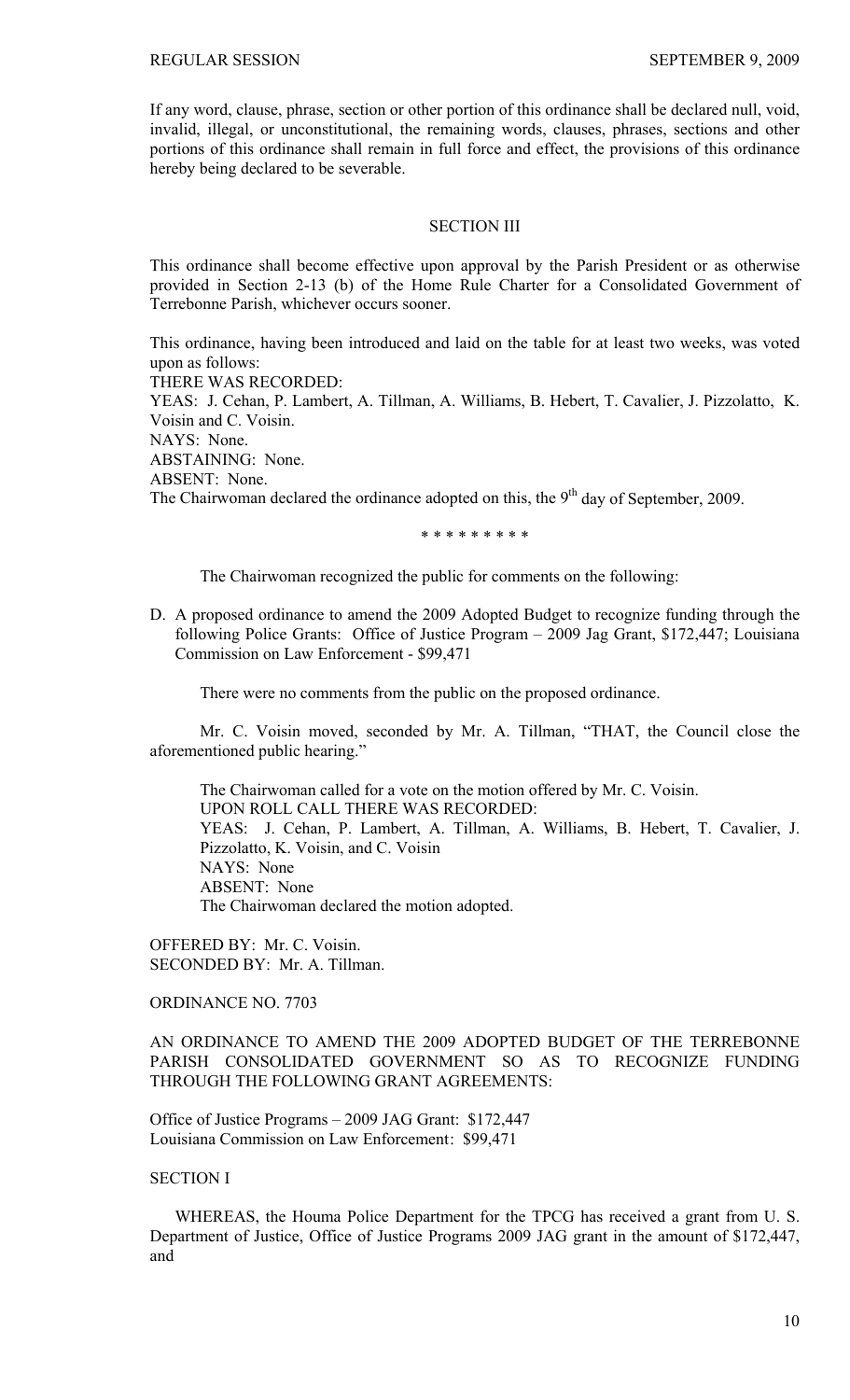WHEREAS, the public safety for overtime, communication system, surveillance camera systems, server and software, and microwave data equipment to the everyday operations of law enforcement during and after a major hurricane in maintaining the PEACE and SAFETY for all people within the City of Houma, and

 WHEREAS, the Parish Administrative staff and the Parish Finance Department will oversee the application process in the implementation and meeting all the requirements set forth by the United States Department of Justice, Office of Justice Programs.

BE IT ORDAINED, by the Terrebonne Parish Council, on behalf of the Terrebonne Parish Consolidated Government, that the 2009 Adopted Budget of the Terrebonne Parish Consolidated Government be amended for the funding from the Office of Justice Programs. (Attachment A)

# SECTION II

 WHEREAS, the Houma Police Department for the TPCG has received a grant from Louisiana Commission on Law Enforcement (LCLE) in the amount of \$99,471 authorized under the American Recovery and Reinvestment Act (ARRA), and

 WHEREAS, the LCLE grant will provide funding to improve the effectiveness of public safety communication system, surveillance camera systems, and microwave data equipment, and

WHEREAS, the equipment for public safety will assist by having Metro Wi-Fi Equipment, communication system, surveillance camera systems, and microwave data equipment to the everyday operations of law enforcement during and after a major hurricane in maintaining the PEACE and SAFETY for all people within the City of Houma.

 BE IT FURTHER ORDAINED, by the Terrebonne Parish Council, on behalf of the Terrebonne Parish Consolidated Government, that the 2009 Adopted Budget of the Terrebonne Parish Consolidated Government be amended for the funding of the LCLE grant. (Attachment B)

This ordinance, having been introduced and laid on the table for at least two weeks, was voted upon as follows:

THERE WAS RECORDED:

YEAS: J. Cehan, P. Lambert, A. Tillman, A. Williams, B. Hebert, T. Cavalier, J. Pizzolatto, K. Voisin and C. Voisin.

NAYS: None.

ABSTAINING: None.

ABSENT: None.

The Chairwoman declared the ordinance adopted on this, the  $9<sup>th</sup>$  day of September, 2009.

#### \* \* \* \* \* \* \* \* \*

# **ATTACHMENT A - Office of Justice Programs - 2009 JAG**

|                       |                  | 2008          |            |  |
|-----------------------|------------------|---------------|------------|--|
|                       | <b>Adopted</b>   | <b>Change</b> | Amended    |  |
| Overtime Pay          | $\theta$         | 44,800        | 44,800     |  |
| Travel & Training     | $\mathbf{0}$     | 3,000         | 3,000      |  |
| Machinery & Equipment | $\theta$         | 124,647       | 124,647    |  |
| 2009 JAG Award        | $\boldsymbol{0}$ | (172, 447)    | (172, 447) |  |

# **ATTACHMENT B - Louisiana Commission on Law Enforcement - ARRA**

|                     | 2008           |               |           |
|---------------------|----------------|---------------|-----------|
|                     | <b>Adopted</b> | <b>Change</b> | Amended   |
|                     |                |               |           |
| Equipment           | $_{0}$         | 99.471        | 99.471    |
| LCLE - ARRA Revenue | 0              | (99.471)      | (99, 471) |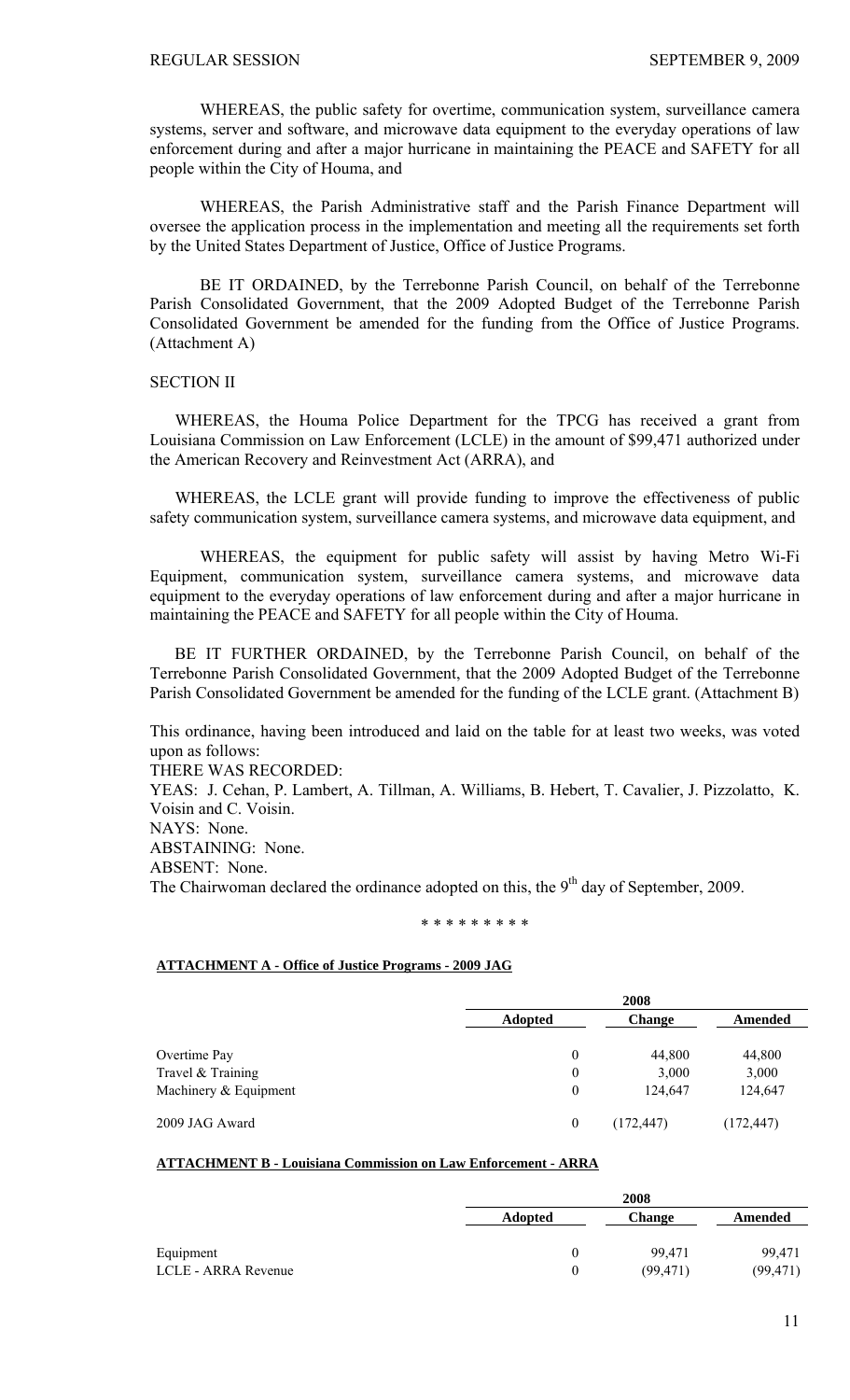\*\*\*\*\*\*\*\*\*\*

The Chairwoman recognized the public for comments on the following:

E. A proposed ordinance to amend the 2009 Adopted Budget to provide funding for the following: FEMA Acquisition, \$196,084; Head Start Program, \$37,756; Animal Shelter, \$15,000.

There were no comments from the public on the proposed ordinance.

 Mr. K. Voisin moved, seconded by Mr. A. Tillman, "THAT, the Council close the aforementioned public hearing."

 The Chairwoman called for a vote on the motion offered by Mr. K. Voisin. UPON ROLL CALL THERE WAS RECORDED: YEAS: J. Cehan, P. Lambert, A. Tillman, A. Williams, B. Hebert, T. Cavalier, J. Pizzolatto, K. Voisin, and C. Voisin NAYS: None ABSENT: None The Chairwoman declared the motion adopted.

OFFERED BY: Mr. K. Voisin. SECONDED BY: Mr. A. Tillman.

ORDINANCE NO. 7704

AN ORDINANCE TO AMEND THE 2009 ADOPTED BUDGET OF THE TERREBONNE PARISH CONSOLIDATED GOVERNMENT SO AS TO RECOGNIZE FUNDING FOR THE FOLLOWING:

FEMA Acquisitions: \$196,084 Head Start Program: \$37,756 Animal Shelter: \$15,000

SECTION I

WHEREAS, the Parish has received Federal funding for Project Number HMGP #1607-109- 0001, FEMA-1607-DR-LA an additional grant in the amount of \$196,084 for a total of \$1,602,508 which is available through the Hazard Mitigation Grant Program (HMGP), and

WHEREAS, the original grant was approved by the Council through Ordinance Number 7573, and

WHEREAS, this grant is for ten (10) properties located throughout the parish (see attached list), and

WHEREAS, all individual structures must comply with the Advisory Base Flood Elevation (ABFE), if issued, even if the ABFE has not been approved by the Parish.

BE IT ORDAINED, by the Terrebonne Parish Council, on behalf of the Terrebonne Parish Consolidated Government, that the 2009 Adopted Budget of the Terrebonne Parish Consolidated Government be amended so as to accept the FEMA acquisitions of several properties throughout Terrebonne Parish. (Attachment A)

# SECTION II

WHEREAS, the Parish has received Financial Assistance Award (FAA) from the Department of Health and Human Services, Administration for Children and Families in the amount of \$37,756, and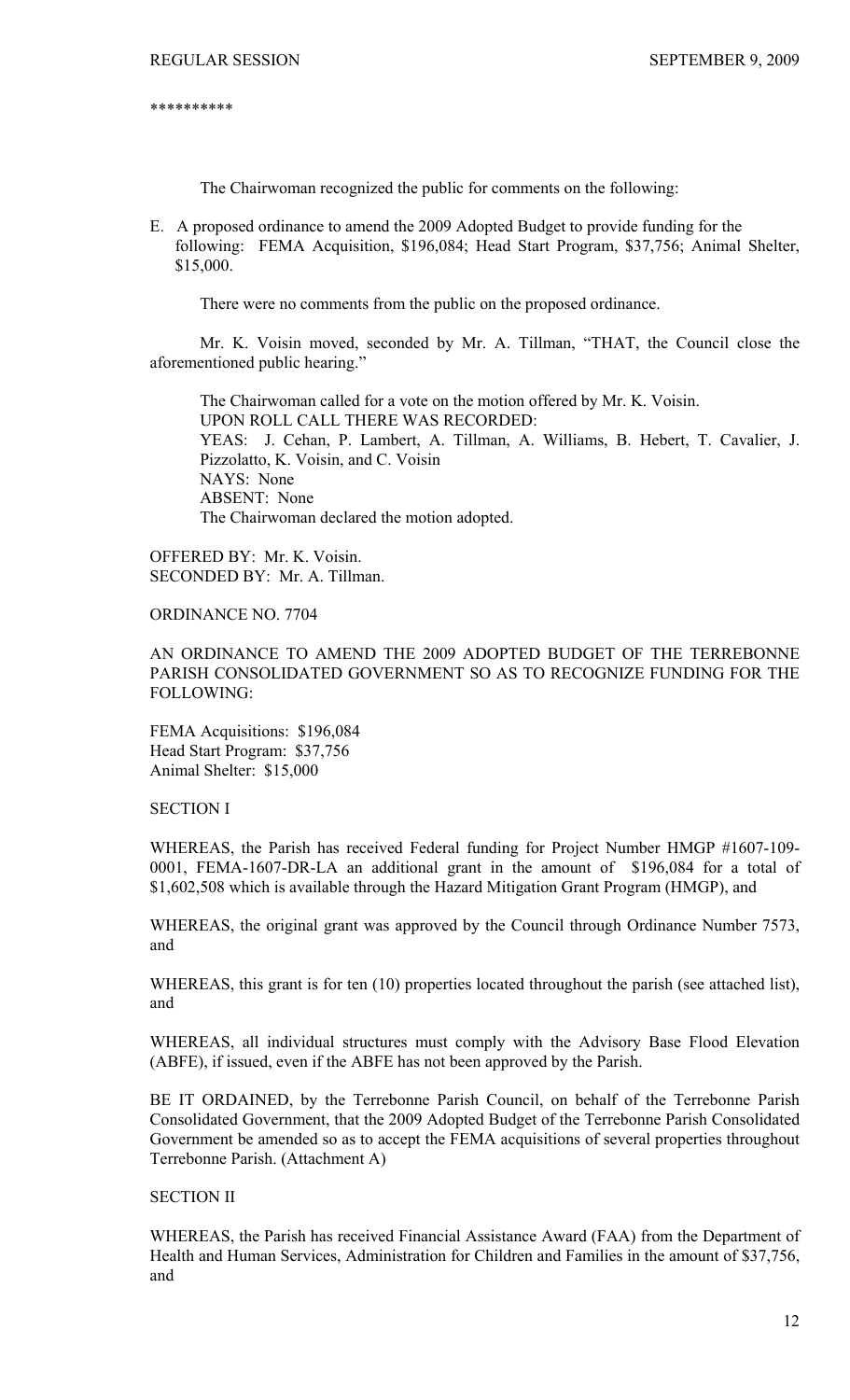WHEREAS, the Head Start Program will use these funds for increases to base operational funds.

BE IT FURTHER ORDAINED, by the Terrebonne Parish Council, on behalf of the Terrebonne Parish Consolidated Government, that the 2009 Adopted Budget of the Terrebonne Parish Consolidated Government Head Start Program be amended due to the funding from FAA (Attachment B)

SECTION III

WHEREAS, the Animal Shelter of TPCG is in the process of updating the adoption fees, and

WHEREAS, the Louisiana Society for the Prevention of Cruelty to Animals (LA SPCA) has offered low-cost veterinary services including spay/neuter procedures to TPCG for prospective adoptions, thus ensuring all adopted animals can be spayed/neutered at minimal cost before being released, and

WHEREAS, due to the new rates, Parish Administration, through the Utilities Department, feels it is necessary to increase the adoption budget by \$15,000.

BE IT FURTHER ORDAINED, by the Terrebonne Parish Council, on behalf of the Terrebonne Parish Consolidated Government, that the 2009 Adopted Budget of the Terrebonne Parish Consolidated Government be amended due to the new adoption fees to be set at the Animal Shelter. (Attachment C).

This ordinance, having been introduced and laid on the table for at least two weeks, was voted upon as follows: THERE WAS RECORDED: YEAS: J. Cehan, P. Lambert, A. Tillman, A. Williams, B. Hebert, T. Cavalier, J. Pizzolatto, K. Voisin and C. Voisin. NAYS: None. ABSTAINING: None. ABSENT: None. The Chairwoman declared the ordinance adopted on this, the 9<sup>th</sup> day of September, 2009.

 (The attachments referred to within this ordinance are on file in the office of the Terrebonne Parish Council, 8026 Main Street, Government Tower, Suite 600, Houma, Louisiana, and are available for inspection during regular business hours, Monday through Friday.) \*\*\*\*\*\*\*\*\*\*

The Chairwoman recognized the public for comments on the following:

F. A proposed ordinance to establish a "3-Way Stop" at the intersection of Roselawn Avenue and Iris Street

There were no comments from the public on the proposed ordinance.

 Mr. A. Tillman moved, seconded by Mr. J. Cehan, "THAT, the Council close the aforementioned public hearing."

 The Chairwoman called for a vote on the motion offered by Mr. A. Tillman. UPON ROLL CALL THERE WAS RECORDED: YEAS: J. Cehan, P. Lambert, A. Tillman, A. Williams, B. Hebert, T. Cavalier, J. Pizzolatto, K. Voisin, and C. Voisin NAYS: None ABSENT: None The Chairwoman declared the motion adopted.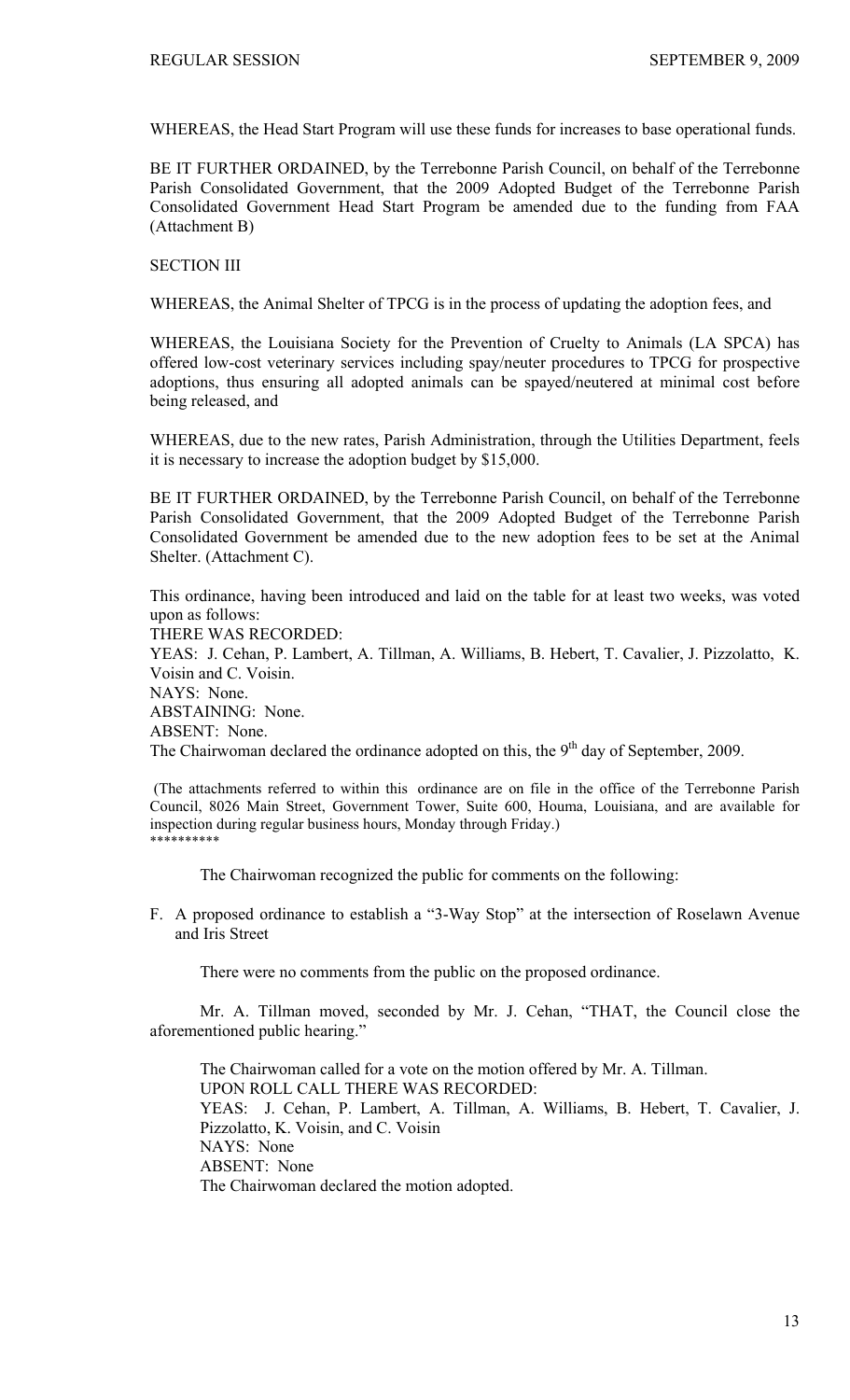OFFERED BY: Mr. A. Tillman. SECONDED BY: Mr. J. Cehan.

# ORDINANCE NO. 7705

AN ORDINANCE AMENDING THE PARISH CODE OF TERREBONNE PARISH, CHAPTER 18, ARTICLE IV. OPERATION OF VEHICLES, DIVISION 3. CITY, SECTION 18-120 TO ESTABLISH A "3-WAY STOP" AT THE INTERSECTION OF ROSELAWN AVENUE AND IRIS STREET, AND TO AUTHORIZE THE INSTALLATION OF SAID SIGNS; AND TO ADDRESS OTHER MATTERS RELATIVE THERETO.

# SECTION I

BE IT ORDAINED by the Terrebonne Parish Council, in regular session convened, acting pursuant to the authority invested in it by the Constitution and laws of the State of Louisiana, the Home Rule Charter for a Consolidated Government for Terrebonne Parish, and including, but not limited to, LSA R.S. 33:1368 and other statutes of the State of Louisiana, to amend the parish Code of Terrebonne Parish, Chapter 18, Article IV, and Section 18-120 to create a " 3 WAY STOP" at the intersection of Iris Street and Roselawn Avenue, as follows:

CHAPTER 18, Motor Vehicles and Traffic ARTICLE IV, Operation of Vehicles DIVISION III, City SECTION 18-120, "3 Way Stop"

The intersection of Roselawn Avenue and Iris Street shall be declared as a "3 Way Stop" intersection, and appropriate "STOP" signs shall be erected and maintained along said roadways. Any vehicle traveling on Iris Street and/or Roselawn Avenue shall adhere to the provisions of this ordinance.

# SECTION II

If any word, clause, phrase, section or other portion of this ordinance shall be declared null, void, invalid, illegal, or unconstitutional, the remaining words, clauses, phrases, sections or other portions of this ordinance shall remain in full force and effect, the provisions of this section hereby being declared to be severable.

## SECTION III

Any ordinance or part thereof in conflict herewith is hereby repealed.

### SECTION IV

This ordinance shall become effective upon approval by the Parish President or as otherwise provided in Section 2-13 (b) of the Home Rule Charter for Consolidated Government for Terrebonne Parish, whichever occurs sooner.

This ordinance, having been introduced and laid on the table for at least two weeks, was voted upon as follows: THERE WAS RECORDED: YEAS: J. Cehan, P. Lambert, A. Tillman, A. Williams, B. Hebert, T. Cavalier, J. Pizzolatto, K. Voisin and C. Voisin. NAYS: None. ABSTAINING: None. ABSENT: None. The Chairwoman declared the ordinance adopted on this, the  $9<sup>th</sup>$  day of September, 2009.

\* \* \* \* \* \* \* \* \*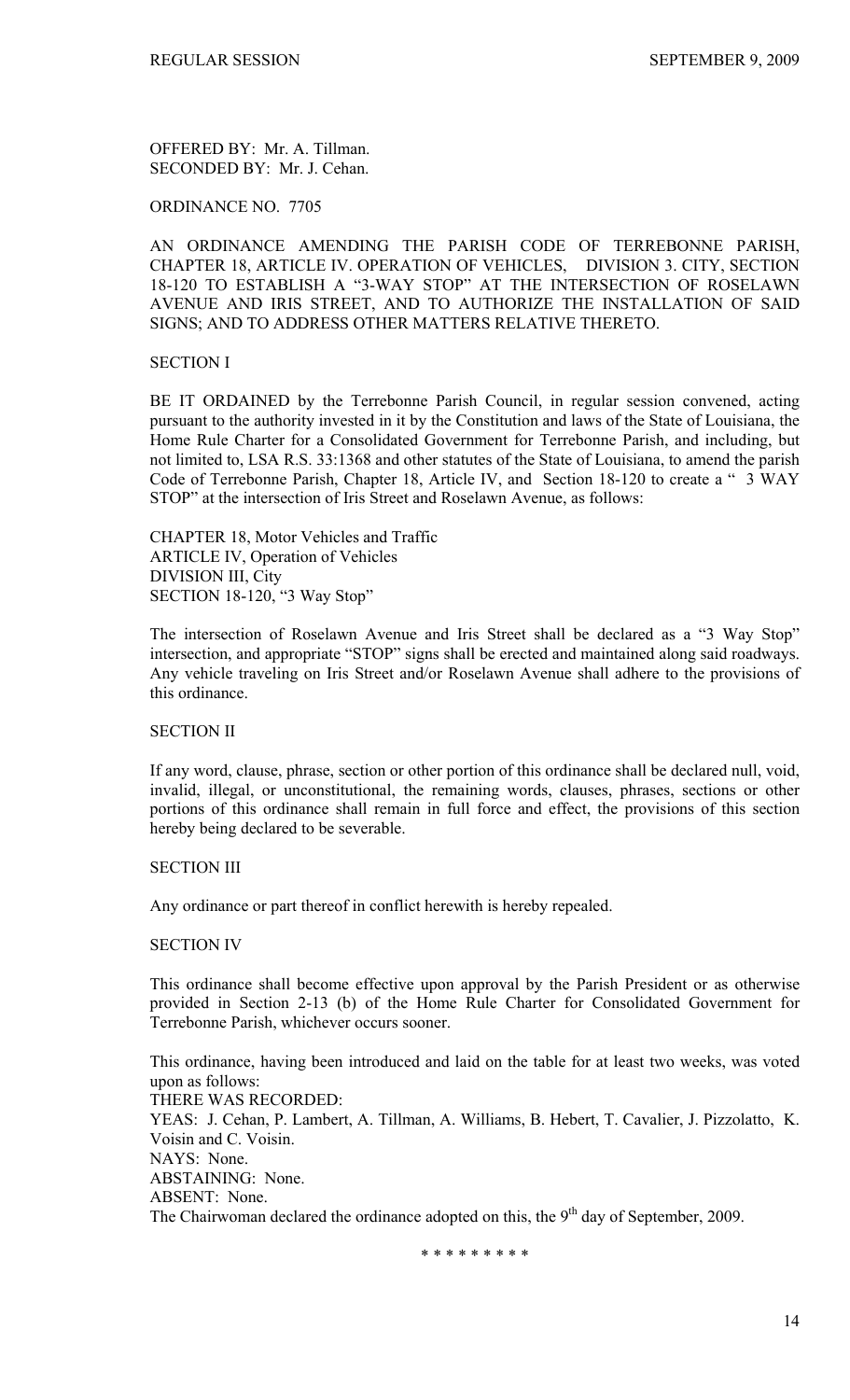The Council continued with the regular order of business.

 The Chairwoman called for a report on the Budget & Finance Committee meeting held on 9/8/09, whereupon the Committee Chairman, noting that ratification of the minutes calls public hearings on 9/23/09, rendered the following:

## **BUDGET & FINANCE COMMITTEE**

#### **SEPTEMBER 8, 2009**

 The Chairman, Billy Hebert, called the Budget & Finance Committee meeting to order at 5:31 p.m. in the Terrebonne Parish Council Meeting Room with the Invocation led by J. Pizzolatto and the Pledge of Allegiance led by C. Voisin. Upon roll call, Committee Members recorded as present were: T. Cavalier, J. Cehan, B. Hebert, P. Lambert, J. Pizzolatto, A. Tillman, C. Voisin, K. Voisin, and A. Williams. A quorum was declared present.

Mr. A. Tillman moved, seconded by Mr. K. Voisin, "THAT, the Budget & Finance Committee introduce an ordinance to amend the 2009 Adopted Budget for the following American Recovery and Reinvestment Act (ARRA) of 2009 Grants:

- CDBG – Housing Rehabilitation – \$331, 797

- Homelessness Prevention Fund - \$507,405

and calling a public hearing on said matter on Wednesday, September 23, 2009 at 6:30 p.m."

The Chairman called for the vote on the motion offered by Mr. A. Tillman. UPON ROLL CALL THERE WAS RECORDED: YEAS: T. Cavalier, J. Cehan, B. Hebert, P. Lambert, J. Pizzolatto, A. Tillman, C. Voisin, K. Voisin, and A. Williams. NAYS: None. ABSENT: None. The Chairman declared the motion adopted.

OFFERED BY: Mr. K. Voisin. SECONDED BY: Mr. J. Cehan.

RESOLUTION NO. 09-481

WHEREAS, Terrebonne Parish Consolidated Government wishes to participate in the Louisiana Development Ready Communities Pilot Program, and

WHEREAS, the Terrebonne Economic Development Authority indicated willingness to administer and maintain all aspects of the application process and the administration of the program if selected, and,

WHEREAS, the Terrebonne Economic Development Authority has agreed to inform the Terrebonne Parish Council and Parish President of all progress related to the application process and the program if selected.

WHEREAS, the Terrebonne Economic Development Authority has agreed to work within the deadline framework of the application process, to be completed by September 16, 2009, and the program, if selected, to be completed by March 22, 2010.

WHEREAS, the Terrebonne Economic Development Authority shall bear all expenses and administrative tasks associated with Pilot Program Development, and

WHEREAS, if selected, the Terrebonne Parish Consolidated Government desires to enter into a contractual agreement for said Louisiana Development Ready Communities Pilot Program award, and

NOW, THEREFORE BE IT RESOLVED, by the Terrebonne Parish Council (Budget and Finance Committee), on behalf of the Terrebonne Parish Consolidated Government, that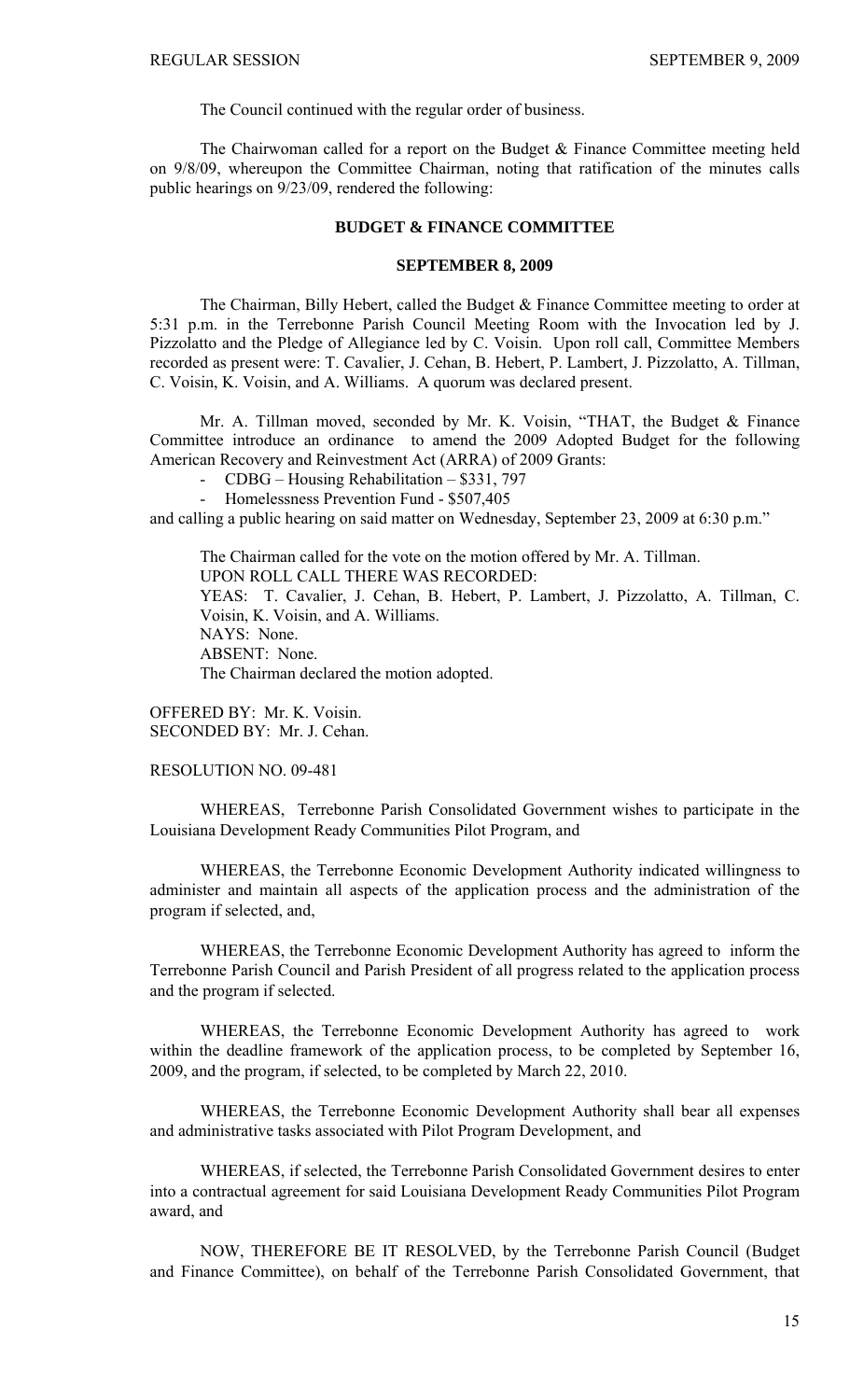Michel Claudet, Parish President of Terrebonne, is hereby fully authorized to sign for and on behalf of the City of Houma and the Parish of Terrebonne, the application and any and all related documents pertaining to the Louisiana Development Ready Communities Pilot Program, said application to contain whatever terms, provisions, and conditions as the said Parish President, upon recommendation of the Commission of the Terrebonne Economic Development Authority shall deem are wise, necessary, proper, and appropriate to the circumstances.

THERE WAS RECORDED: YEAS: T. Cavalier, J. Cehan, B. Hebert, P. Lambert, J. Pizzolatto, A. Tillman, C. Voisin, K. Voisin and A. Williams. NAYS: None. ABSTAINING: None. NOT VOTING: None. ABSENT: None. The Chairman declared the resolution adopted on this, the  $8<sup>th</sup>$  day of September, 2009. \* \* \* \* \* \* \* \* \*

OFFERED BY: Mr. K. Voisin. SECONDED BY: Mr. J. Cehan.

# RESOLUTION NO. 09-482

A Resolution awarding Bid No. 09-1/9-43 Smoke Test/Manhole Inspection for Portions of TPCG Sewers to Video Pipe Inspection in the amount of One Hundred Eighteen Thousand Two Hundred Fifty Dollars and Zero Cents (\$118,250.00).

 WHEREAS, Mike Ordogne, Pollution Control Administrator, has reviewed the bids received and recommends the bid of Video Pipe Inspection as the lowest responsive bids, and

 WHEREAS, the Department of Finance has certified compliance of this bid with procedural requirements of the bid documents and the availability of funding, and

 WHEREAS, based upon these supporting recommendations, the Pollution Control Department recommends the award of Bid No. 09-1/9-43 Smoke Test/Manhole Inspection for Portions of TPCG Sewers to Video Pipe Inspection in the amount of One Hundred Eighteen Thousand Two Hundred Fifty Dollars and Zero Cents (\$118,250.00), and

 NOW, THEREFORE BE IT RESOLVED that the Terrebonne Parish Council (Budget and Finance Committee), on behalf of the Terrebonne Parish Consolidated Government, awards Bid #09-1/9-43 Smoke Test/Manhole Inspection for Portions of TPCG Sewers to Video Pipe Inspection and that the Parish President and all other appropriate parties be, and they are hereby authorized to execute any and all contract documents associated therewith.

THERE WAS RECORDED: YEAS: T. Cavalier, J. Cehan, B. Hebert, P. Lambert, J. Pizzolatto, A. Tillman, C. Voisin, K. Voisin and A. Williams. NAYS: None. ABSTAINING: None. NOT VOTING: None. ABSENT: None. The Chairman declared the resolution adopted on this, the  $8<sup>th</sup>$  day of September, 2009. \* \* \* \* \* \* \* \* \*

 Parish Manager Al Levron apologized for Public Works Director Lt. Col. (Ret.) Greg Bush being unable to attend this evening's committee meeting and explained that smoke testing sewer lines test the internal integrity of the sewer lines; that it is the least expensive diagnostic method of testing the sewer lines; and that \$250,000.00 is allocated annually for inflow and infiltration (I & I).

 Ms. A. Williams moved, seconded by Mr. C. Voisin and Mr. J. Cehan, "THAT, the Budget & Finance Committee introduce an ordinance to amend the 2009 Adopted Budget,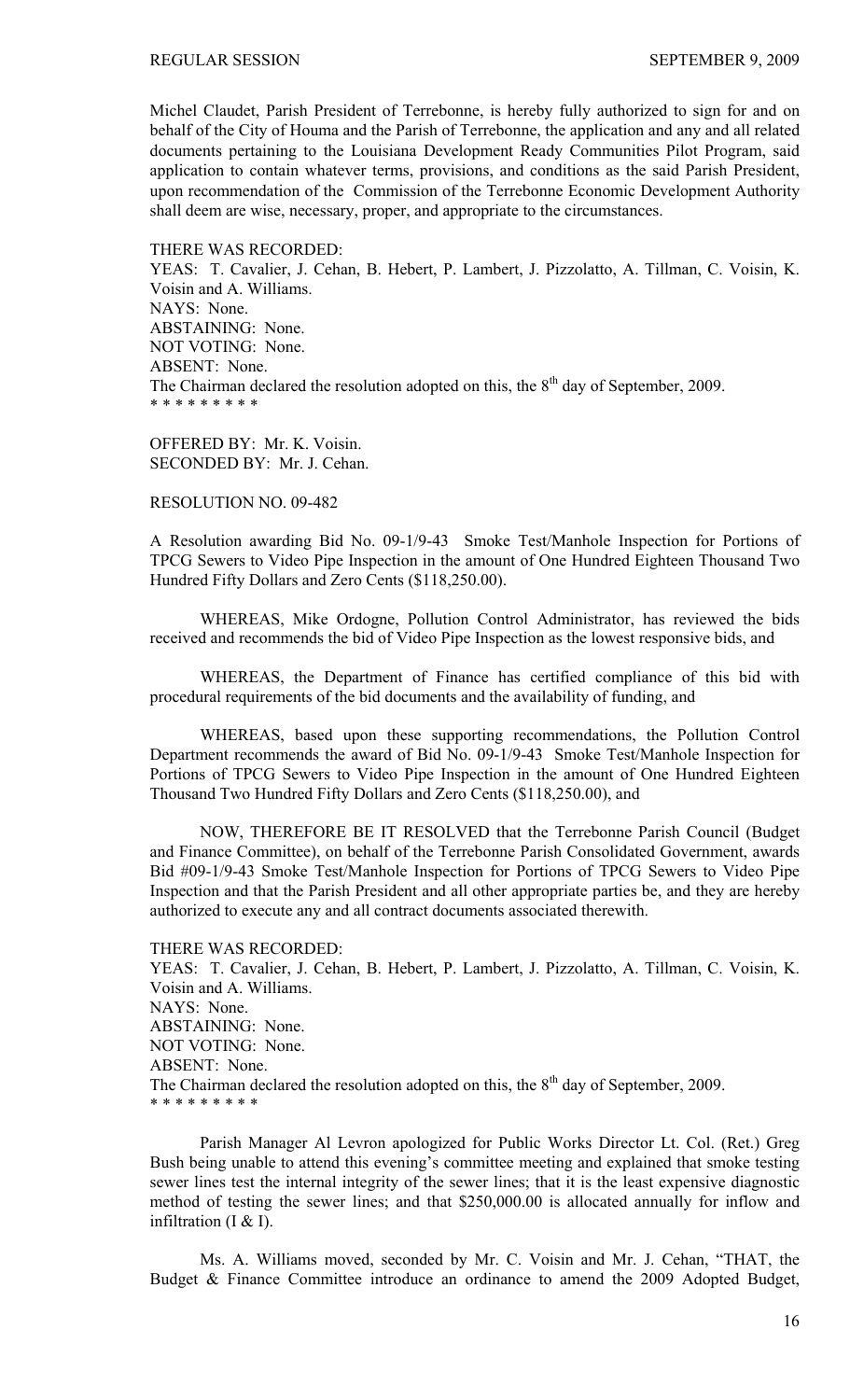Budgeted Positions and Five-Year Capital Outlay Budget to adjust various accounts for funding from the Louisiana Division of the Office of Community Development Disaster Recovery Unit, (as per Cooperative Endeavor Agreement No. 678958) for \$77,729,927.00:

I. Mandatory Affordable Rental Housing Program - \$10,000,000.00;

II. Community Development Block Grant Disaster Recovery Program - \$67,729,927.00 under the following categories:

a. Non-Federal Levee Improvements - \$37,474,652.00

b. Forced Drainage Improvements - \$15,471,000.00

c. Government Buildings - \$477,500.00

d. Pollution Control/Sewerage - \$238,750.00

e. Housing Assistance – \$10,314,000.00

f. Economic Development and Recovery - \$525,000.00

g. Administration, Planning and Project Delivery - \$3,229,025.00

and call a public hearing on said matter on Wednesday, September 23, 2009 at 6:30 p.m."

The Chairman called for the vote on the motion offered by Ms. A. Williams. UPON ROLL CALL THERE WAS RECORDED: YEAS: T. Cavalier, J. Cehan, B. Hebert, P. Lambert, J. Pizzolatto, A. Tillman, C. Voisin, K. Voisin, and A. Williams. NAYS: None. ABSENT: None. The Chairman declared the motion adopted.

Mr. C. Voisin moved, seconded by Mr. K. Voisin, "THAT, the Budget & Finance Committee introduce an ordinance to amend the 2009 Adopted budget to provide additional funds for the Concord Road Drainage Project and call a public hearing on said matter on Wednesday, September 23, 2009 at 6:30 p.m." (\*\*MOTION ADOPTED AFTER DISCUSSION)

Staff Engineer Jeanne Bray explained that during the course of the project, additional preliminary telemetry, SCADA, and work requested by the Drainage Division were completed; and that the Drainage Division supplements the Engineering Budget to perform the work because it is more cost effective to allow the contractor to complete the work rather than implementing a maintenance program after the project is completed.

\*\*The Chairman called for the vote on the motion offered by Mr. C. Voisin.

UPON ROLL CALL THERE WAS RECORDED:

YEAS: T. Cavalier, J. Cehan, B. Hebert, P. Lambert, J. Pizzolatto, A. Tillman, C. Voisin, K. Voisin, and A. Williams.

NAYS: None.

ABSENT: None.

The Chairman declared the motion adopted.

 Mr. C. Voisin moved, seconded by Mr. A. Tillman, "THAT, the Budget & Finance Committee introduce an ordinance to amend the 2009 Adopted Budget to provide funding for a Waters Study upgrade for employees of the Coroner's Office and the purchase of two vehicles for the Coroner's Office; and call a public hearing on said matter on September 23, 2009 at 6:30 p.m." (\*\*AMENDED SUBSTITUTE MOTION OFFERED AND ADOPTED AFTER DISCUSSUION)

 Chief Finance Director Jamie Elfert stated that the Coroner's Office is not directly part of the Terrebonne Parish Consolidated Government; that the Coroner's Office maintains separate accounting for salaries and budget; that the Coroner's Office submitted a request to the Human Resources and Risk Management Department to be included in the Parish's Salary and Compensation Plan; that the Coroner's Office completed and submitted an evaluation of their employees; that Administration provided a recommendation with respect to how to classify the employees; and that Administration would supplement the Coroner's budget \$21,000.00 to cover the cost of the salaries for the remainder of 2009. In response to questioning, she continued that in 2010, the salary supplement difference would be provided for the entirety of 2010; that the \$21,000.00 supplement would be derived from the General Fund; that the Coroner's Office is a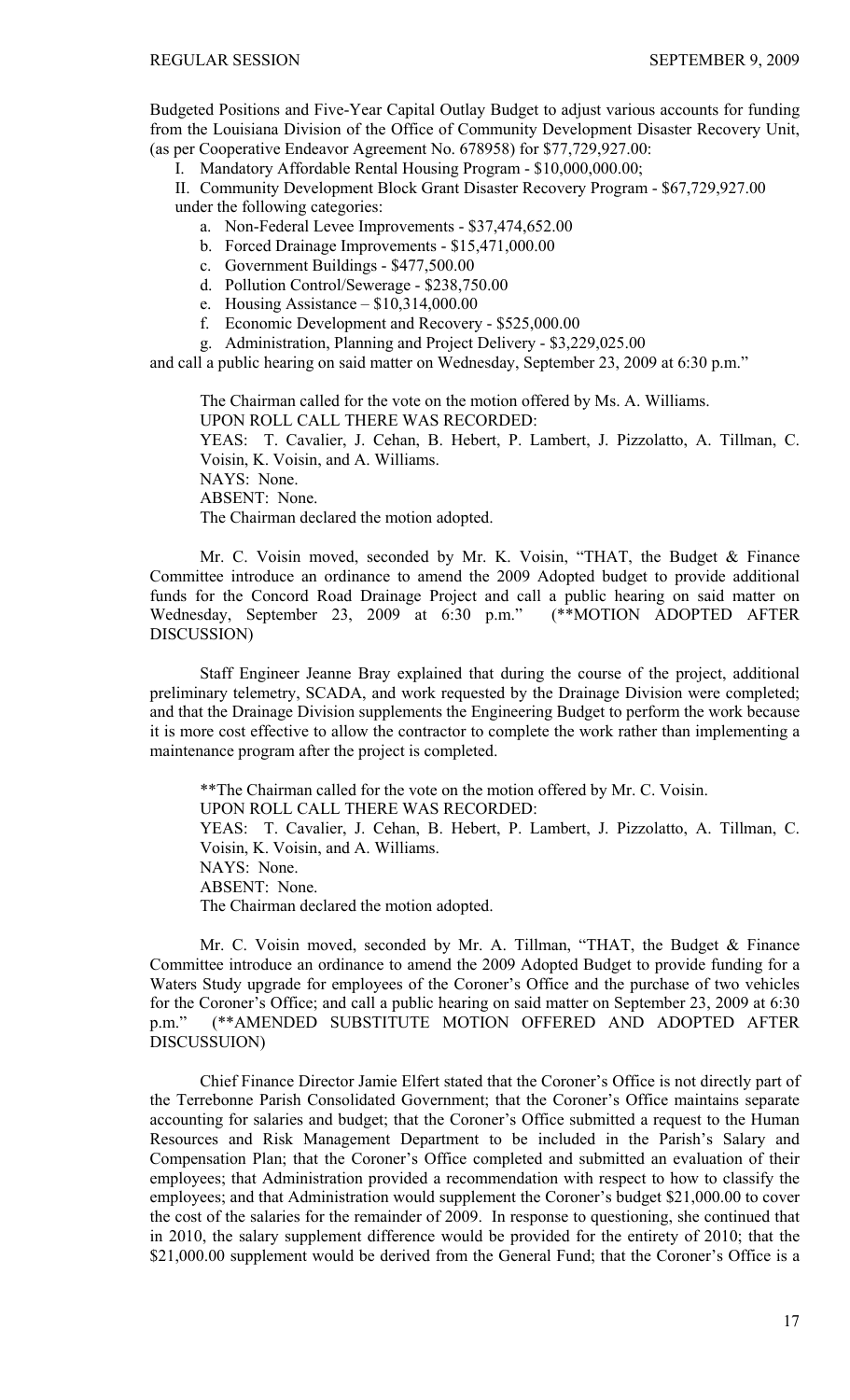separate elected office that earns revenue through fees for services provided; and that the Parish is required to supplement the Coroner's budget as mandated by law.

 Parish Manager Al Levron stated that State Statutes provide that the Governing Authority must provide funding to the Coroner's Office as deemed necessary and reasonable by the **Coroner** 

 Committee Member A. Tillman inquired about the Coroner's Office being included in all future studies with respect to salary studies conducted by the Parish Government.

 Upon additional questioning, Mrs. Elfert stated that the \$21,000.00 supplement covers the period between September and December of 2009 and that the Coroner's Office is supplementing the salary increase in the amount of \$60,000.00.

 Ms. T. Cavalier offered a *substitute* motion, seconded by Ms. A. Williams, "THAT, the Budget & Finance committee retain the matter relative to amending the Adopted 2009 Budget to provide funding for a Waters Study upgrade for employees of the Coroner's Office and the purchase of two vehicles in committee for further evaluation." (\*\*SUBSTITUTE MOTION AMENDED AND ADOPTED AFTER FURTHER DISCUSSION)

Parish President Michel Claudet suggested that the Committee consider approving funding for the purchase of two vehicles for the Coroner's Office due to the vehicle being purchased at a substantial cost savings. He added that current lease agreements for two vehicles for the Coroner's Office expire in October.

 Ms. T. Cavalier offered an *amended substitute* motion, seconded by Ms. A. Williams, "THAT, the Budget & Finance Committee introduce an ordinance to amend the 2009 Adopted Budget to provide funding for the purchase of two vehicles for the Coroner's Office and call a public hearing on said matter on Wednesday, September 23, 2009 at 6:30 p.m. and that the matter relative to providing for a salary upgrade for the Coroner's Office remain in committee for two weeks." (\*\*AMENDED SUBSTITUTE MOTION ADOPTED AFTER DISCUSSION)

 Committee Member A. Tillman requested that a representative of the Coroner's Office be present at the public hearing to answer questions.

 The Chairman requested that the Coroner's Office provide information with request to the Coroner's current budget and the comparison of the salary ranges.

The Chairman called for the vote on the *amended substitute* motion offered by Ms. T. Cavalier.

UPON ROLL CALL THERE WAS RECORDED:

YEAS: T. Cavalier, J. Cehan, B. Hebert, J. Pizzolatto, A. Tillman, K. Voisin, and A. Williams.

NAYS: P. Lambert and C. Voisin.

ABSENT: None.

The Chairman declared the *amended substitute* motion adopted.

 Mr. J. Pizzolatto moved, seconded by Mr. K. Voisin, "THAT, the Budget & Finance Committee introduce an ordinance to amend Ordinance No. 7103, (Chapter 2, Administration, Article V, Policies and Procedures, Section 2-109, Contract Procedures of the Parish Code) relative to increasing the contractual amount requiring Council approval and recordation by the Clerk of Court from \$20,000.00 to \$30,000.00 and call a public hearing on said matter on September 23, 2009 at 6:30 p.m."

The Chairman called for the vote on the motion offered by Mr. J. Pizzolatto. UPON ROLL CALL THERE WAS RECORDED: YEAS: T. Cavalier, J. Cehan, B. Hebert, P. Lambert, J. Pizzolatto, A. Tillman, K. Voisin, and A. Williams. NAYS: None. ABSENT: C. Voisin. The Chairman declared the motion adopted.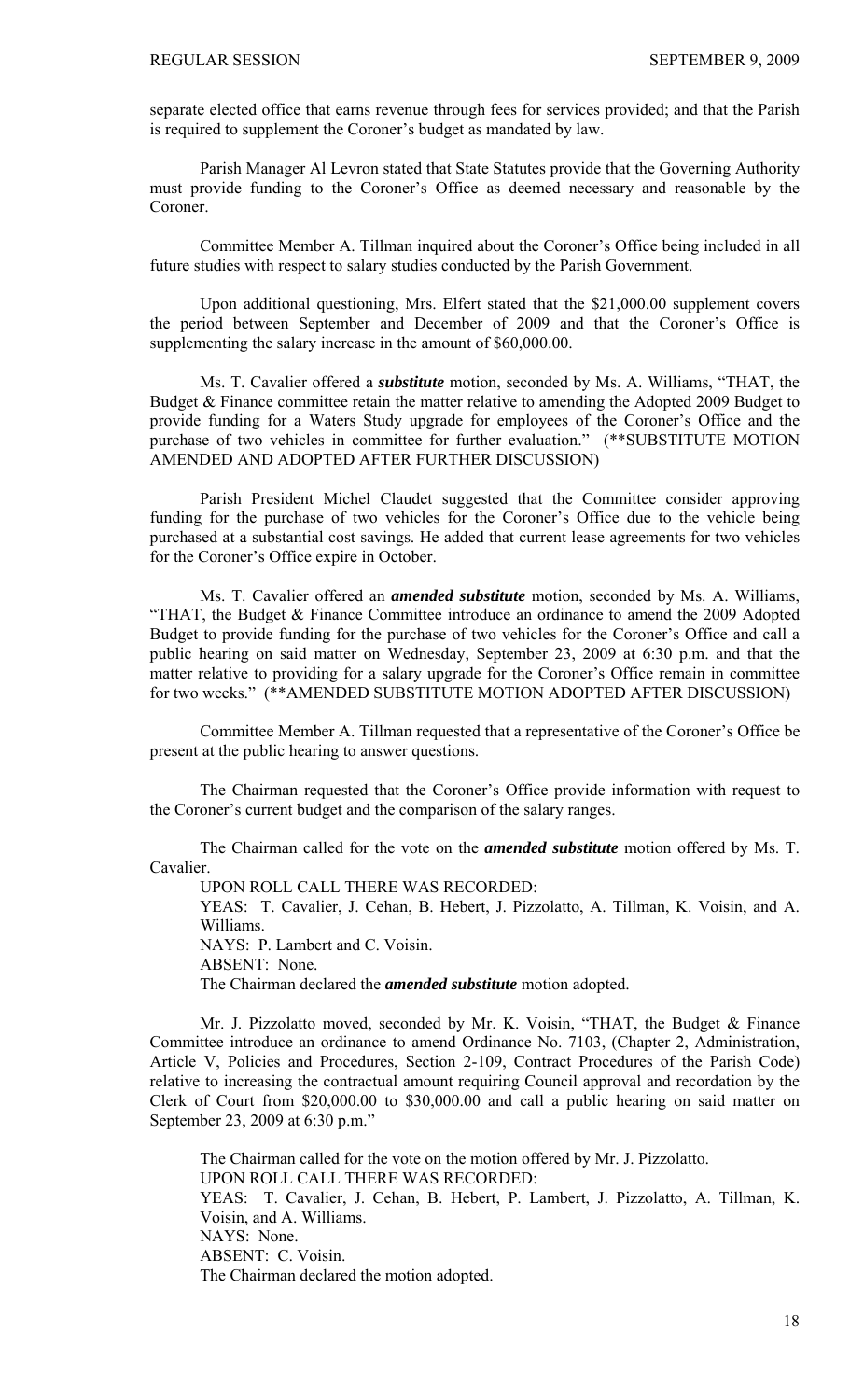OFFERED BY: Ms. A. Williams. SECONDED BY: Mr. A. Tillman.

## RESOLUTION NO. 09-483

WHEREAS, proposals were obtained by the Jefferson Parish Department of General Services and Procurement (Resolution Number 111239) for the purpose of providing Scheduled Maintenance and Repairs to Various Two-Way Radio's (Portable, Mobiles) System Backbone, Interconnects, Data Equipment and System Hardware for the parish wide radio systems, and

WHEREAS, after careful review by Earl Eues, Director of Homeland Security and Emergency Preparedness, it has been determined that prices be accepted and that award be made in the amount of One Hundred Twenty-one Thousand, One Hundred Sixty-three Dollars and Twentyeight Cents (\$121,163.28) to AutoComm Engineering Corporation to provide Ten (10) XTL 2500 Mobile Radios, Thirty-two (32) XTS 2500 Mobile Radios, Two (2) 6 Position Chargers and Two (2) Control Station Combiners under provisions set forth in the Louisiana Revised Statutes Title 39:1701 et seq., and

WHEREAS, Donald Picou, Comptroller, has verified that funds are budgeted and available in the 2009 Account Number 151-912-8915-03 for the purchase of the aforementioned communication equipment, and

WHEREAS, the Parish Administration has recommended the acceptance of the prices for the aforementioned communication equipment purchase at a total cost of One Hundred Twenty-one Thousand, One Hundred Sixty-three Dollars and Twenty-eight Cents (\$121,163.28) as per the attached documents.

NOW, THEREFORE BE IT RESOLVED by the Terrebonne Parish Council (Budget and Finance Committee), on behalf of the Terrebonne Parish Consolidated Government, that the recommendation of the Parish Administration be approved and that the purchase of the communication equipment be accepted as per the attached documents.

THERE WAS RECORDED:

YEAS: T. Cavalier, J. Cehan, B. Hebert, P. Lambert, J. Pizzolatto, A. Tillman, K. Voisin and A. Williams. NAYS: None. ABSTAINING: None. NOT VOTING: None. ABSENT: C. Voisin. The Chairman declared the resolution adopted on this, the  $8<sup>th</sup>$  day of September, 2009. \* \* \* \* \* \* \* \* \*

OFFERED BY: Mr. J. Pizzolatto. SECONDED BY: Ms. A. Williams.

RESOLUTION NO. 09-484

A Resolution awarding Bid No. 09-1/9-33 Purchase of New and Unused Electrical Supplies to Bayou Black Electric, H D Supply Utilities, Stuart C. Irby Co., Scurlock Electric, LLC, Techline, Inc., WESCO Distribution for the Warehouse Division per item on an as needed basis, and

 WHEREAS, Mary Crochet, Warehouse Manager has reviewed the bids received and recommends the bids of Bayou Black Electric, H D Supply Utilities, Stuart C. Irby, Co., and Scurlock Electric, LLC, Techline, Inc., WESCO Distriubtion as the lowest responsive bids per the attached itemized breakdown, and

 WHEREAS, the Department of Finance has certified compliance of this bid with procedural requirements of the bid documents and the availability of funding, and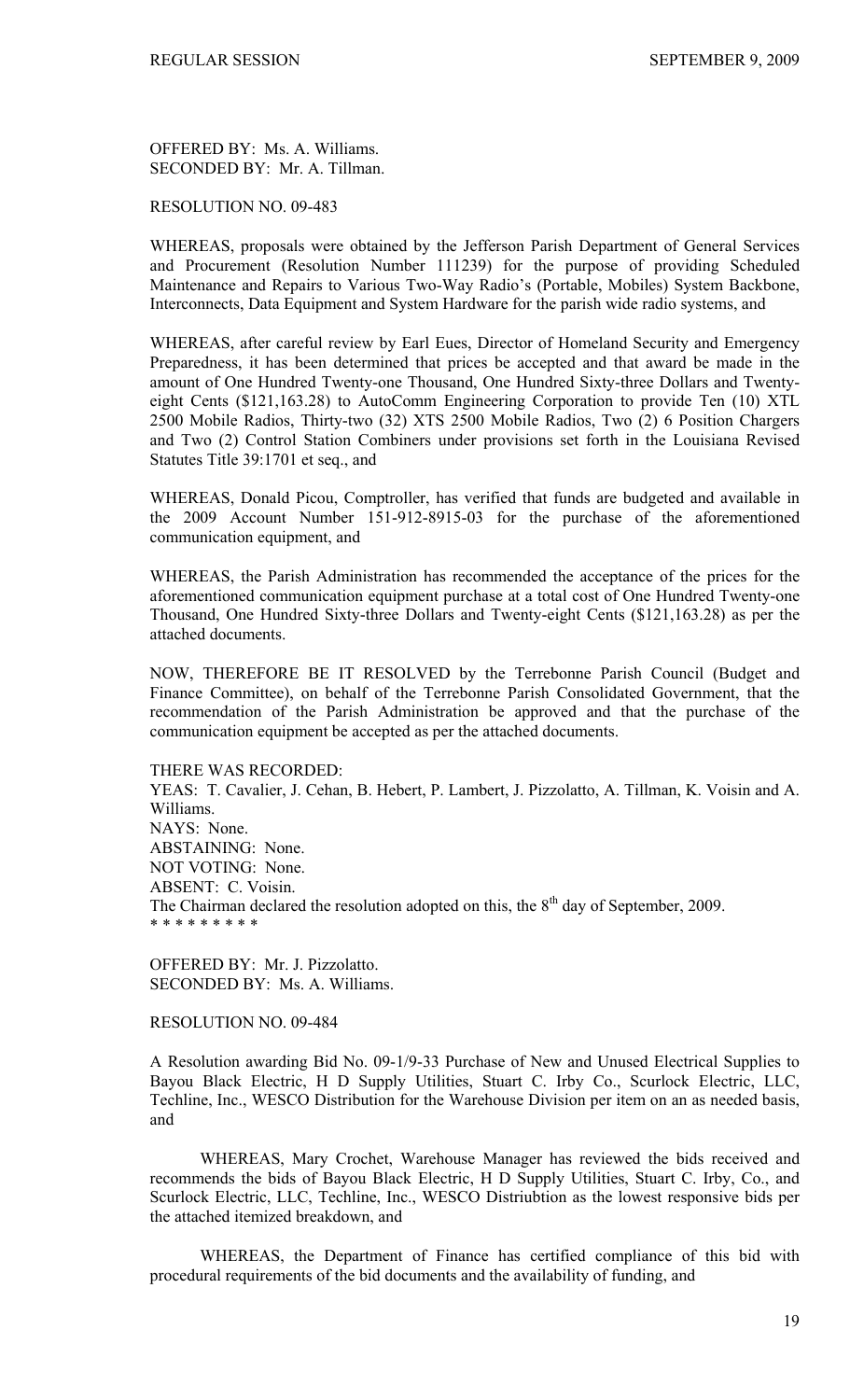WHEREAS, based upon these supporting recommendations, the Warehouse Division recommends the award of Bid No. 09-1/9-33 Purchase of New and Unused Electrical Supplies to Black Electric, H D Supply Utilities, Stuart C. Irby Co, Scurlock Electric, LLC, Techline, Inc., WESCO Distribution, and

 NOW, THEREFORE BE IT RESOLVED that the Terrebonne Parish Council (Budget and Finance Committee), on behalf of the Terrebonne Parish Consolidated Government, awards Bid #09-1/9-33 Purchase of New and Unused Electrical Supplies (per item on an as needed basis) to Bayou Black Electric, Techline, Inc., WESCO Distribution, H D Supply Utilities, Stuart C. Irby, Co., and Scurlock Electric, LLC and that the Parish President and all other appropriate parties be, and they are hereby authorized to execute any and all contract documents associated therewith.

THERE WAS RECORDED:

YEAS: T. Cavalier, B. Hebert, P. Lambert, J. Pizzolatto, A. Tillman, K. Voisin and A. Williams. NAYS: None. ABSTAINING: J. Cehan. NOT VOTING: None. ABSENT: C. Voisin. The Chairman declared the resolution adopted on this, the  $8<sup>th</sup>$  day of September, 2009. \* \* \* \* \* \* \* \* \*

OFFERED BY: Mr. A. Tillman. SECONDED BY: Mr. K. Voisin.

RESOLUTION NO. 09-485

A Resolution introducing an Ordinance to declare vehicles, computers, and other miscellaneous equipment from the Electric Generation, Houma Police, Housing & Human Services, Registrar of Voters, and Vegetation departments as surplus as described in the attached Exhibit "A" and authorizing said items to be disposed of by public bid, negotiated sale, junked or any other legally approved method.

NOW THEREFORE BE IT RESOLVED that the Terrebonne Parish Council (Budget and Finance Committee, on behalf of the Terrebonne Parish Consolidated Government, does hereby introduce an ordinance which will declare the attached Exhibit "A" as surplus and authorizes the Parish President to dispose of said items by public bid, negotiated sale, junked or any other legally approved method, and that a public hearing on said matter be called for Wednesday, September 23 2009 at 6:30 o'clock p.m.

THERE WAS RECORDED: YEAS: T. Cavalier, J. Cehan, B. Hebert, P. Lambert, J. Pizzolatto, A. Tillman, K. Voisin and A. Williams. NAYS: None. ABSTAINING: None. NOT VOTING: None. ABSENT: C. Voisin. The Chairman declared the resolution adopted on this, the  $8<sup>th</sup>$  day of September, 2009. \* \* \* \* \* \* \* \* \* EXHIBIT 'A' Surplus Items List 1- 1990 Chevrolet Truck (Electric Generation)

- 1- 1992 Chevrolet Blazer (Electric Generation) 1-Desk (Houma Police) 1- 1998 Ford Taurus (Housing & Human Services) 1 – Metal Book Cabinet (Registrar of Voters) 1- Monitor (Vegetation)
- 1- Chipper (Vegetation)
- \*\*\*\*\*\*\*\*\*\*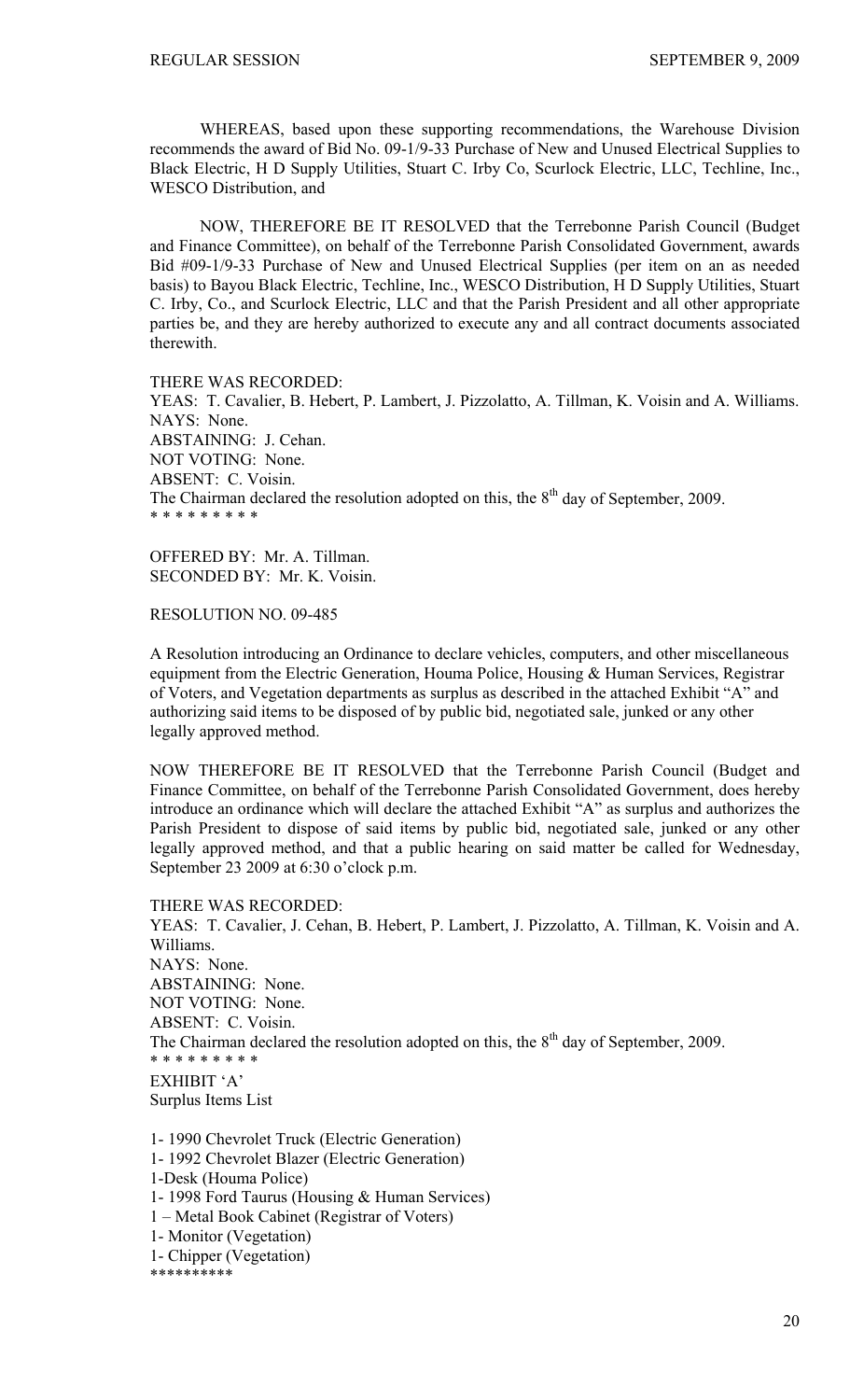OFFERED BY: Ms. A. Williams. SECONDED BY: Mr. A. Tillman.

RESOLUTION NO. 09-486

WHEREAS, on August 14, 2009 bids were received by the Terrebonne Parish Consolidated Government for Bid No. 09-S/P-40 Surplus Sale of Adjudicated Property Located on Church Street (20%) and

WHEREAS, after careful review by Parish Administration it has been determined that the highest bid received is that of Jerri G. Smitko in the amount of Seven Hundred Sixty Eight Dollars (\$768.00) and that the bid should be accepted as per attached bid forms, and

WHEREAS, the Parish Administration has recommended the acceptance of the aforementioned bid for Bid No. 09-S/P-40 Surplus Sale of Adjudicated Property Located on Church Street (20%) as described in attached hereto and made a part hereof.

NOW, THEREFORE BE IT RESOLVED by Terrebonne Parish Council (Budget and Finance Committee), on behalf of the Terrebonne Parish Consolidated Government, that the recommendation of the Parish Administration is approved and the bid of Jerri G. Smitko is accepted as per attached bid forms.

THERE WAS RECORDED:

YEAS: T. Cavalier, J. Cehan, B. Hebert, P. Lambert, J. Pizzolatto, A. Tillman, C. Voisin, K. Voisin and A. Williams. NAYS: None. ABSTAINING: None. NOT VOTING: None. ABSENT: None. The Chairman declared the resolution adopted on this, the  $8<sup>th</sup>$  day of September, 2009. \* \* \* \* \* \* \* \* \*

 Committee Member J. Pizzolatto requested that, in the future, Administration provide the physical address of all adjudicated property submitted for action.

OFFERED BY: Ms. A. Williams. SECONDED BY: Mr. C. Voisin.

RESOLUTION NO. 09-487

 WHEREAS, on August 14, 2009 bids were received by the Terrebonne Parish Consolidated Government for Bid No. 09-S/P-42 Surplus Sale of Adjudicated Property Located on West Main Street (3.5%) and

 WHEREAS, after careful review by Parish Administration it has been determined that the highest bid received is that of Jerri G. Smitko in the amount of Eight Hundred Fifty Two Dollars (\$852.00) and that the bid should be accepted as per attached bid forms, and

 WHEREAS, the Parish Administration has recommended the acceptance of the aforementioned bid for Bid No. 09-S/P-42 Surplus Sale of Adjudicated Property Located on West Main Street (3.5%) as described in attached hereto and made a part hereof.

NOW, THEREFORE BE IT RESOLVED by Terrebonne Parish Council (Budget and Finance Committee), on behalf of the Terrebonne Parish Consolidated Government, that the recommendation of the Parish Administration is approved and the bid of Jerri G. Smitko is accepted as per attached bid forms.

THERE WAS RECORDED: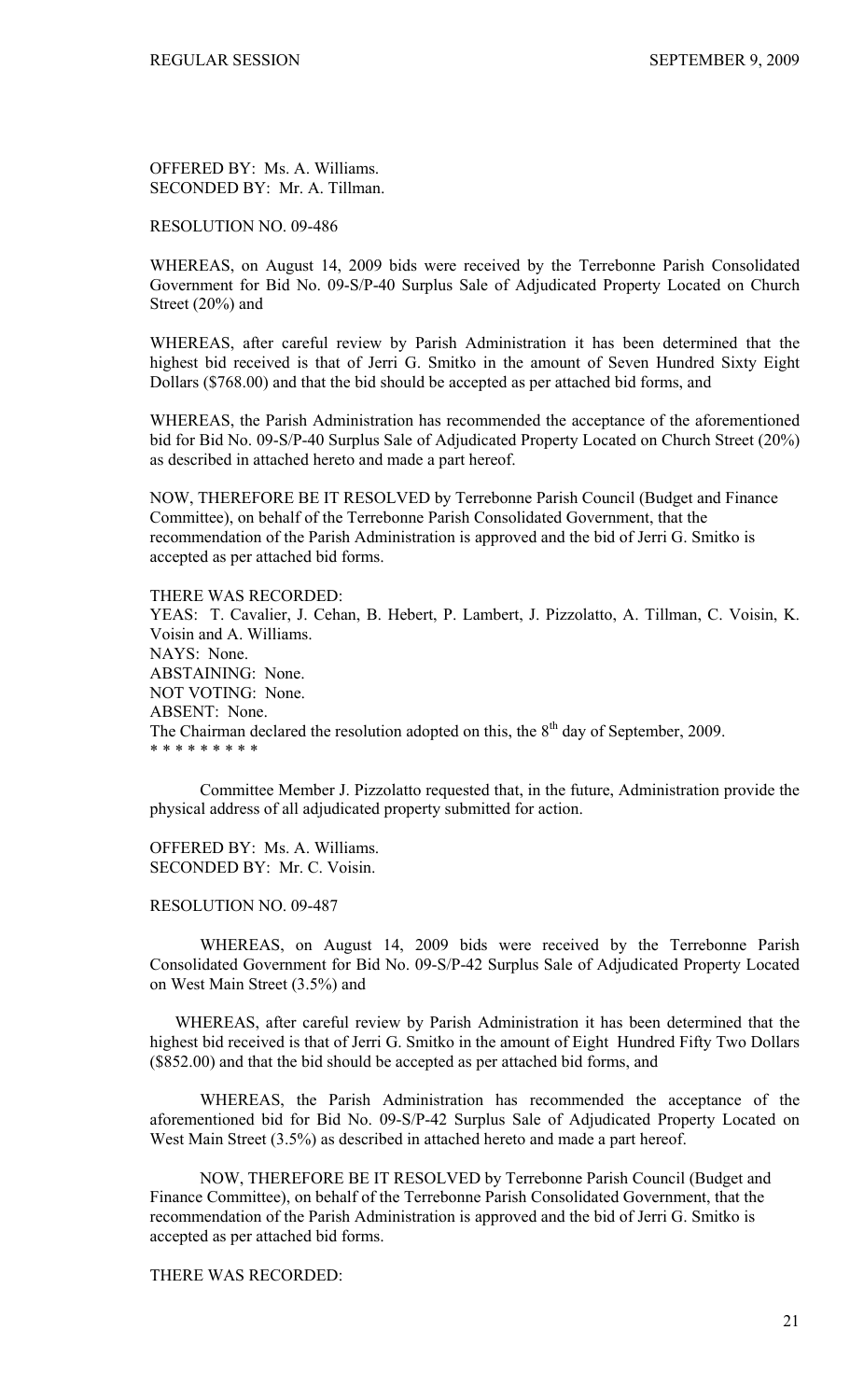YEAS: T. Cavalier, J. Cehan, B. Hebert, P. Lambert, J. Pizzolatto, A. Tillman, C. Voisin, K. Voisin and A. Williams. NAYS: None. ABSTAINING: None. NOT VOTING: None. ABSENT: None. The Chairman declared the resolution adopted on this, the  $8<sup>th</sup>$  day of September, 2009. \* \* \* \* \* \* \* \* \*

OFFERED BY: Mr. C. Voisin. SECONDED BY: Mr. K. Voisin.

#### RESOLUTION NO. 09-488

 WHEREAS, on August 14, 2009 bids were received by the Terrebonne Parish Consolidated Government for Bid No. 09-S/P-44 Surplus Sale of Adjudicated Property Estate of Pierre Cenac (.0320%) and

 WHEREAS, after careful review by Parish Administration it has been determined that the highest bid received is that of Jerri G. Smitko in the amount of Seven Hundred Sixty Three Dollars (\$763.00) and that the bid should be accepted as per attached bid forms, and

 WHEREAS, the Parish Administration has recommended the acceptance of the aforementioned bid for Bid No. Bid No. 09-S/P-44 Surplus Sale of Adjudicated Property Estate of Pierre Cenac (.0320%) as described in attached hereto and made a part hereof.

NOW, THEREFORE BE IT RESOLVED by Terrebonne Parish Council (Budget and Finance Committee), on behalf of the Terrebonne Parish Consolidated Government, that the recommendation of the Parish Administration is approved and the bid of Jerri G. Smitko is accepted as per attached bid forms.

THERE WAS RECORDED: YEAS: T. Cavalier, J. Cehan, B. Hebert, P. Lambert, J. Pizzolatto, A. Tillman, C. Voisin, K. Voisin and A. Williams. NAYS: None. ABSTAINING: None. NOT VOTING: None. ABSENT: None. The Chairman declared the resolution adopted on this, the  $8<sup>th</sup>$  day of September, 2009. \* \* \* \* \* \* \* \* \*

The following resolution was offered by Mr. Johnny Pizzolatto and seconded by Mr.

Clayton J. Voisin:

#### RESOLUTION NO. 09-489

A resolution ordering and calling a special election to be held in the Parish of Terrebonne, State of Louisiana, to authorize the renewal of a special tax therein; making application to the State Bond Commission in connection therewith; and providing for other matters in connection therewith.

BE IT RESOLVED by the Terrebonne Parish Council of the Parish of Terrebonne, State of Louisiana (the "Governing Authority"), acting as the governing authority of the Parish of Terrebonne, State of Louisiana (the "Parish"), that:

SECTION 1. Election Call. Subject to the approval of the State Bond Commission, and under the authority conferred by Article VI, Sections 30 and 32 of the Constitution of the State of Louisiana of 1974, the applicable provisions of Chapter 5 and Chapter 6-A of the Louisiana Election Code, and other constitutional and statutory authority, a special election is hereby called and ordered to be held in the Parish on SATURDAY, NOVEMBER 14, 2009,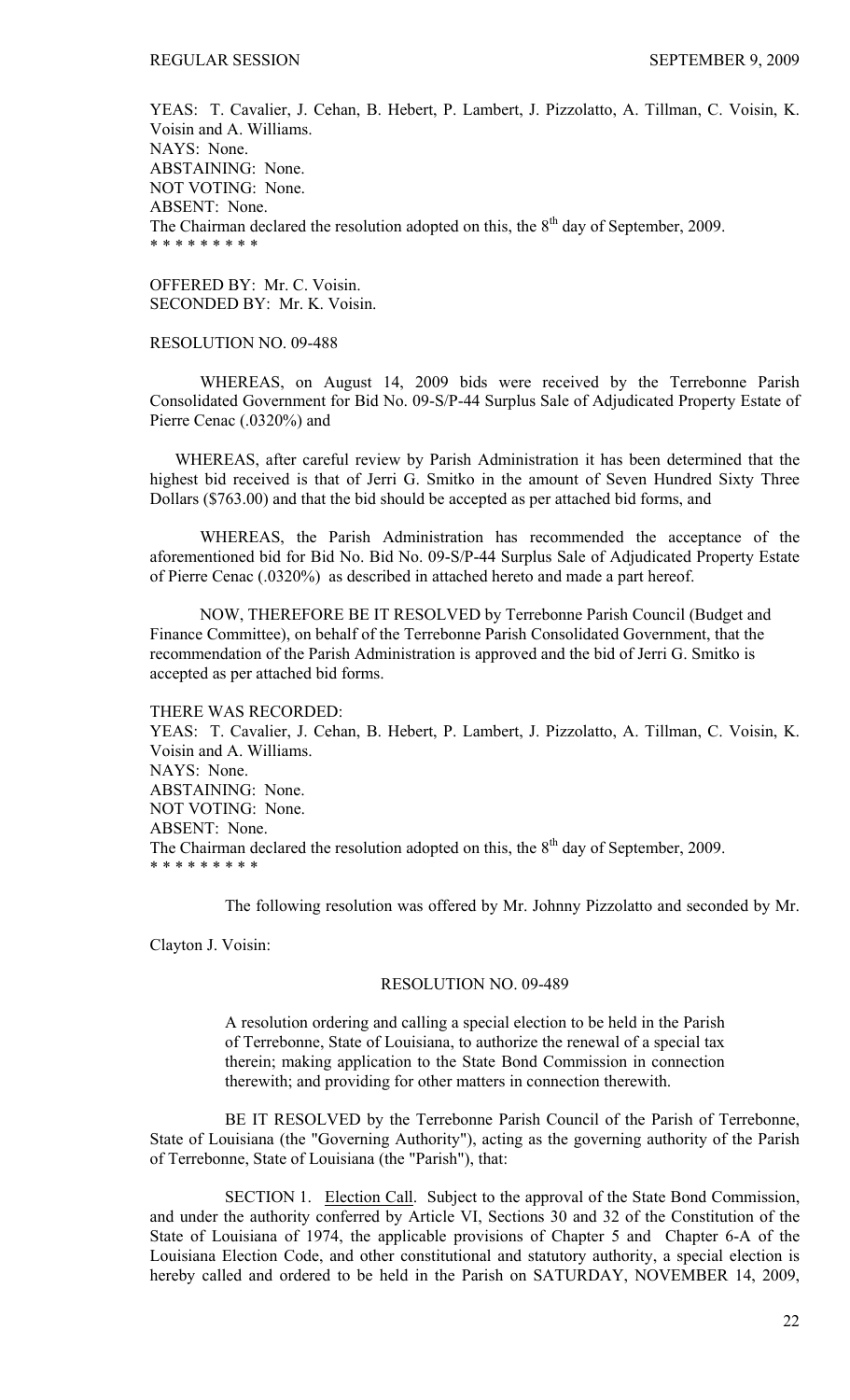between the hours of six o'clock (6:00) a.m., and eight o'clock (8:00) p.m., in accordance with the provisions of La. R.S. 18:541, and at the said election there shall be submitted to all registered voters qualified and entitled to vote at the said election under the Constitution and laws of this State and the Constitution of the United States, the following proposition, to-wit:

# SANITATION TAX RENEWAL PROPOSITION

SUMMARY: AUTHORITY TO CONTINUE TO LEVY A 12 YEAR 11.21 MILLS PROPERTY TAX FOR THE PURPOSE OF PROVIDING AND MAINTAINING SOLID AND LIQUID WASTE COLLECTION AND DISPOSAL FACILITIES AND SERVICES FOR SAID PARISH AND PURCHASING THE NECESSARY SITES AND EQUIPMENT THEREFOR, TITLE TO WHICH SHALL BE IN THE PUBLIC.

Shall the Parish of Terrebonne, State of Louisiana (the "Parish"), continue to levy an eleven and twenty-one hundredths (11.21) mills tax on all the property subject to taxation in said Parish for a period of twelve (12) years, beginning with the year 2018 and ending with the year 2029 (an estimated \$7,950,000 reasonably expected at this time to be collected from the levy of the tax for an entire year), for the purpose of providing and maintaining solid and liquid waste collection and disposal facilities and services for said Parish and purchasing the necessary sites and equipment therefor, title to which shall be in the public?

SECTION 2. Publication of Notice of Election. A Notice of Special Election shall be published in *The Courier*, a daily newspaper of general circulation within the Parish, published in Houma, Louisiana, and being the official journal of the Parish, once a week for four consecutive weeks, with the first publication to be made not less than forty-five (45) days nor more than ninety (90) days prior to the date of the election, which Notice shall be substantially in the form attached hereto as "Exhibit A" and incorporated herein by reference the same as if it were set forth herein in full.

SECTION 3. Canvass. This Governing Authority shall meet at its regular meeting place, the 8026 Main Street, Government Tower, Suite 600, Houma, Louisiana, on WEDNESDAY, DECEMBER 2, 2009, at SIX O'CLOCK (6:00) P.M., and shall then and there in open and public session proceed to examine and canvass the returns and declare the result of the said special election.

SECTION 4. Polling Places. The polling places set forth in the aforesaid Notice of Special Election are hereby designated as the polling places at which to hold the said election, and the Commissioners-in-Charge and Commissioners, respectively, will be the same persons as those designated in accordance with law.

SECTION 5. Election Commissioners; Voting Machines. The officers designated to serve as Commissioners-in-Charge and Commissioners pursuant to Section 4 hereof, or such substitutes therefor as may be selected and designated in accordance with La. R.S. 18:1287, shall hold the said special election as herein provided, and shall make due returns of said election for the meeting of the Governing Authority to be held on Wednesday, December 2, 2009, as provided in Section 3 hereof. All registered voters in the Parish will be entitled to vote at the special election, and voting machines shall be used.

SECTION 6. Authorization of Officers. The Clerk of the Council of the Governing Authority is hereby empowered, authorized and directed to arrange for and to furnish to said election officers in ample time for the holding of said election, the necessary equipment, forms and other paraphernalia essential to the proper holding of said election and the Chairman and/or Clerk of the Council of the Governing Authority are further authorized, empowered and directed to take any and all further action required by State and/or Federal law to arrange for the election, including but not limited to, appropriate submission to the Federal Department of Justice under Section 5 of the Federal Voting Rights Act of 1965, as amended.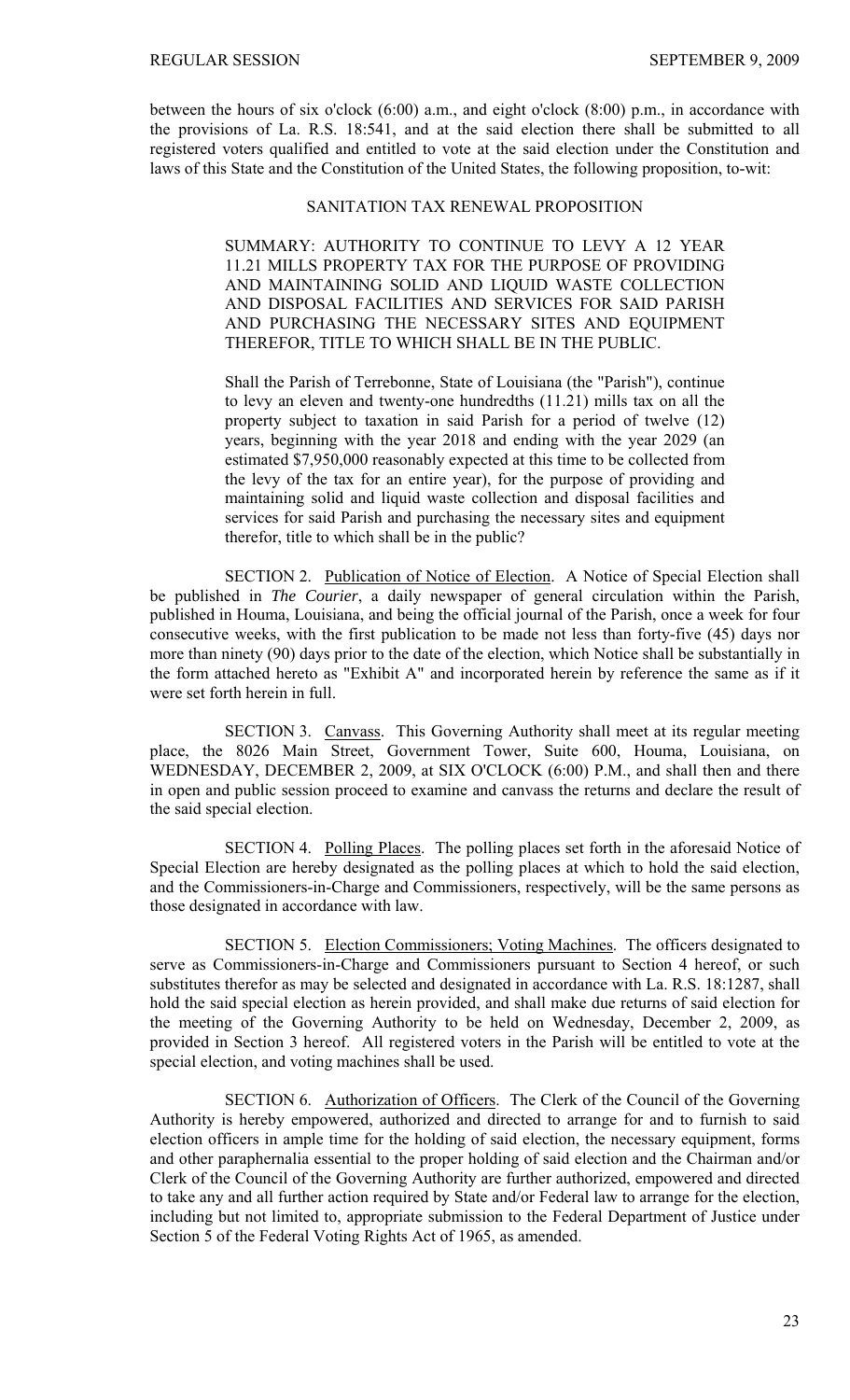SECTION 7. Furnishing Election Call to Election Officials. Certified copies of this resolution shall be forwarded to the Secretary of State, the Clerk of Court and *Ex-Officio* Parish Custodian of Voting Machines of Terrebonne Parish and the Registrar of Voters of Terrebonne Parish, as notification of the special election, in order that each may prepare for said election and perform their respective functions as required by law.

SECTION 8. Application to State Bond Commission. Application is made to the State Bond Commission for consent and authority to hold the special election as herein provided, and in the event said election carries for further consent and authority to continue to levy and collect the special tax provided for therein. A certified copy of this resolution shall be forwarded to the State Bond Commission on behalf of this Governing Authority, together with a letter requesting the prompt consideration and approval of this application.

This resolution having been submitted to a vote, the vote thereon was as follows:

YEAS: Joey Cehan, Pete Lambert, Alvin Tillman, Arlanda Williams, Billy Hebert, Teri C. Cavalier, Johnny Pizzolatto, Kevin Voisin and Clayton J. Voisin.

NAYS: NONE.

ABSENT: NONE.

And the resolution was declared adopted on this, the  $9<sup>th</sup>$  day of September, 2009.

\* \* \* \* \* \* \* \* \*

 Chief Jamie Elfert stated that the aforementioned election is a general election and that this week is the deadline to submit ballot items.

 Committee Member J. Pizzolatto requested that Administration contact all Parish agencies to inform them of the deadline for submitting ballot items.

 Ms. A. Williams moved, seconded by Mr. J. Cehan, "THAT, the Budget & Finance Committee introduce an ordinance to amend the 2009 Adopted Budget for the following items:

- Waterlife Museum \$68,403.00
- GOHSEP Grant \$62,540.00
- U. S. Department of Interior \$106,722.00
- State Mineral Royalties Reduction (\$2,500,000.00)
- Video Draw Poker Increase \$122,913.00
- Insurance Control Fund FEMA Revenue \$864,883.00

and calling a public hearing on said matter on Wednesday, September 23, 2009 at 6:30 p.m." (\*\*MOTION ADOPTED AFTER DISCUSSION)

 Chief Finance Officer Jamie Elfert explained that it is easier to amend the 2009 Adopted Budget now as opposed in the 2010 Budget because the comparison analysis would give a better idea of the changes.

 Planning & Zoning Director Patrick Gordon stated that the Waterlife Museum and the Folklife Museum were formed under the Department of Economic Development Department and the Cultural Resources and Economic Development Department and have always been a part of the Planning & Zoning Department.

 Mrs. Elfert stated that the Folklife Museum is administered by the Houma Downtown Development Corporation which is a non-profit organization; that the HDDC utilizes hotel/motel tax proceeds to administer the museum.

\*\*The Chairman called for the vote on the motion offered by Ms. A. Williams. UPON ROLL CALL THERE WAS RECORDED: YEAS: T. Cavalier, J. Cehan, B. Hebert, P. Lambert, J. Pizzolatto, A. Tillman, C.

Voisin, K. Voisin, and A. Williams. NAYS: None.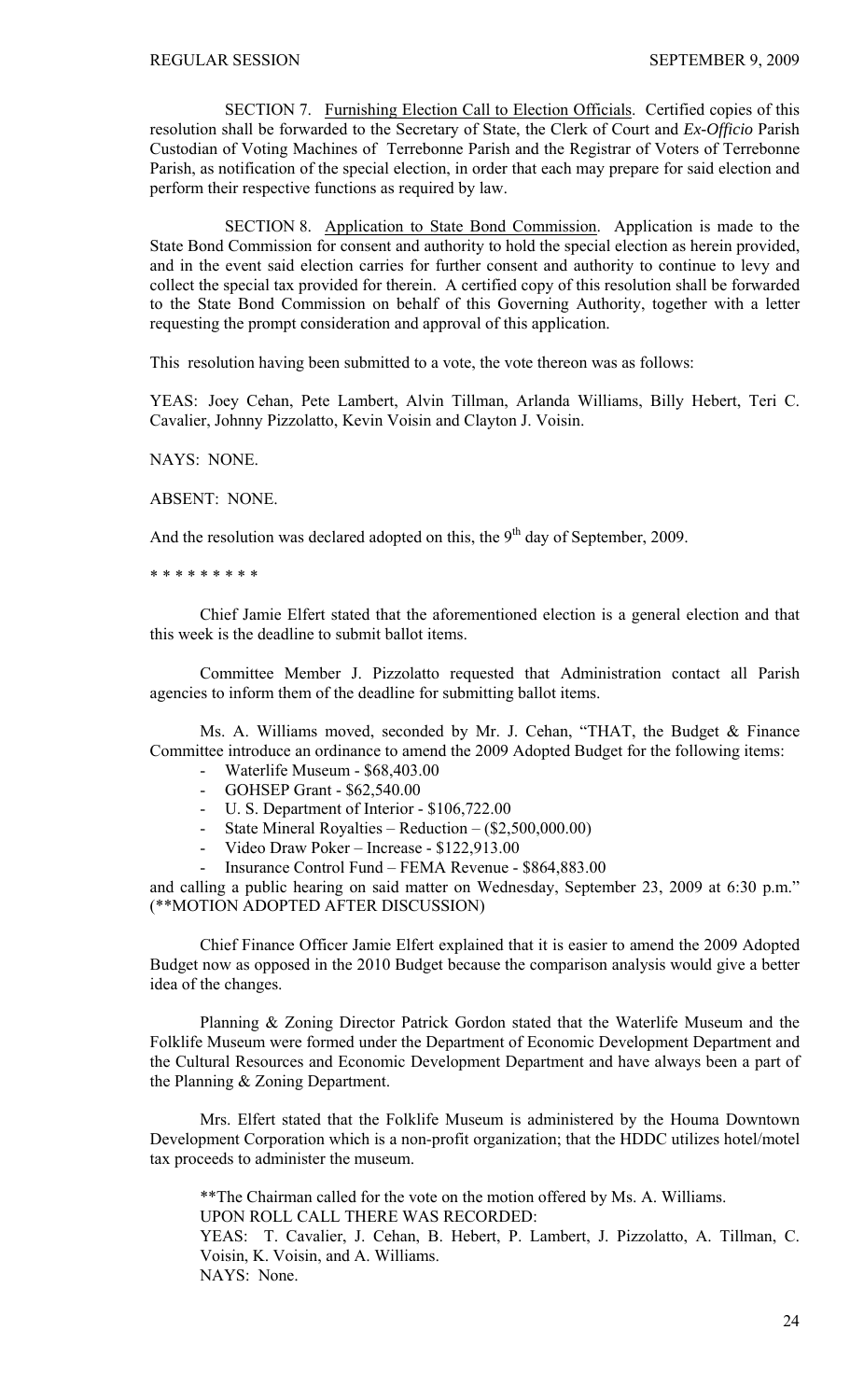ABSENT: None.

The Chairman declared the motion adopted.

 Ms. A. Williams moved, seconded by Mr. C. Voisin, "THAT, the Budget & Finance Committee introduce an ordinance to amend the 2009 Adopted Budget and the 5-Year Capital Outlay to provide funds for various items:

- Bayou Terrebonne Boardwalk \$240,000.00
- Sewerage Capital Renewals Fund \$290,000.00
- Toussaint Bridge Repair Project \$130,000.00
- Vessel Removal \$330,000.00

and calling a public hearing on said matter on Wednesday, September 23, 2009 at 6:30 p.m." (\*\*MOTION ADOPTED AFTER DISCUSSION)

 Committee Member T. Cavalier requested that the aforementioned items not be omitted in the 2010 Budget.

 Parish Manager Al Levron stated that the aforementioned funding for derelict vessel removal is the long awaited vessel removal funding; that FEMA has granted approval to proceed with the removal; that the aforementioned ordinance recognizes the funding and authorizes the award of the contract; and that funding (\$106,000.00) from the United States Department of Interior is the first installment of the Gulf of Mexico Energy Security Act Grant funding.

 Committee Member A. Williams noted that the vessel removal expenses will be 100% reimbursed.

 Parish President Michel Claudet stated that the Parish derelict vessel removal program will follow the Coast Guard's removal program.

\*\*The Chairman called for the vote on the motion offered by Ms. A. Williams. UPON ROLL CALL THERE WAS RECORDED: YEAS: T. Cavalier, J. Cehan, B. Hebert, P. Lambert, J. Pizzolatto, A. Tillman, C. Voisin, K. Voisin, and A. Williams. NAYS: None. ABSENT: None. The Chairman declared the motion adopted.

 Council Clerk Paul Labat noted that in 2008, the Parish received funding through the Local Government Assistance Grant Program which was used to purchase "floating levees" to fight drainage problems. He continued that it has been suggested that \$151,831.00 in funding from this year's program be used to purchase hesco baskets for drainage (\$130,000.00) and bulk heading the Veteran's Park along Highway 311 (\$30,000.00). Mr. Labat stated that he could prepare the application and submit the information for adoption at the next Council meeting. He added that the application must be submitted by the end of the month.

 Mr. C. Voisin moved, seconded by Mr. J. Cehan, "THAT, the Budget & Finance Committee direct staff to prepare the appropriate grant application for the Local Government Grant Program as recommended by the Council Clerk and submit said application at the next Council meeting."

The Chairman called for the vote on the motion offered by Mr. C. Voisin. UPON ROLL CALL THERE WAS RECORDED: YEAS: T. Cavalier, J. Cehan, B. Hebert, P. Lambert, J. Pizzolatto, A. Tillman, C. Voisin, K. Voisin, and A. Williams. NAYS: None. ABSENT: None. The Chairman declared the motion adopted.

 Ms. A. Williams moved, seconded by Mr. J. Cehan, "THAT, there being no further business to come before the Budget & Finance Committee, the meeting be adjourned."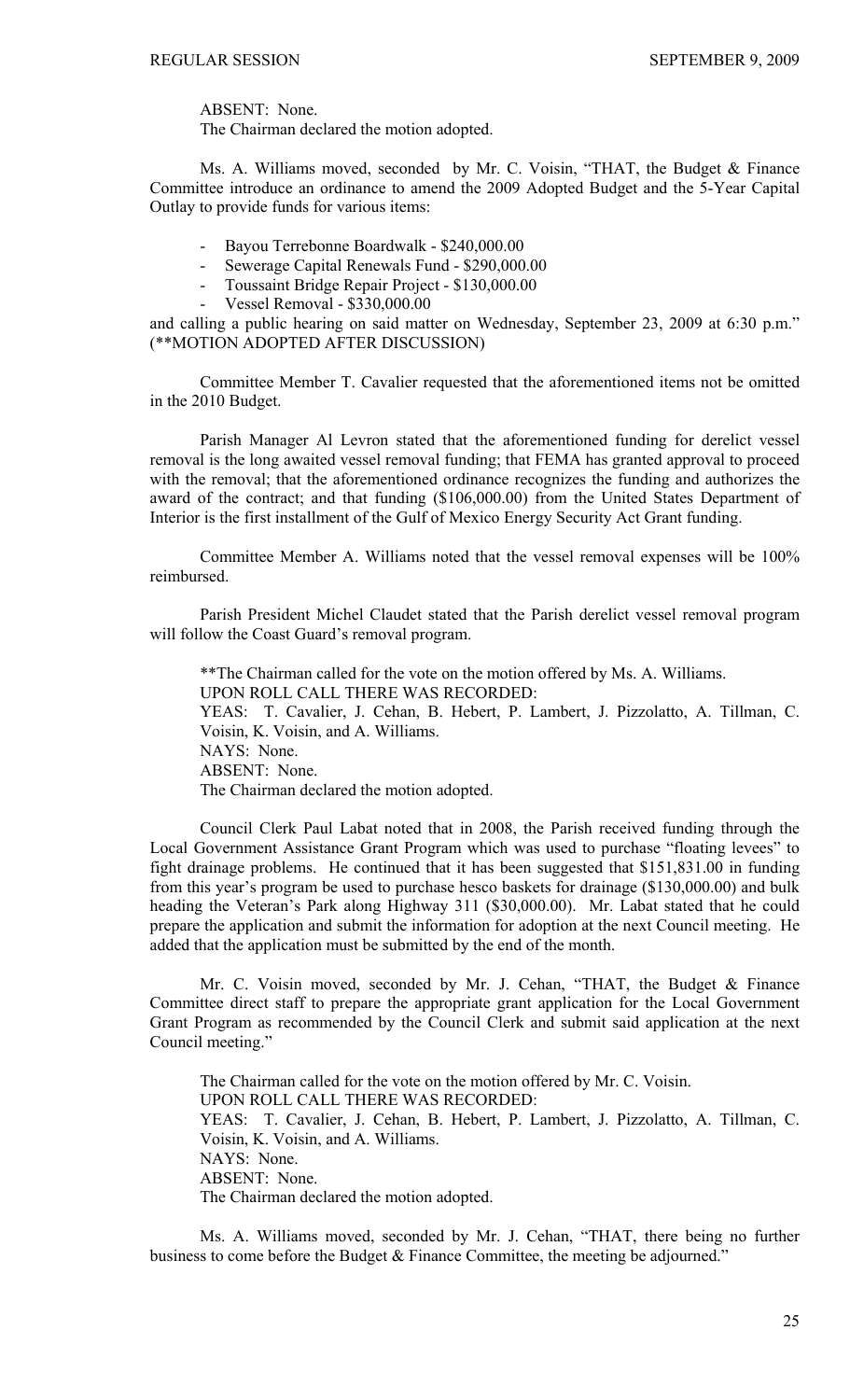The Chairman called for the vote on the motion offered by Ms. A. Williams.

UPON ROLL CALL THERE WAS RECORDED:

YEAS: T. Cavalier, J. Cehan, B. Hebert, P. Lambert, J. Pizzolatto, A. Tillman, C. Voisin, K. Voisin, and A. Williams.

NAYS: None.

ABSENT: None.

The Chairman declared the motion adopted and the meeting was adjourned at 6:00 p.m.

#### Billy Hebert, Chairman

#### Suzette Thomas, Minute Clerk

 Mr. B. Hebert moved, seconded by Mr. J. Cehan, "THAT, the Council accept and ratify the minutes of the Budget & Finance Committee meeting held on 9/8/09."

 The Chairwoman called for a vote on the motion offered by Mr. B. Hebert. UPON ROLL CALL THERE WAS RECORDED: YEAS: J. Cehan, P. Lambert, A. Tillman, A. Williams, B. Hebert, T. Cavalier, J. Pizzolatto, K. Voisin, and C. Voisin NAYS: None ABSENT: None The Chairwoman declared the motion adopted.

 The Chairwoman called for a report on the Policy, Procedure, & Legal Committee meeting held on 9/8/09, whereupon the Committee Chairman rendered the following:

# **POLICY, PROCEDURE, & LEGAL COMMITTEE SEPTEMBER 8, 2009**

 The Chairman, Clayton J. Voisin, called the Policy, Procedure, & Legal Committee meeting to order at 6:13 p.m. in the Terrebonne Parish Council Meeting Room with the Invocation led by K. Voisin and the Pledge of Allegiance led by J. Cehan. Upon roll call, Committee Members recorded as present were: T. Cavalier, J. Cehan, B. Hebert, P. Lambert, J. Pizzolatto, A. Tillman, C. Voisin, K. Voisin, and A. Williams. A quorum was declared present.

 Mr. K. Voisin moved, seconded by Mr. J. Cehan, "THAT, the Policy, Procedure, & Legal Committee retain the matter relative to the consolidation of road lighting districts in committee for one month."

 The Chairman called for the vote on the motion offered by Mr. K. Voisin. UPON ROLL CALL THERE WAS RECORDED: YEAS: T. Cavalier, J. Cehan, B. Hebert, P. Lambert, J. Pizzolatto, A. Tillman, C. Voisin, K. Voisin, and A. Williams. NAYS: None. ABSENT: None. The Chairman declared the motion adopted.

 The Chairman recognized Mr. Lennie Roy of South Moss Drive and Mr. Dennis Knight of Levee Drive who expressed their support of proposed legislation to require a "70 decibel" level for excessive noise. Mr. Knight noted that excessive noise emissions may cause various health concerns and also suggested that if "(A) dBA weighed sound level" are used, "60 decibel" level should be used.

 Mr. K. Voisin moved, seconded by Mr. B. Hebert, "THAT, the Policy, Procedure, & Legal grant Mr. Dennis Knight one minute to conclude his comments."

 The Chairman called for the vote on the motion offered by Mr. K. Voisin. UPON ROLL CALL THERE WAS RECORDED: YEAS: T. Cavalier, J. Cehan, B. Hebert, P. Lambert, J. Pizzolatto, A. Tillman, C. Voisin, K. Voisin, and A. Williams. NAYS: None.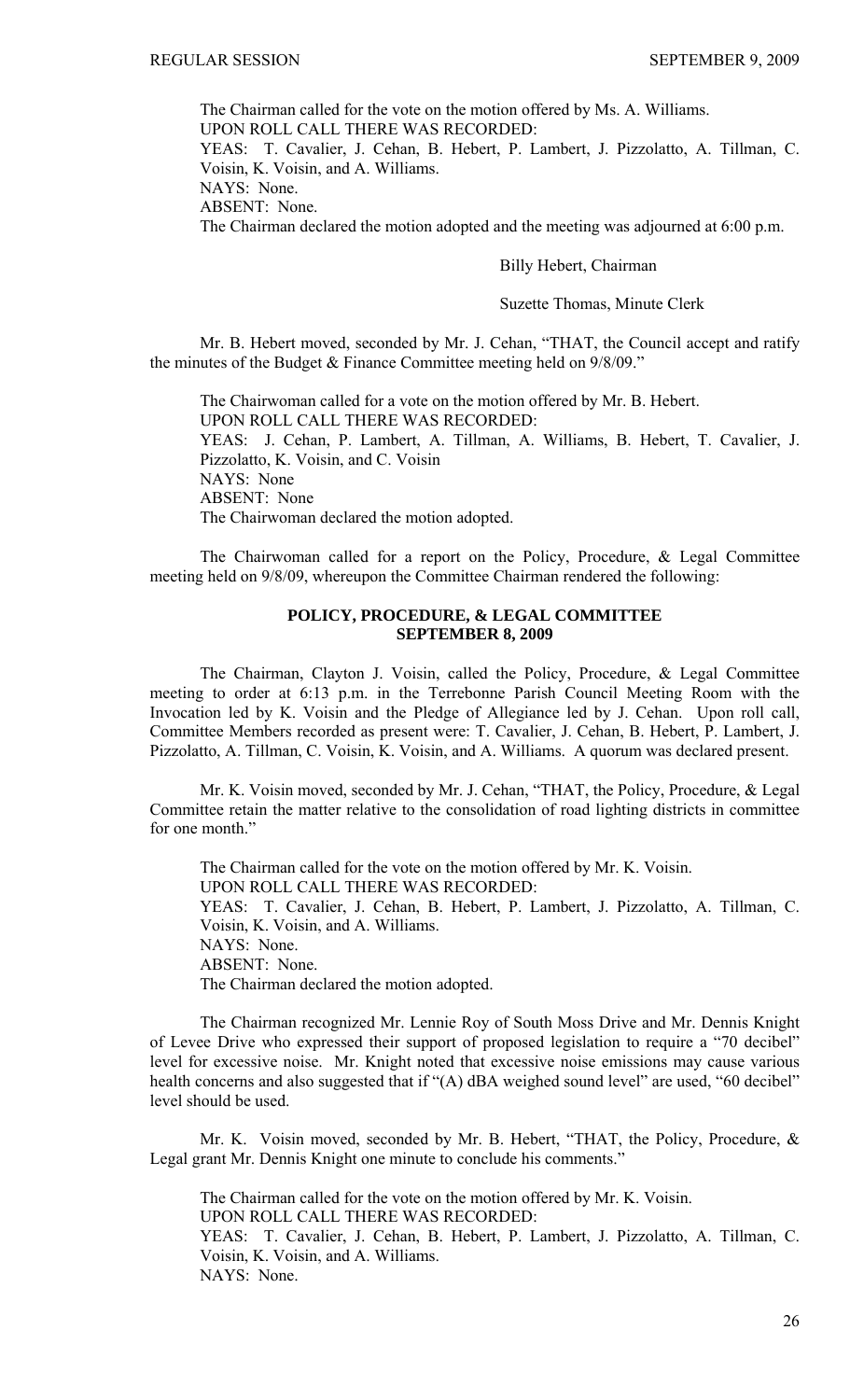ABSENT: None.

The Chairman declared the motion adopted.

 $\mathcal{L}_\text{max}$  , and the set of the set of the set of the set of the set of the set of the set of the set of the set of the set of the set of the set of the set of the set of the set of the set of the set of the set of the

 $\mathcal{L}_\text{max}$  , and the set of the set of the set of the set of the set of the set of the set of the set of the set of the set of the set of the set of the set of the set of the set of the set of the set of the set of the

 Mr. Knight continued that several residents along Levee Drive have moved from the neighborhood because of noise emissions on said roadway.

 Committee Member K. Voisin noted that the proposed legislation expands current regulations to include section "(e) The term "excessive noise" means the creation of noise, including noise from motor vehicles and refrigeration units, which exceeds 75 dBA in volume in connection with loading and unloading any vehicle or the opening and destruction of bales, boxes, crates, and containers within one hundred fifty (150') feet of any residential property between the hours of 10:00 p.m. and 7:00 a. m. on weekdays or between the hours of 10:00 p.m. and 9:00 a. m. on weekends." He noted that the aforementioned wording is the same for barking dogs.

# THE FOLLOWING WAS EXTRACTED FROM THE MINUTES PRIOR TO RATIFICATION BY THE ASSEMBLED COUNCIL ON 9-9-09, THEREFORE ACTION IS NULL AND VOID:

 Mr. K. Voisin moved, seconded by Mr. J. Pizzolatto, "THAT, the Policy, Procedure, & Legal Committee introduce an ordinance to amend pertinent sections of Chapter 14, 'Nuisance Abatement' of the Parish Code in order to define decibel; prohibit excessive noise associated with loading and unloading; and to provide variances to the excessive noise provision and call a public hearing on said matter on Wednesday, September 23, 2009 at 6:30 p.m."

 The Chairman called for the vote on the motion offered by Mr. K. Voisin. UPON ROLL CALL THERE WAS RECORDED: YEAS: T. Cavalier, J. Cehan, B. Hebert, P. Lambert, J. Pizzolatto, A. Tillman, C. Voisin, K. Voisin, and A. Williams. NAYS: None. ABSENT: None. The Chairman declared the motion adopted.

 Committee Member K. Voisin suggested that the Parish's website contain a link for public announcements and/or a notice stating that all notices are available at tpcg.org/public notices in order to provide the general public with another avenue to read legible public notices.

 Parish Manager Al Levron noted that publications are the function of the Governing Authority and the Council Clerk would be the individual to coordinate the notices.

 Committee Member K. Voisin directed Administration to devise a plan with respect to placing a link on the Parish's website for presentation at the next committee meeting.

 Committee Member A. Tillman requested that a survey be placed on the Parish's website inquiring about the usefulness of the site.

 Council Clerk Paul Labat stated that the Parish's website currently contains links to view proposed legislation inclusive of the date and time the legislation will be considered. (NO ACTION TAKEN)

 Committee Member J. Pizzolatto thanked Administration for submitting a recommendation with respect to providing insurance coverage to the full time employees of "outside" agencies, such as fire districts.

RESOLUTION: Amending Resolution No. 03-281 to provide guidelines for outside agencies to participate in the Parish's Health Insurance Program. Mr. J. Pizzolatto moved, seconded by Mr. B. Hebert. (\*\*SUBSTITUTE MOTION ADOPTED AFTER DISCUSSION)

Parish Manager Al Levron stated that Administration has reviewed the possibility of permitting "outside agencies" to participate in the Parish's health insurance noting that allowing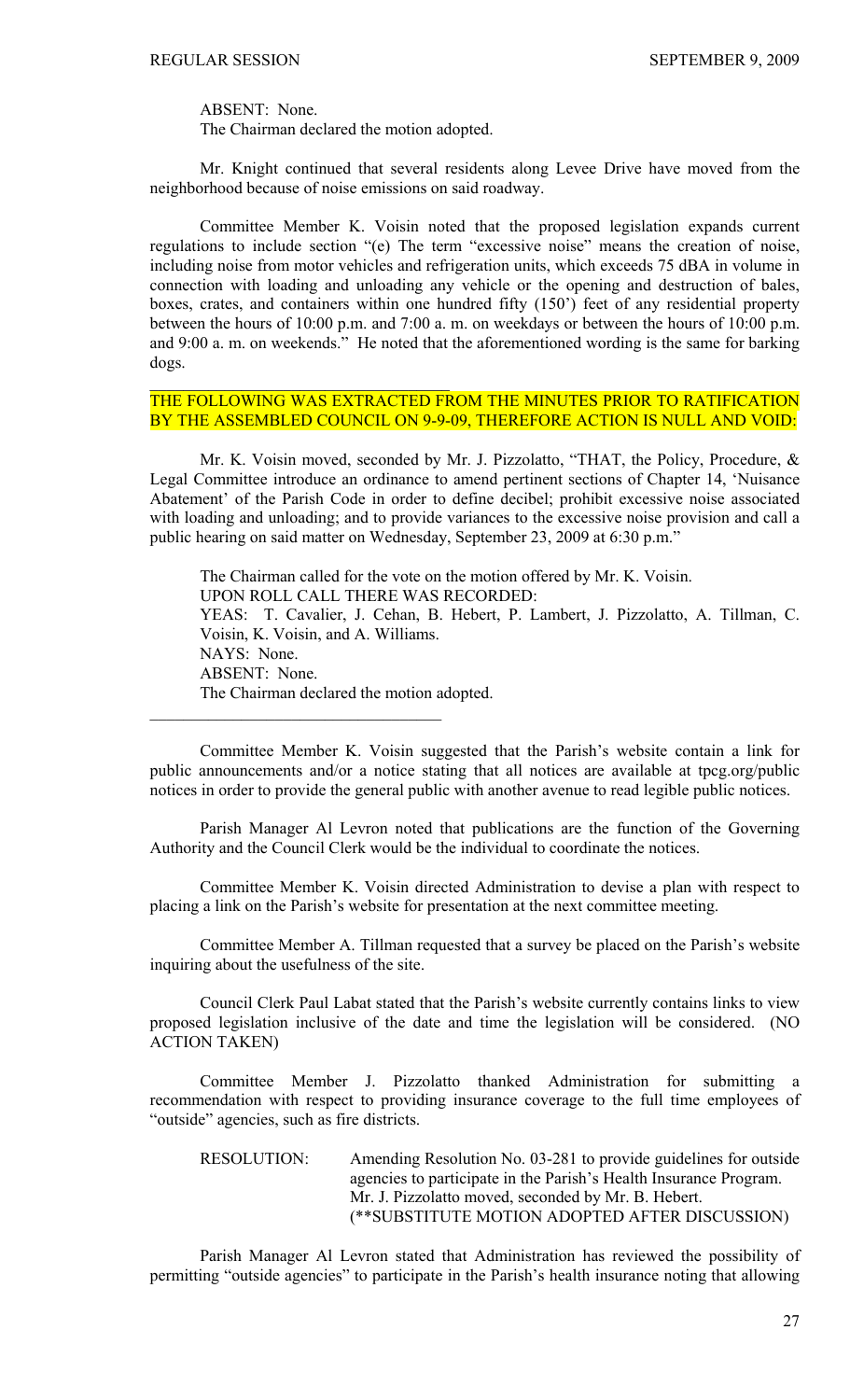the Coteau Fire Protection District to participate in the Parish's system would not incur any additional burden and that the policy has been amended to stipulate that anyone entering the health plan must stay in the plan for five years and if the participant opts out of the health insurance plan they would be prohibited from re-entering for five years.

Discussion ensued relative to regulating and monitoring those agencies participating in the Parish health insurance and the method of enforcing the policy.

Mr. Levron stated that the previous Council implemented good faith policies in which to implement the process and that the Parish's consultants were present to answer any questions.

Human Resources & Risk Management Director Dana Ortego stated that the Bayou Cane Fire Protection District, Recreation District No. 9, and Coteau Fire Protection District each requested participation in the Parish's health insurance program; that Administration hand delivered each entity applications and request for information forms; that Coteau has one fulltime fire fighter requesting participation; that Recreation District No. 9 did not provided any additional information; and that Bayou Cane had ten high claim participants requesting participation of which one individual would have maxed out at 125,000 coverage. Mr. Ortego noted that individuals with Bayou Cane would be required to pay an additional 55.63% more than their current rate and added that if the Parish's increases its insurance rates by 3% the individuals would have to incur the 55.63% and 3% increases in addition to surcharges assessed by the Parish. He stated that because the Houma Housing Authority is not directly connected with the Parish Government, it would be better for it to seek coverage with State or Federal agencies.

Discussion transpired with respect to the late submission of the backup information and time to digest the information.

Mr. K. Voisin offered a *substitute* motion, seconded by Mr. A. Tillman, "THAT, the Policy, Procedure, & Legal Committee retain the matter relative to allowing 'outside agencies' to participate in the Parish's health insurance in committee for two weeks." (\*\*MOTION ADOPTED AFTER DISCUSSION)

Mr. Ortego interjected that the only change in the resolution is to correct the acronym "IBNR" as opposed to "INBR" and that any agency opting out of the Parish's health insurance would not be readmitted for five years. He noted that after the five year period, the person would be required to go through the entire process again prior to re-admission.

Committee Member A. Williams suggested that additional time be given to review the matter in order to provide for penalties opting out of the health plan and stated that, in her opinion, anyone opting out of the plan should not be readmitted. She noted concerns with respect the Parish's employees bearing the burden for participants entering and exiting the Parish's health insurance plan.

\*\*The Chairman called for the vote on the *substitute* motion offered by Mr. K. Voisin. UPON ROLL CALL THERE WAS RECORDED: YEAS: T. Cavalier, J. Cehan, P. Lambert, A. Tillman, C. Voisin, K. Voisin, and A. Williams. NAYS: None. ABSENT: B. Hebert and J. Pizzolatto. The Chairman declared the *substitute* motion adopted.

 Mr. J. Cehan moved, seconded by Ms. A. Williams and Mr. P. Lambert, "THAT, the Policy, Procedure, & Legal Committee sponsor and waive the rental fees for Senator Norby Chabert's inauguration at the Houma Municipal Auditorium on September 10, 2009."

The Chairman called for the vote on the motion offered by Mr. J. Cehan. UPON ROLL CALL THERE WAS RECORDED: YEAS: T. Cavalier, J. Cehan, B. Hebert, P. Lambert, J. Pizzolatto, A. Tillman, C. Voisin, K. Voisin, and A. Williams. NAYS: None.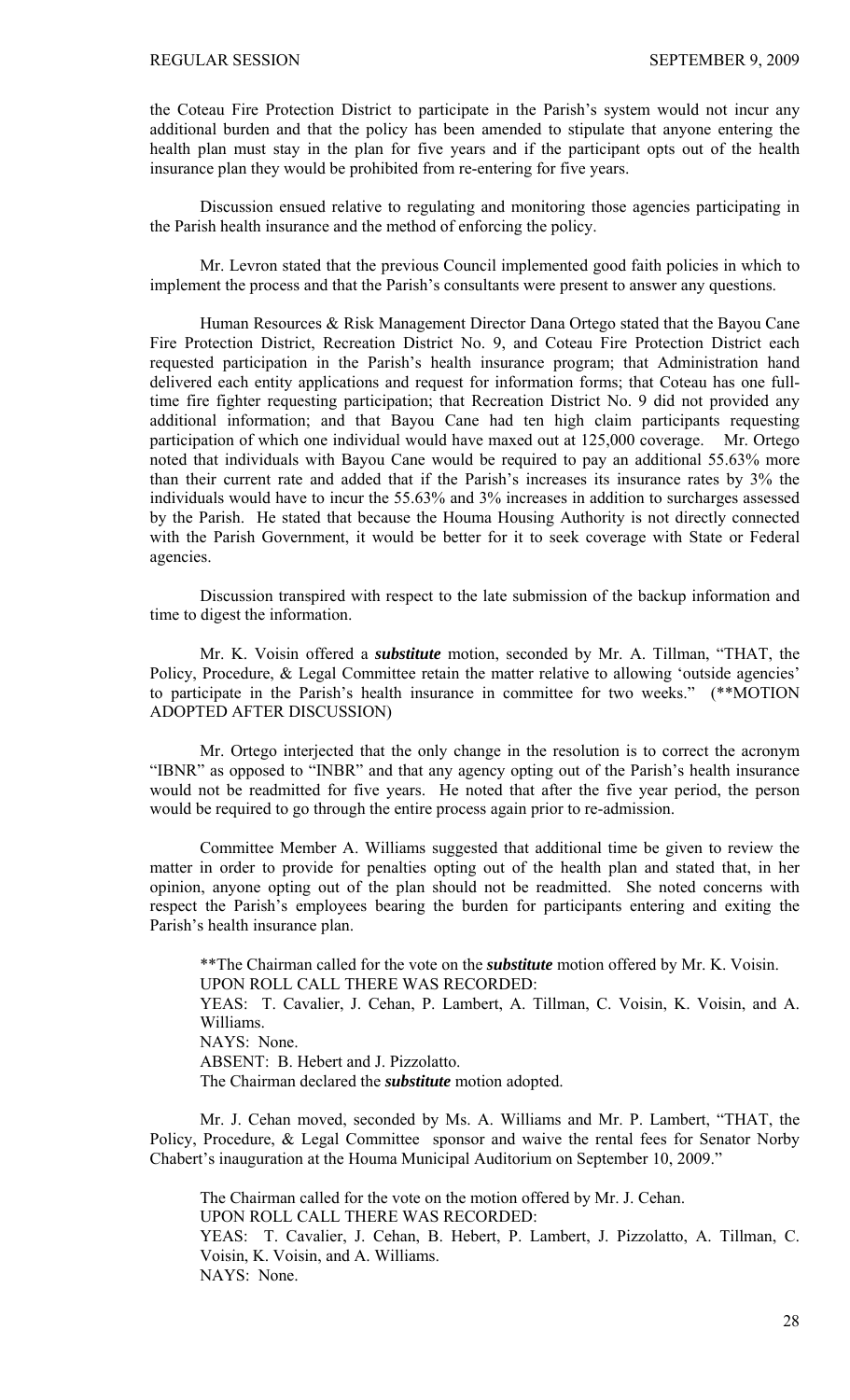ABSENT: None.

The Chairman declared the motion adopted.

Ms. A. Williams moved, seconded by Mr. A. Tillman, "THAT, the Policy, Procedure, & Legal Committee concur with the recommendation of the Fireworks Advisory Committee and table the matter relative to allowing fireworks in Terrebonne Parish."

The Chairman called for the vote on the motion offered by Ms. A. Tillman. UPON ROLL CALL THERE WAS RECORDED: YEAS: T. Cavalier, J. Cehan, B. Hebert, P. Lambert, J. Pizzolatto, A. Tillman, C. Voisin, K. Voisin, and A. Williams. NAYS: None. ABSENT: None. The Chairman declared the motion adopted.

 Mr. J. Pizzolatto moved, seconded by Ms. A. Williams, "THAT, there being no further business to come before the Policy, Procedure, & Legal Committee, the meeting be adjourned."

 The Chairman called for the vote on the motion offered by Mr. J. Pizzolatto. UPON ROLL CALL THERE WAS RECORDED: YEAS: T. Cavalier, J. Cehan, B. Hebert, P. Lambert, J. Pizzolatto, A. Tillman, C. Voisin, K. Voisin, and A. Williams. NAYS: None. ABSENT: None. The Chairman declared the motion adopted and the meeting was adjourned at 7:02 p.m.

Clayton J. Voisin, Chairman

Suzette Thomas, Minute Clerk

 Mr. C. Voisin, seconded by Mr. P. Lambert, "THAT, the Council accept and ratify the minutes of the Policy, Procedure, & Legal Committee meeting held on 9/8/09, and that at Councilman Kevin's Voisin's request, to pull the motion introducing the ordinance regulating excessive noise and refer the matter back to committee for further discussion."

 The Chairwoman called for a vote on the motion offered by Mr. C Voisin. UPON ROLL CALL THERE WAS RECORDED: YEAS: J. Cehan, P. Lambert, A. Tillman, A. Williams, B. Hebert, T. Cavalier, J. Pizzolatto, K. Voisin, and C. Voisin NAYS: None ABSENT: None The Chairwoman declared the motion adopted.

 The Chairwoman called for a report on the Public Services Committee meeting held on 9/8/09, whereupon the Committee Chairman, noting that ratification of the minutes calls a public hearing on 9/23/09, rendered the following:

# **PUBLIC SERVICES COMMITTEE**

#### **SEPTEMBER 8, 2009**

 The Chairman, Joey Cehan, called the Public Services Committee meeting to order at 7:08 p.m. in the Terrebonne Parish Council Meeting Room with the Invocation led by A. Tillman and the Pledge of Allegiance led by B. Hebert. Upon roll call, Committee Members recorded as present were: T. Cavalier, J. Cehan, B. Hebert, P. Lambert, J. Pizzolatto, A. Tillman, C. Voisin, K. Voisin, and A. Williams. A quorum was declared present.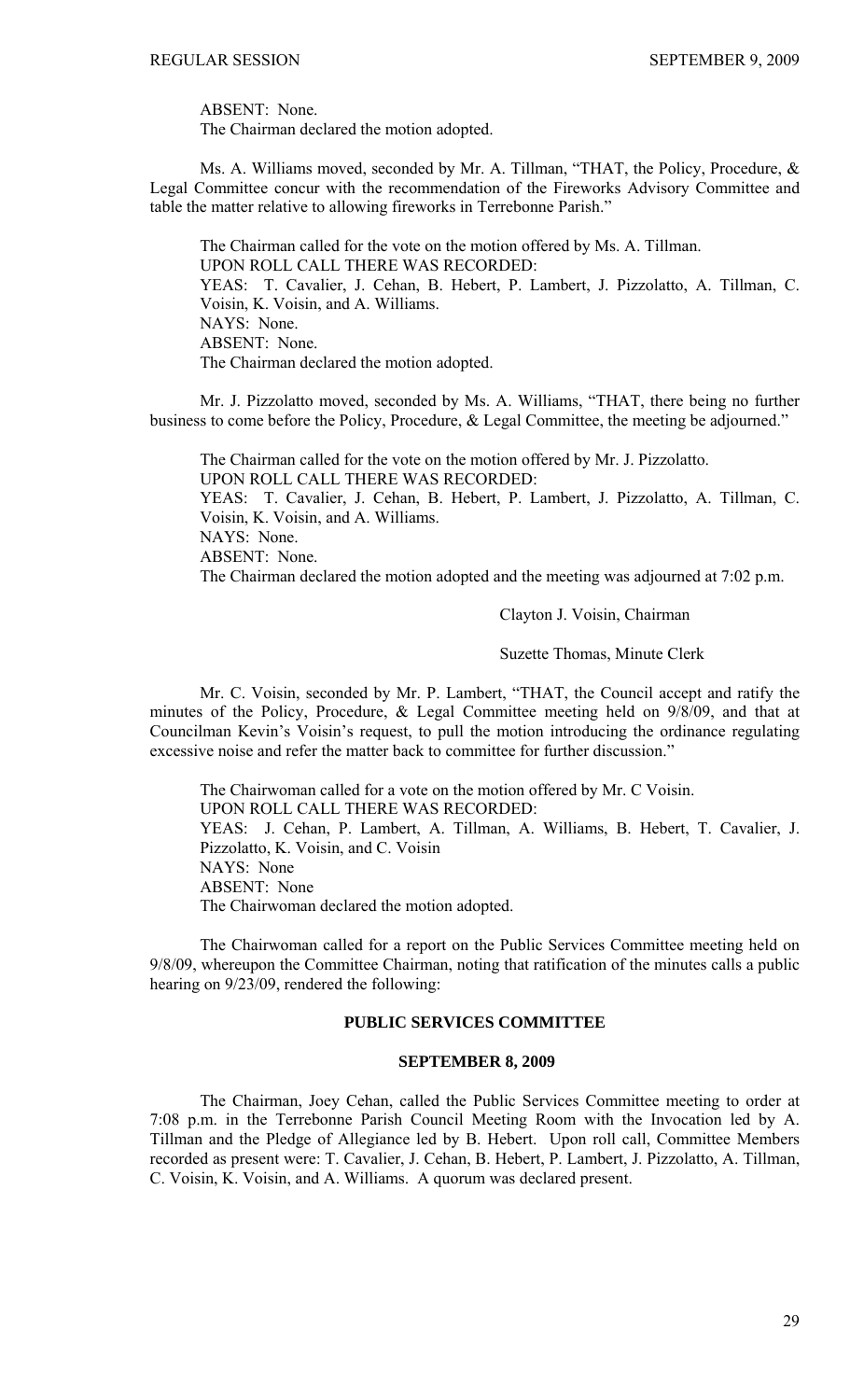OFFERED BY: Mr. C. Voisin. SECONDED BY: Ms. A. Williams.

## RESOLUTION NO. 09-490

A Resolution awarding the bid on Parish Project No. 06-SEW-14, Ashland Major Sewer Lift Station, Task 2, to Sealevel Construction, Inc., in the amount of Two Million Two Thousand Three Hundred Eleven and No One Hundredths Dollars (\$2,002,311.00).

WHEREAS, bids were received on August 25, 2009, 2006, for the project known as Ashland Major Sewer Lift station, Task 2, Parish Project No. 06-SEW-14, and

 WHEREAS, GSE and Associates, Inc., the Project Engineer has reviewed the bids received and recommends the bid of Sealevel Construction, Inc. as the lowest responsive bid, and

 WHEREAS, based upon these supporting recommendations, the Public Works Department recommends the award of Parish Project No. 06-SEW-14, Ashland Major Sewer Lift Station, Task 2, to Sealevel Construction, Inc., in the amount of Two Million Two Thousand Three Hundred Eleven and No One Hundredths Dollars (\$2,002,311.00).

 NOW THEREFORE BE IT RESOLVED, by the Terrebonne Parish Council (Public Services Committee), on behalf of the Terrebonne Parish Consolidated Government, that Parish Project No. 06-SEW-14, Ashland Major Sewer Lift Station, Task 2, be and is hereby awarded to Sealevel Construction, Inc., in the amount of Two Million Two Thousand Three Hundred Eleven and No One Hundredths Dollars (\$2,002,311.00); and

 BE IT FURTHER RESOLVED, that the Parish President and all other appropriate parties be, and they are hereby authorized to execute any and all contract documents associated therewith.

THERE WAS RECORDED:

YEAS: T. Cavalier, J. Cehan, B. Hebert, P. Lambert, J. Pizzolatto, A. Tillman, C. Voisin, K. Voisin and A. Williams. NAYS: None. ABSTAINING: None. NOT VOTING: None. ABSENT: None. The Chairman declared the resolution adopted on this, the  $8<sup>th</sup>$  day of September, 2009. \* \* \* \* \* \* \* \* \*

OFFERED BY: Mr. P. Lambert. SECONDED BY: Mr. C. Voisin.

RESOLUTION NO. 09-491

A resolution authorizing the execution of Change Order No. 1 to the Construction Agreement for Parish Project No. 99-BRG-10, Bayouside Drive Bridge Repair, Terrebonne Parish, Louisiana.

WHEREAS, the Terrebonne Parish Consolidated Government entered into a contract dated February 19th, 2009, with Cecil D. Gossiott, Recordation Number 1316126, for the Bayouside Drive Bridge, Parish Project No. 99-BRG-10, Terrebonne Parish, Louisiana, and

 WHEREAS, this change order is necessary for the addition of One (1) Catch Basin to reduce the roadway shoulder side slope, maintain site drainage, and improve stability, and

 WHEREAS, this change order is necessary in order to increase the contract price by \$5,000.00, and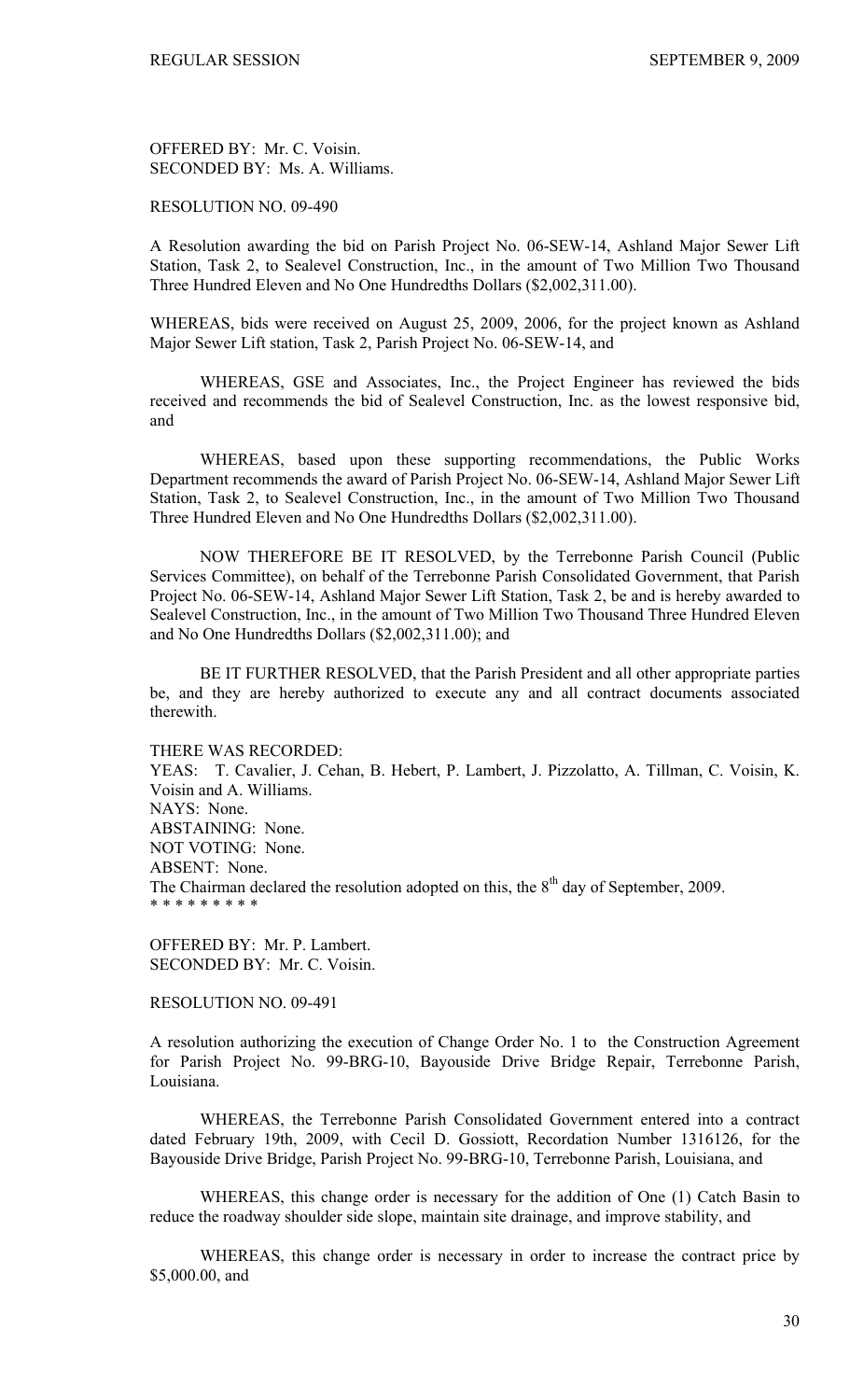WHEREAS, this change order is also necessary in order to add One (1) Calendar Day to the contract to account for this additional item, and

 WHEREAS, the Engineer for this project, Shaw Coastal Inc., recommend this change order, and

 NOW, THEREFORE BE IT RESOLVED that the Terrebonne Parish Council (Public Services Committee), on behalf of the Terrebonne Parish Consolidated Government, does hereby approve and authorize the Parish President Michel Claudet, to execute this Change Order No. 1 which results in an increase of Five Thousand Dollars and No Cents (\$5,000.00) and add One (1) calendar day, for Parish Project No. 99-BRG-10; Bayouside Drive Bridge , Terrebonne Parish, Louisiana.

THERE WAS RECORDED:

YEAS: T. Cavalier, J. Cehan, B. Hebert, P. Lambert, J. Pizzolatto, A. Tillman, C. Voisin, K. Voisin and A. Williams. NAYS: None. ABSTAINING: None. NOT VOTING: None. ABSENT: None. The Chairman declared the resolution adopted on this, the  $8<sup>th</sup>$  day of September, 2009. \* \* \* \* \* \* \* \* \*

OFFERED BY: Mr. C. Voisin. SECONDED BY: Mr. K. Voisin.

RESOLUTION NO. 09-492

A resolution authorizing the execution of Change Order No. 4 (Balancing) for the Construction Agreement for Parish Project No. 03-DRA-15, State Project No. 576-55-0021, Concord Road Drainage Improvements, Phase III, Flood Control Improvements, Terrebonne Parish, Louisiana.

WHEREAS, the Terrebonne Parish Consolidated Government entered into a contract dated May 13, 2008, with Low Land Construction Company, Inc., for Concord Road Drainage Improvements, Phase III, Flood Control Improvements, Parish Project No. 03-DRA-15, State Project No. 576-55-0021, Terrebonne Parish, Louisiana, and

WHEREAS, this change order provides for the addition of Contract Items X-12, X-13 and X-14, and the adjustment of estimated contract item quantities as described in Change Order No. 4 (Balancing), and

WHEREAS, it is necessary to increase the contract price by \$8,005.22 due to the addition of these items, and

WHEREAS, it is also necessary to increase the contract time by 35 days, and

WHEREAS, this Change Order No. 4 (Balancing) has been recommended by the Engineer for this project, GSE Associates, Inc.

NOW, THEREFORE BE IT RESOLVED that the Terrebonne Parish Council (Public Services Committee), on behalf of the Terrebonne Parish Consolidated Government, does hereby approve and authorize the execution by Terrebonne Parish President Michel Claudet of Change Order No. 4 (Balancing) to the construction agreement with Low Land Construction Company, Inc. for additional work for an increase of Eight Thousand, Five Dollars and Twenty-Two Cents (\$8,005.22) to the original contract amount and increases the contract time by an additional 35 days, contingent upon a budget amendment, Terrebonne Parish, Louisiana.

BE IT FURTHER RESOLVED that a certified copy of the resolution be forwarded to the Engineer, GSE Associates, Inc.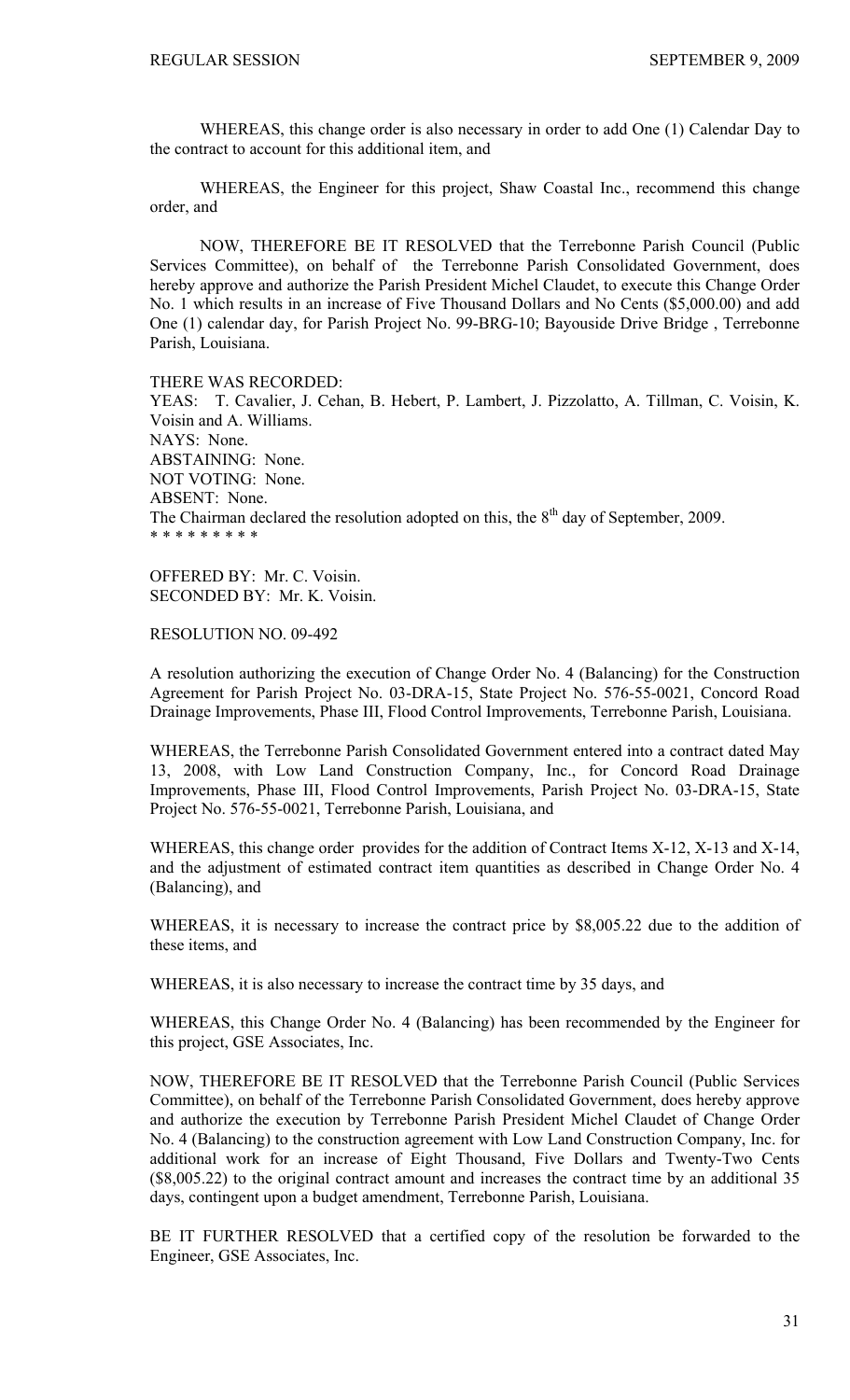#### THERE WAS RECORDED:

YEAS: T. Cavalier, J. Cehan, B. Hebert, P. Lambert, J. Pizzolatto, A. Tillman, C. Voisin, K. Voisin and A. Williams. NAYS: None. ABSTAINING: None. NOT VOTING: None. ABSENT: None. The Chairman declared the resolution adopted on this, the  $8<sup>th</sup>$  day of September, 2009. \* \* \* \* \* \* \* \* \*

 Committee Member A. Williams inquired about the Debris Disaster Recovery Committee's recommendation to award the disaster contract to Crowder-Gulf (cumulative ranking of 62.6) as opposed to the DRC (cumulative ranking of 65.1) whose ranking was 2.5 higher and more than \$15,000.00 higher.

 Utilities Director Tom Bourg explained that the cumulative scores were summarized in the Debris Disaster Recover Committee's letter of recommendation; that the percentages established in the request for weighted consideration of the proposals Category A – Functional Category B – Technical, Category C – Financial, and Category D – Price. He continued that the Committee elected to utilize the methodology of the price as defined in Table 1 of the memorandum whereby Unified Recovery Group scored the highest and DRS, LLC scored the lowest of the top five with respect to price only; that Table 2 reflects scoring after Categories A, B, and D were scored and did not include Category C which was a cumulative score of 25% or 25 points.

 Committee Member A. Williams expressed concerns with respect to accurately assessing each proposal if the financial information is omitted.

 Mr. Bourg interjected that the Debris Disaster Recovery Committee's was comfortable with the differences in reviewing the DMB Report and Financial Statements submitted by the companies that the standings of Crowder Gulf was more than adequate to exceed the point differential of 2.5 points.

 Committee Member A. Williams further expressed her concerns with respect to awarding a large monetary contract to a firm without the financial disclosures being included.

 Ms. A. Williams moved, seconded by Mr. K. Voisin and Ms. T. Cavalier, "THAT, the Public Services Committee retain the matter relative to authorizing a contract for disaster recovery debris management and removal services in committee for two weeks." (\*\*MOTION ADOPTED AFTER DISCUSSION)

 Committee Members K. Voisin, T. Cavalier, and C. Voisin each noted the lateness in the submission of the backup information and the Council's inability to digest and decipher the information prior to voting on the matter and then requested that Administration speak with each Department Head with respect to submitting information in a timely manner. Committee Member C. Voisin also requested that Administration consider allowing a member of the Council to serve as a member of committees formed to consider action by the Council.

 Committee Member A. Williams noted discrepancies in that the backup information which notes Category A – staffing numbers and experience based upon a point system in which Crowder Gulf and DRC were both given points of 7.5; however, the recommendation states that the staffing exceeds by a factor of 2. She also noted that there were no points allocated for DRC having a number of competing preconditioned contracts with Terrebonne's region as listed in Category C.

 Mr. Bourg interjected that the Debris Disaster Recovery Committee met late Friday afternoon and that attributed to the information not being included in the Committee packet.

 \*\*The Chairman called for the vote on the motion offered by Ms. A. Williams. UPON ROLL CALL THERE WAS RECORDED:

YEAS: T. Cavalier, J. Cehan, B. Hebert, P. Lambert, J. Pizzolatto, A. Tillman, C. Voisin, K. Voisin, and A. Williams.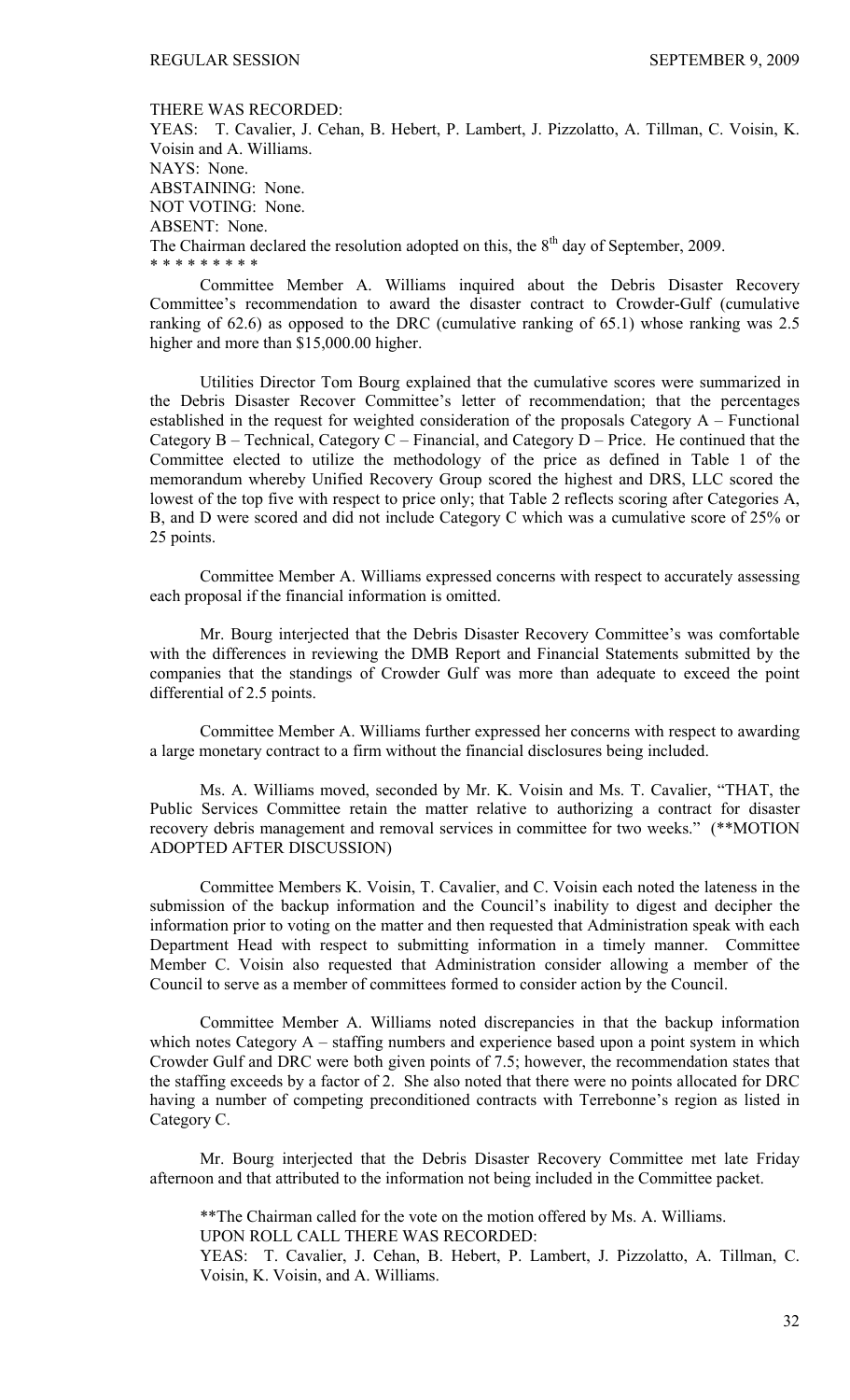NAYS: None. ABSENT: None. The Chairman declared the motion adopted.

OFFERED BY: Mr. K. Voisin. SECONDED BY: Mr. A. Tillman.

RESOLUTION NO. 09-493

NOW THEREFORE BE IT RESOLVED, by the Terrebonne Parish Council (Public Services Committee), on behalf of the Terrebonne Parish Consolidated Government that the Parish President is authorized to execute Amendment No. 1 to the Cooperative Endeavor Agreement with the Terrebonne Livestock and Agricultural Association, Inc. dated October 15, 2003.

THERE WAS RECORDED: YEAS: T. Cavalier, J. Cehan, B. Hebert, P. Lambert, J. Pizzolatto, A. Tillman, C. Voisin and K. Voisin. NAYS: None. ABSTAINING: None. NOT VOTING: None. ABSENT: A. Williams. The Chairman declared the resolution adopted on this, the  $8<sup>th</sup>$  day of September, 2009. \* \* \* \* \* \* \* \* \*

OFFERED BY: Mr. C. Voisin. SECONDED BY: Mr. J. Pizzolatto.

RESOLUTION NO. 09-494

A resolution authorizing the execution of Amendment No. 2 for the Engineering Agreement for Parish Project No. 07-ROAD-24 Thompson Road Extension.

 WHEREAS, the Terrebonne Parish Consolidated Government entered into an engineering agreement dated August 1, 2007, with Shaw Coastal, Inc., for the project entitled Parish Project No. 07-ROAD-24, Thompson Road Extension Project, and

 WHEREAS, the engineering agreement between OWNER and ENGINEER has provisions for certain limitations for Basic and Additional Services, and

 WHEREAS, the Terrebonne Parish Consolidated Government would like to continue with the engineering effort necessary to proceed with this project, and

 WHEREAS, the limitation of cost for Basic and Additional Services needs to be increased to continue the design of Phase 1, and

 NOW, THEREFORE BE IT RESOLVED that the Terrebonne Parish Council (Public Services Committee), on behalf of the Terrebonne Parish Consolidated Government, does hereby approve and authorize the execution by Terrebonne Parish President Michel Claudet of Amendment No. 2 for the engineering agreement with Shaw Coastal, Inc., to perform engineering services for project No. 07-ROAD-24 Thompson Road Extension which results in a total increase of Six Hundred Seventy Three Thousand One Hundred Thirty Eight Dollars and No Cents (\$673,138.00) to the original contract amount; and,

 BE IT FURTHER RESOLVED that a certified copy of the resolution be forwarded to the Engineer, Shaw Coastal, Inc.

THERE WAS RECORDED:

YEAS: T. Cavalier, J. Cehan, B. Hebert, P. Lambert, J. Pizzolatto, A. Tillman, C. Voisin, K. Voisin and A. Williams. NAYS: None. ABSTAINING: None.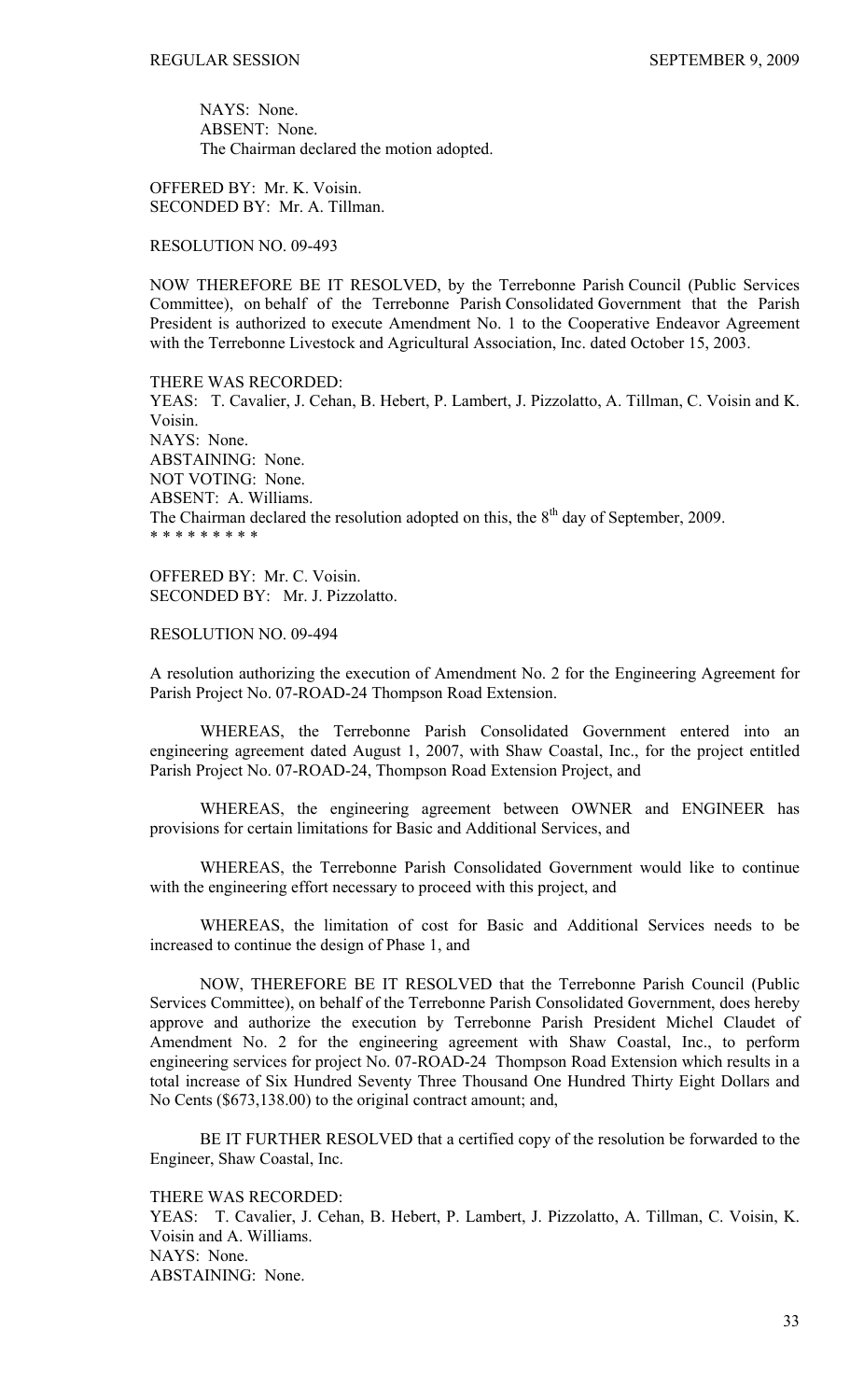NOT VOTING: None. ABSENT: None. The Chairman declared the resolution adopted on this, the  $8<sup>th</sup>$  day of September, 2009. \* \* \* \* \* \* \* \* \*

 Staff Engineer Jeanne Bray stated that the aforementioned amendment commits funding for design of Phase 1 for the embankment of the levee and does not fund the road on top of the levee. She added that that the phase provided for the protection of the entire levee and just the road base. Ms. Bray noted that the price is based upon an hourly rate for basic services in designing the project as listed in Exhibit 2 of the backup information.

OFFERED BY: Mr. J. Pizzolatto. SECONDED BY: Mr. C. Voisin.

RESOLUTION NO. 09-495

A resolution authorizing continuation of electric line clearing labor and equipment services with Townsend Tree Service for the Utilities Department.

WHEREAS, past experience has demonstrated that maintaining adequate clearance between trees and electrical wires can greatly reduce the number of nuisance outages, and

WHEREAS, Townsend Tree Service is currently engaged on a month-to-month basis by The Department of Utilities to provide this service, and

WHEREAS, Townsend has offered to continue this service in consideration of a 5% rate adjustment.

NOW THEREFORE BE IT RESOLVED, by the Terrebonne Parish Council (Public Services Committee), on behalf of the Terrebonne Parish Consolidated Government, that the Utilities Department utilize Townsend Tree Service for tree trimming labor and equipment services is hereby approved; and,

BE IT FURTHER RESOLVED, that the Parish President and all other appropriate parties be, and they are hereby authorized to execute any and all contract documents associated therewith.

THERE WAS RECORDED:

YEAS: T. Cavalier, J. Cehan, B. Hebert, P. Lambert, J. Pizzolatto, A. Tillman, C. Voisin, K. Voisin and A. Williams. NAYS: None. ABSTAINING: None. NOT VOTING: None. ABSENT: None. The Chairman declared the resolution adopted on this, the  $8<sup>th</sup>$  day of September, 2009. \* \* \* \* \* \* \* \* \*

OFFERED BY: Mr. P. Lambert. SECONDED BY: Mr. A. Tillman.

## RESOLUTION NO. 09-496

A resolution authorizing the execution of Change Order No. 3 for the Construction Agreement for Parish Project No. 08-LEV-41, State Project No. 576-55-0023, Upper Ward 7 Levee Reconstruction Phase 2A; Emergency Phase: North of Bayou Neuf to South Central Blvd., Terrebonne Parish, Louisiana.

 WHEREAS, the Terrebonne Parish Consolidated Government entered into a contract dated December 4, 2008, with Phylway Contractors, Inc., for the Parish Project No. 08-LEV-41, Upper Ward 7 Levee Reconstruction Phase 2A; Emergency Phase: North of Bayou Neuf to South Central Blvd., Terrebonne Parish, Louisiana, and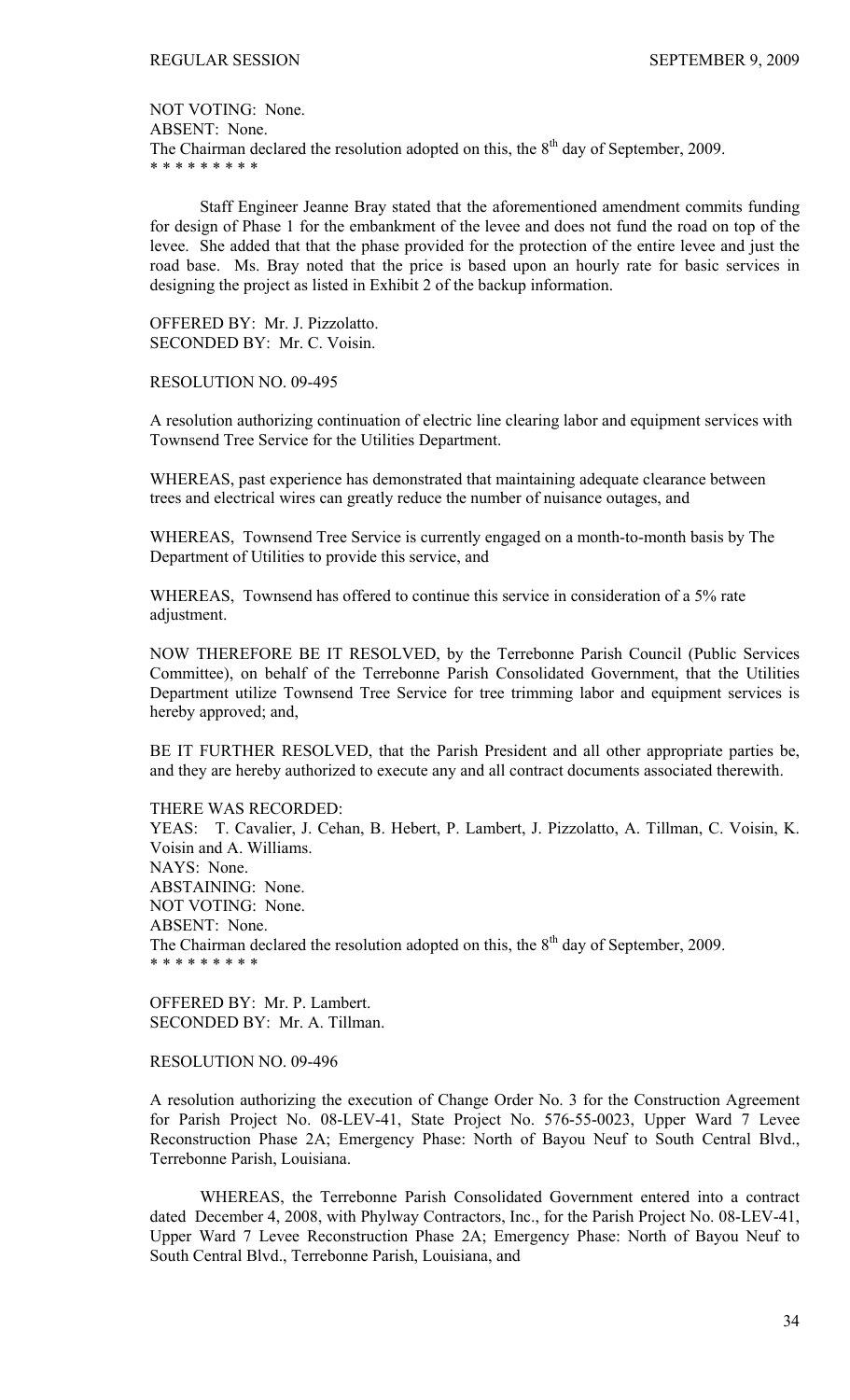WHEREAS, this change order has been recommended so as to make certain levee repairs from Station 299+00 to 301+00 for a decrease in price of \$774.00, and

 WHEREAS, this change order is also necessary in order to add Ten (10) additional days to the contract time, and

 WHEREAS, this Change Order No. 3 has been recommended by the ENGINEER for this project, Shaw Coastal, Inc.

 NOW, THEREFORE BE IT RESOLVED that the Terrebonne Parish Council (Public Services Committee), on behalf of the Terrebonne Parish Consolidated Government, does hereby approve and authorize the execution by Terrebonne Parish President Michel Claudet of Change Order No. 3 to the construction agreement with Phylway Contractors, Inc., to perform construction services for Parish Project No. 08-LEV-41, State Project No. 576-55-0023, Upper Ward 7 Levee Reconstruction Phase 2A; Emergency Phase: North of Bayou Neuf to South Central Blvd., for a decrease in the amount of Seven Hundred Seventy Four Dollars and No Cents (\$774.00) to the original contract amount and to add 10 additional days to the contract time, and

 BE IT FURTHER RESOLVED that a certified copy of the resolution be forwarded to the Engineer, Shaw Coastal, Inc.

THERE WAS RECORDED:

YEAS: T. Cavalier, J. Cehan, B. Hebert, P. Lambert, J. Pizzolatto, A. Tillman, C. Voisin, K. Voisin and A. Williams. NAYS: None. ABSTAINING: None. NOT VOTING: None. ABSENT: None. The Chairman declared the resolution adopted on this, the  $8<sup>th</sup>$  day of September, 2009. \* \* \* \* \* \* \* \* \*

 Recreation District Chairman Joseph Thompson presented an update with respect to repairs to the East and West Houma gymnasiums noting that materials have been delivered to the sites; that the construction contract was awarded to Laperouse Roofing on July 8, 2009; that repairs to the East Houma gymnasium will commence first; that the contract consists of 180-days to complete repairs on the roofs of both gymnasium; and then yielded to Mr. Curtis Marcello, project architect, for further explanation.

 Mr. Curtis Marcello, architect for Recreation District No. 11 gymnasium repairs, stated that the project has been divided into two separate projects consisting of re-roofing and interior renovations of both gymnasiums. He noted that the District has limited funding so only the reroofing and weatherproofing of the gymnasium have been let out for bid.

 In response to questioning, Mr. Thompson stated that the District is currently working with the Parish's Risk Management Department to process the hurricane damage insurance claims and noted other essential repairs that needed to be taken care of first.

 Mr. Marcello interjected that the cost estimates for interior repairs at both gymnasium is estimated to be \$750,000.00.

 Parish Manager Al Levron stated that Administration would follow-up on the FEMA claims for Recreation District No. 11.

 Committee Member T. Cavalier requested that Administration provide the Council with the name of the insurance company providing coverage for the East and West Houma gymnasiums.

 Committee Member A. Tillman requested that the matter be placed on the agenda for discussion in two weeks. (NO ACTION TAKEN)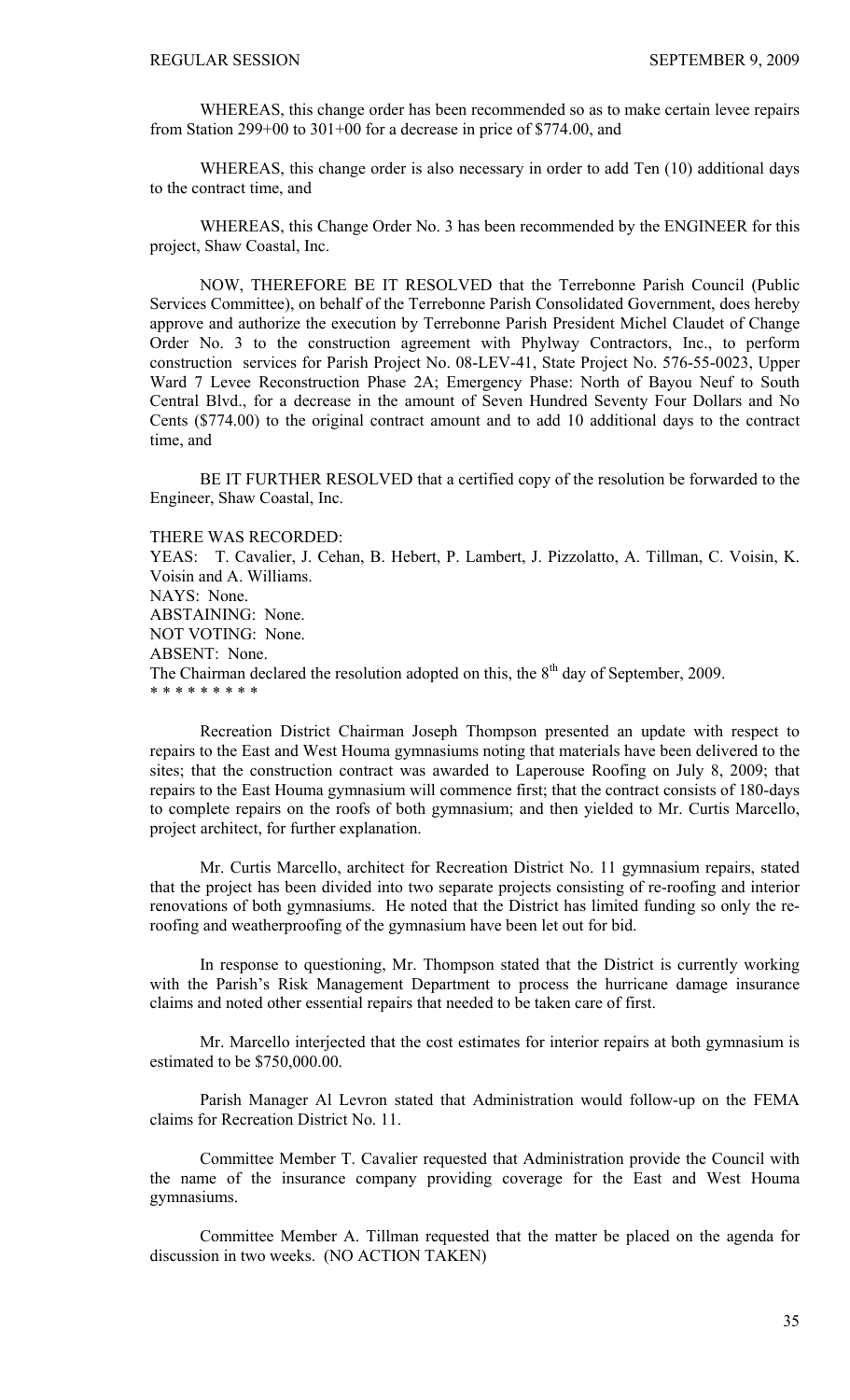Committee Member B. Hebert stated that he has received several complaints from constituents regarding that inability to speak with a local Entergy representative and their request to have a local number to contact Entergy.

 Council Clerk Paul Labat stated that he would invite Mr. Henry Gernhauser to the next committee meeting to answer questions.

Committee Member J. Cehan noted that on Entergy's website, there is a link in which street light outages may be reported. (NO ACTION TAKEN)

 Mr. P. Lambert moved, seconded by Mr. C. Voisin, "THAT, the Public Services Committee retain the matter relative to repairs to Isle de Jean Charles Road in committee for two weeks."

 The Chairman called for the vote on the motion offered by Mr. P. Lambert. UPON ROLL CALL THERE WAS RECORDED: YEAS: T. Cavalier, J. Cehan, B. Hebert, P. Lambert, J. Pizzolatto, A. Tillman, C. Voisin, K. Voisin, and A. Williams. NAYS: None. ABSENT: None. The Chairman declared the motion adopted.

 Mr. P. Lambert moved, seconded by Mr. C. Voisin, "THAT, the Public Services Committee introduce an ordinance to reduce the speed limit from 25 mph to 15 mph on Nate Lane in Bourg and call a public hearing on said matter on Wednesday, September 23, 2009 at 6:30 p.m."

 The Chairman called for the vote on the motion offered by Mr. P. Lambert. UPON ROLL CALL THERE WAS RECORDED: YEAS: T. Cavalier, J. Cehan, B. Hebert, P. Lambert, J. Pizzolatto, A. Tillman, C. Voisin, K. Voisin, and A. Williams. NAYS: None. ABSENT: None. The Chairman declared the motion adopted.

 Mr. P. Lambert moved, seconded by Mr. C. Voisin, "THAT, the Public Services Committee retain the matter relative to an update on drainage on the front part of Southgates Estates in Bourg in committee for two weeks."

 The Chairman called for the vote on the motion offered by Mr. C. Voisin. UPON ROLL CALL THERE WAS RECORDED: YEAS: T. Cavalier, J. Cehan, B. Hebert, P. Lambert, J. Pizzolatto, A. Tillman, C. Voisin, K. Voisin, and A. Williams. NAYS: None. ABSENT: None. The Chairman declared the motion adopted.

 Planning & Zoning Director Patrick Gordon stated that South Central Planning & Development Commission has been requested to conduct a traffic light study at the intersection of Valhi Boulevard and Civic Center Boulevards; that funding is available for the study in its Metropolitan Planning Organization budget; and that approval is being sought to conduct studies in the aforementioned areas.

 Mr. K. Voisin moved, seconded by Mr. C. Voisin, "THAT, the Public Services Committee request South Central Planning & Development Commission to perform traffic light warrant analysis studies at the intersections of Valhi Boulevard and Civic Center Boulevard and St. Charles Street and Southdown Mandalay Road."

The Chairman called for the vote on the motion offered by Mr. K. Voisin.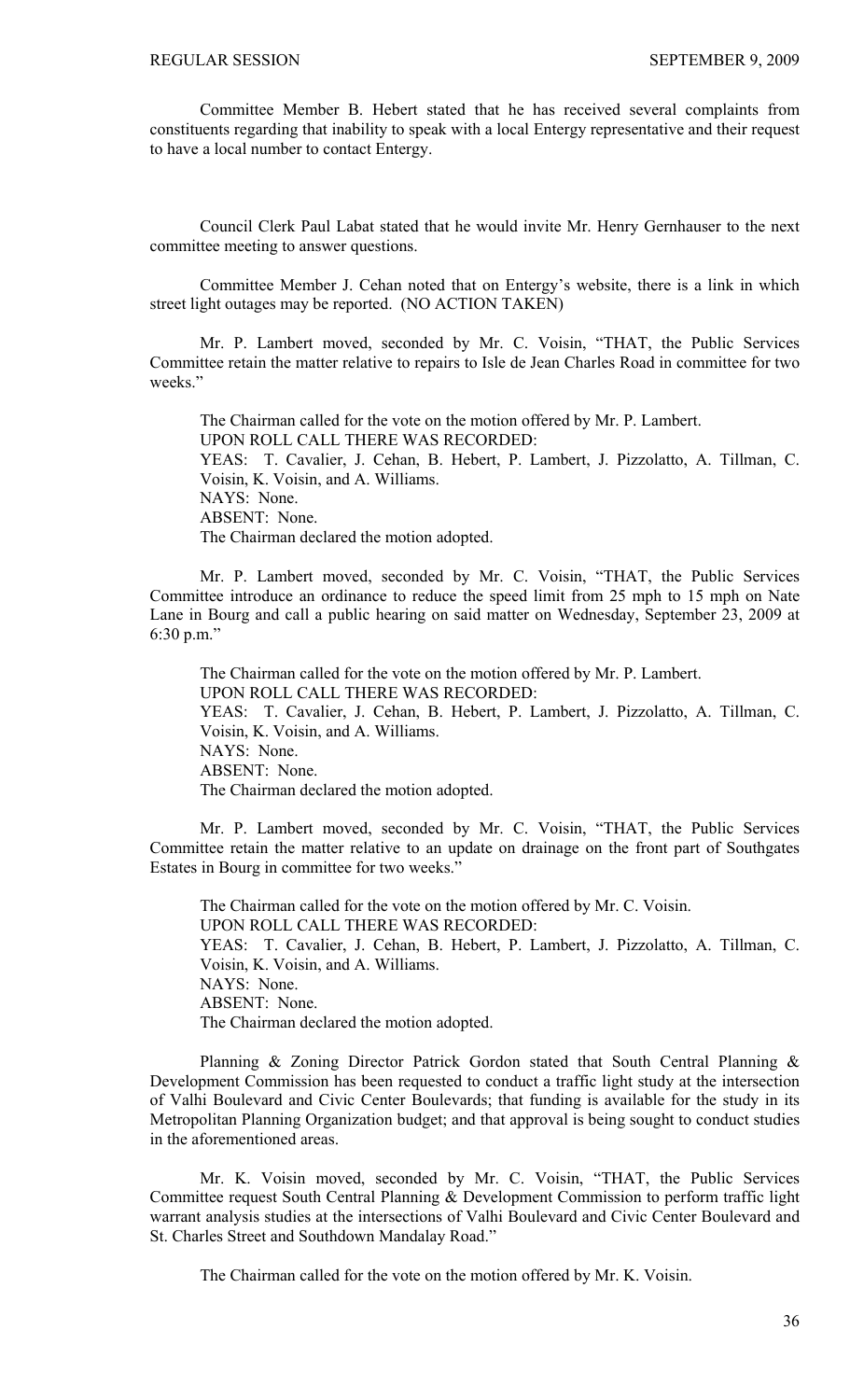UPON ROLL CALL THERE WAS RECORDED: YEAS: T. Cavalier, J. Cehan, B. Hebert, P. Lambert, J. Pizzolatto, A. Tillman, C. Voisin, K. Voisin, and A. Williams. NAYS: None. ABSENT: None. The Chairman declared the motion adopted.

 Mr. J. Pizzolatto moved, seconded by Mr. C. Voisin, "THAT, the Public Services Committee retain the matter relative to chemical spraying along Parish levees in committee for two weeks."

 The Chairman called for the vote on the motion offered by Mr. J. Pizzolatto. UPON ROLL CALL THERE WAS RECORDED: YEAS: T. Cavalier, J. Cehan, B. Hebert, P. Lambert, J. Pizzolatto, A. Tillman, C. Voisin, K. Voisin, and A. Williams. NAYS: None. ABSENT: None. The Chairman declared the motion adopted.

 Mr. Ronnie Shaw, local developer, addressed the Committee relative to the previous directive concerning multi-structures on single residential lots and requested that Administration provided illustrative drawings of the current and proposed changes to the residential lots. He also requested that the costs associated with the changes and whose responsible for the costs be included in the proposed changes. Mr. Shaw suggested that if the consensus is to prevent nine structures on one lot then legislation should be introduced specifying that only two structures may be placed on one lot.

 Planning & Zoning Director Patrick Gordon noted that the Subdivision Regulations Review Committee submitted a document to the Council two weeks ago for review only and that the aforementioned matter is being considered by Subdivision Regulations Review Subcommittee. He noted that changes to the document have been submitted to the Houma-Terrebonne Regional Planning Commission Subdivision Regulations Review Subcommittee who have made changes; that the changes have been forwarded to the Houma-Terrebonne Regional Planning Commission who will recommend that the document be submitted to the Council's Subdivision Regulations Review Subcommittee; that the document has been revised to change the DOTD road standard requirement; and that the document is going through the proper process for review and consideration. Mr. Gordon noted that standards must be developed for small lots to address fire hydrants, drainage, etc. and requested that the matter be allowed to go through the proper process. (NO ACTION TAKEN)

OFFERED BY: Mr. P. Lambert. SECONDED BY: Mr. C. Voisin.

# RESOLUTION NO. 09-497

A resolution authorizing the execution of Change Order No. 2 for the Construction Agreement for Parish Project No. 09-LEV-18, Lower Ward 7 Levee Maintenance Interim Lift; North of Boudreaux Canal to South of Lashbrook Pump Station, Terrebonne Parish, Louisiana.

 WHEREAS, the Terrebonne Parish Consolidated Government entered into a contract dated July 16th, 2009, with Phylway Construction, LLC., for the Parish Project No. 09-LEV-18, Lower Ward 7 Levee Maintenance Interim Lift; North of Boudreaux Canal to South of Lashbrook Pump Station, Terrebonne Parish, Louisiana, and

 WHEREAS, this change order is necessary for the barbed wire fence installed at the Victory St. access point of the levee, and

 WHEREAS, this change order is also necessary for the perimeter levee repair near the Victory St. access, and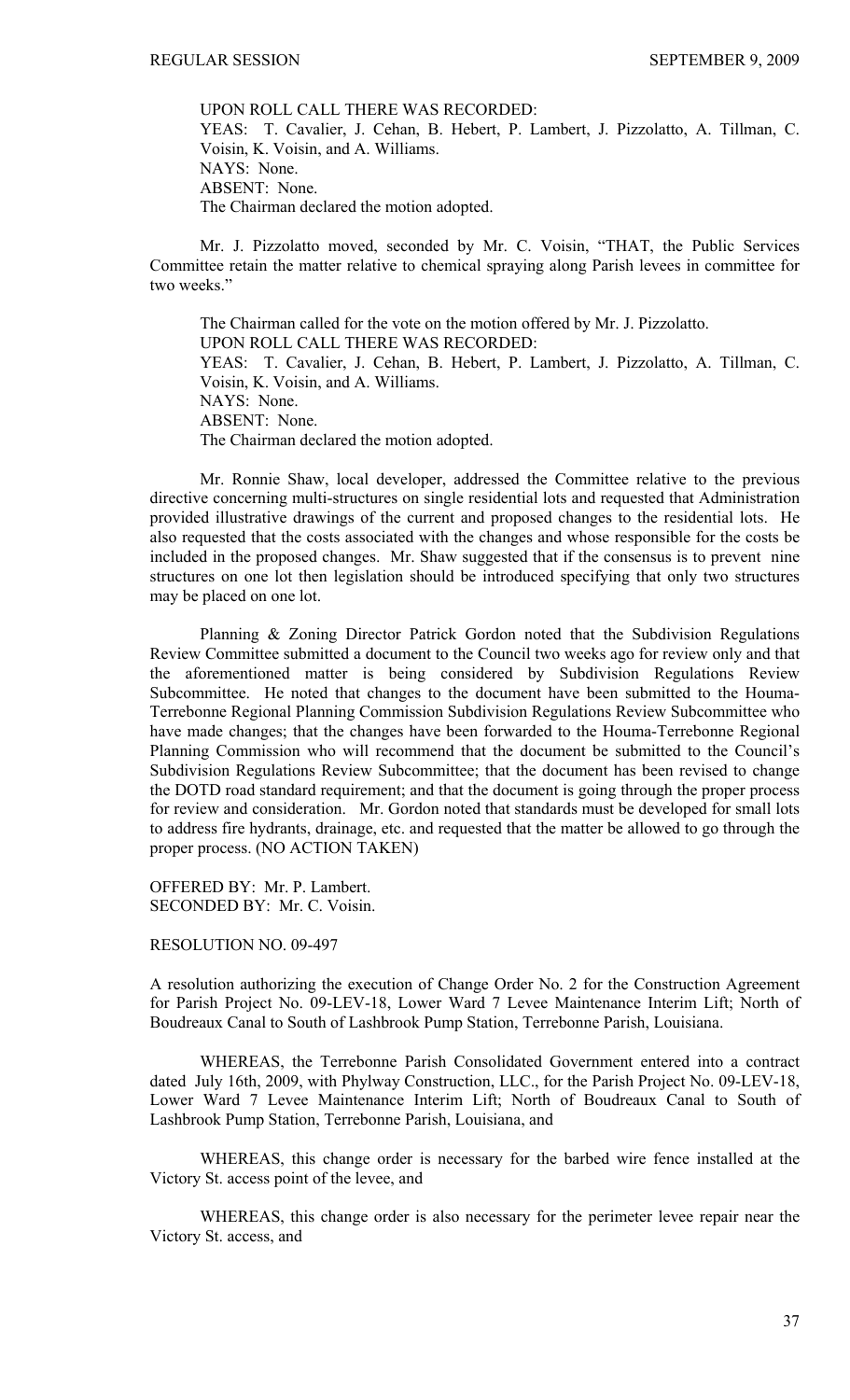WHEREAS, this change order is necessary in order to increase the contract time by two (2) days due to the July rain days.

 WHEREAS, this change order is necessary in order to increase the contract price by \$25,964.20, and

 WHEREAS, this Change Order No. 2 has been recommended by the ENGINEER, Shaw Coastal, Inc. for this project

 NOW, THEREFORE BE IT RESOLVED that the Terrebonne Parish Council (Public Services Committee), on behalf of the Terrebonne Parish Consolidated Government, does hereby approve and authorize the execution by Terrebonne Parish President Michel Claudet of Change Order No. 2 to the construction agreement with Phylway Construction, LLC, to perform construction services for Parish Project No. 09-LEV-18, Lower Ward 7 Levee Maintenance Interim Lift; North of Boudreaux Canal to South of Lashbrook Pump Station, for an increase in the amount of Twenty-Five Thousand, Nine Hundred Sixty Four Dollars and Twenty Cents (\$25,964.20) to the original contract amount and previous Change Order No. 1, and

 BE IT FURTHER RESOLVED that a certified copy of the resolution be forwarded to the Engineer, Shaw Coastal, Inc.

THERE WAS RECORDED:

YEAS: T. Cavalier, J. Cehan, B. Hebert, P. Lambert, J. Pizzolatto, A. Tillman, C. Voisin, K. Voisin and A. Williams. NAYS: None. ABSTAINING: None. NOT VOTING: None. ABSENT: None. The Chairman declared the resolution adopted on this, the  $8<sup>th</sup>$  day of September, 2009. \* \* \* \* \* \* \* \* \*

 Mr. J. Pizzolatto moved, seconded by Mr. B. Hebert, "THAT, there being no further business to come before the Public Services Committee, the meeting be adjourned."

 The Chairman called for the vote on the motion offered by Mr. J. Pizzolatto. UPON ROLL CALL THERE WAS RECORDED: YEAS: T. Cavalier, J. Cehan, B. Hebert, P. Lambert, J. Pizzolatto, A. Tillman, C. Voisin, K. Voisin, and A. Williams. NAYS: None. ABSENT: None. The Chairman declared the motion adopted and the meeting was adjourned at 8:07 p.m.

Joey Cehan, Chairman

Suzette Thomas, Minute Clerk

 Mr. J. Cehan moved, seconded by Mr. A. Tillman, "THAT, the Council accept and ratify the minutes of the Public Services Committee meeting held on 9/8/09."

 The Chairwoman called for a vote on the motion offered by Mr. J. Cehan. UPON ROLL CALL THERE WAS RECORDED: YEAS: J. Cehan, P. Lambert, A. Tillman, A. Williams, B. Hebert, T. Cavalier, J. Pizzolatto, K. Voisin, and C. Voisin NAYS: None ABSENT: None The Chairwoman declared the motion adopted.

 The Chairwoman called for a report on the Community Development & Planning Committee meeting held on 9/8/09, whereupon the Committee Chairman, noting that ratification of the minutes calls public hearings on 10/14/09, rendered the following: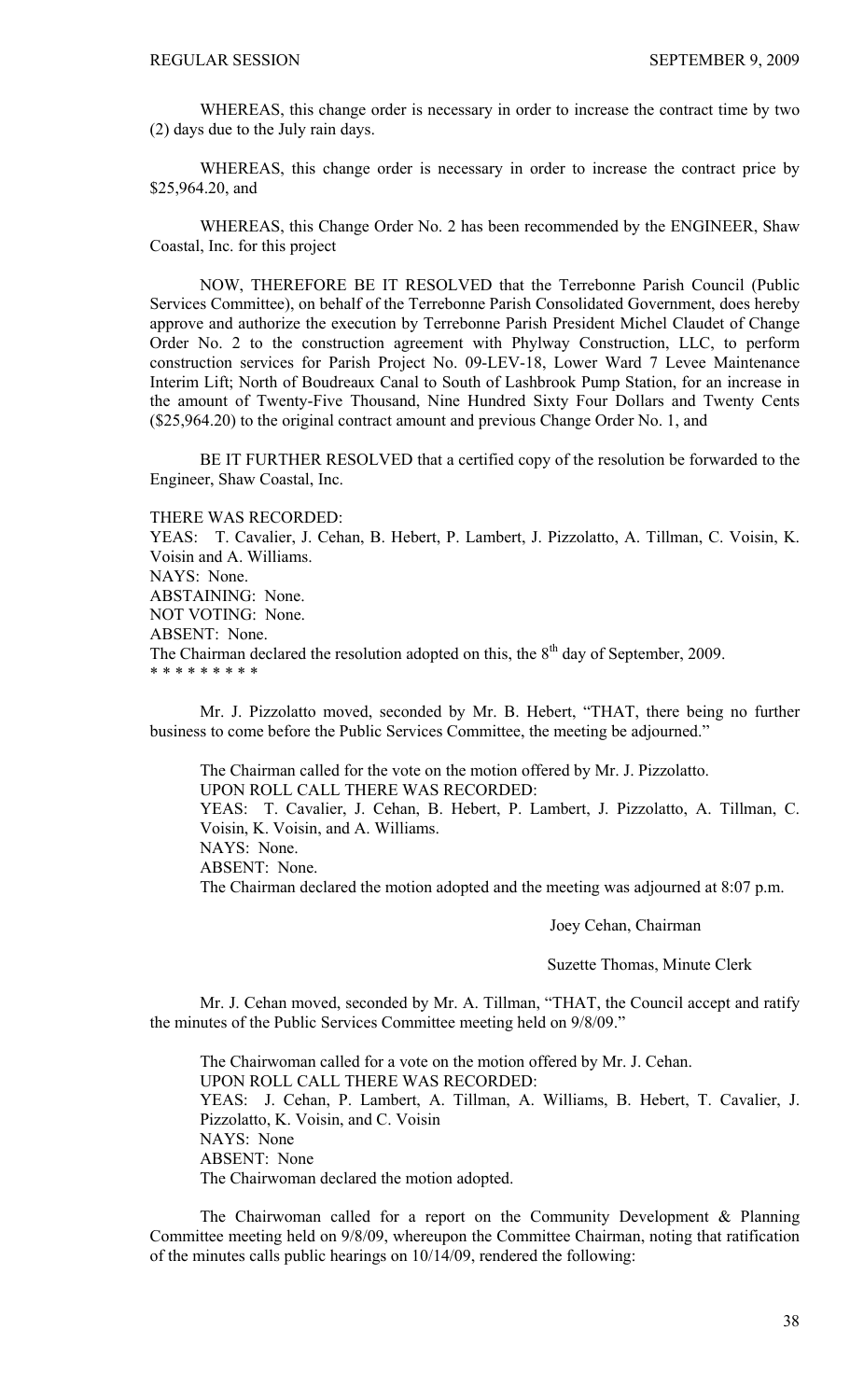# **COMMUNITY DEVELOPMENT & PLANNING COMMITTEE**

# **SEPTEMBER 8, 2009**

 The Chairman, Alvin Tillman, called the Community Development & Planning Committee meeting to order at 8:08 p.m. in the Terrebonne Parish Council Meeting Room with the Invocation led by A. Williams and the Pledge of Allegiance led by C. Voisin. Upon roll call, Committee Members recorded as present were: T. Cavalier, J. Cehan, B. Hebert, P. Lambert, J. Pizzolatto, A. Tillman, C. Voisin, K. Voisin, and A. Williams. A quorum was declared present.

 Note: Committee Member A. Williams left the proceedings immediately after the roll call.

OFFERED BY: Ms. T. Cavalier. SECONDED BY: Mr. K. Voisin.

RESOLUTION NO. 09-498

A Resolution Authorizing the Parish President, Michel H. Claudet, to sign a grant agreement between Terrebonne Parish Consolidated Government and the U.S. Department of Housing and Urban Development.

WHEREAS, the American Recovery and Reinvestment Act of 2009 was signed into law on February 17, 2009 and one billion dollars in Community Development Block Grant-Recovery funds was appropriated to states and local governments to carry out eligible activities that provide basic services through infrastructure activities, activities that promote energy efficiency and conservation through rehabilitation or retrofitting of existing buildings, and

WHEREAS, Terrebonne Parish Consolidated Government has been authorized to receive \$331,797.00 to supplement its existing Housing Rehabilitation Program, which promotes energy efficiency and conservation, and

WHEREAS, The Terrebonne Parish Council, on behalf of the Terrebonne Parish Consolidated Government, recognizes the need for housing rehabilitation services that promote energy efficiency and is committed to providing assistance to eligible elderly and low-income residents of Terrebonne Parish in need of this service.

NOW THEREFORE BE IT RESOLVED that the Terrebonne Parish Council (Community Development and Planning Committee), on behalf of the Terrebonne Parish Consolidated Government does hereby authorize the Parish President, Michel H. Claudet, to execute any and all CDBG-R grant agreements, certifications, and documents necessary between the Terrebonne Parish Consolidated Government and the U.S. Department of Housing and Urban Development.

THERE WAS RECORDED: YEAS: T. Cavalier, J. Cehan, B. Hebert, P. Lambert, J. Pizzolatto, A. Tillman, C. Voisin and K. Voisin. NAYS: None. ABSTAINING: None. NOT VOTING: None. ABSENT: A. Williams. The Chairman declared the resolution adopted on this, the  $8<sup>th</sup>$  day of September, 2009. \* \* \* \* \* \* \* \* \*

 Council Clerk Paul Labat explained that Item No. 2 (RESOLUTION: Calling a condemnation hearing on the structure located at 1165 Highway 55) was inadvertently placed on the agenda and that the matter should be tabled.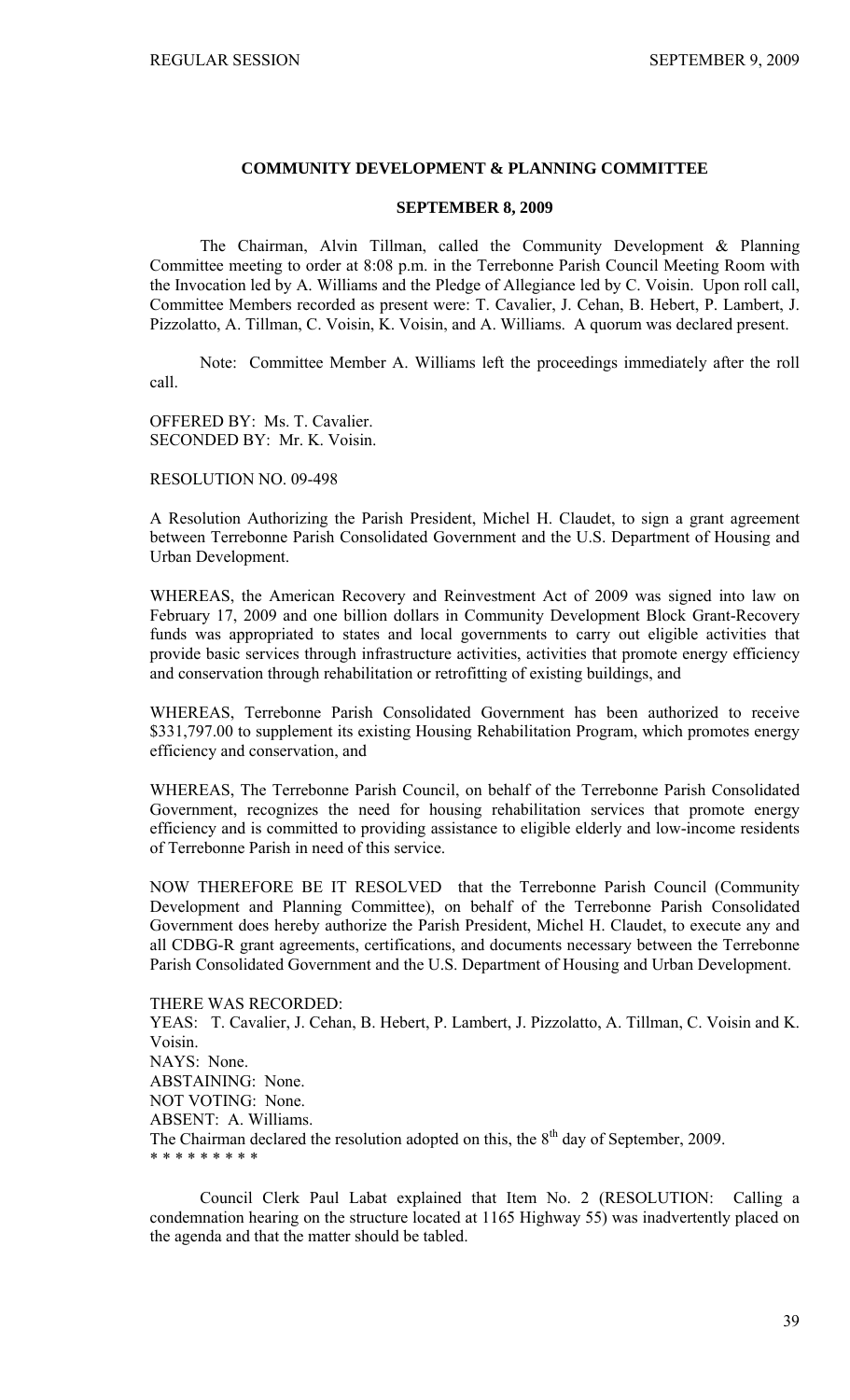Mr. P. Lambert moved, seconded by Mr. C. Voisin, "THAT, the Community Development & Planning Committee table the matter relative to condemning the structure located at 1165 Highway 55 indefinitely."

 The Chairman called for the vote on the motion offered by Mr. P. Lambert. UPON ROLL CALL THERE WAS RECORDED: YEAS: T. Cavalier, J. Cehan, B. Hebert, P. Lambert, J. Pizzolatto, A. Tillman, C. Voisin, K. Voisin, and A. Williams. NAYS: None. ABSENT: A. Williams. The Chairman declared the motion adopted.

 Ms. T. Cavalier moved, seconded by Mr. K. Voisin and Mr. B. Hebert, "THAT, the Community Development & Planning Committee approve a Cooperative Endeavor Agreement with Evergreen Junior High School for the loan of chairs from the Houma Municipal Auditorium for a school event."

The Chairman called for the vote on the motion offered by Ms. T. Cavalier. UPON ROLL CALL THERE WAS RECORDED: YEAS: T. Cavalier, J. Cehan, B. Hebert, P. Lambert, J. Pizzolatto, A. Tillman, C. Voisin, and K. Voisin. NAYS: None. ABSENT: A. Williams. The Chairman declared the motion adopted.

OFFERED BY: Mr. C. Voisin. SECONDED BY: Mr. J. Pizzolatto.

RESOLUTION NO. 09-499

A resolution authorizing the Parish President to execute a Cooperation Agreement with the L.E. Fletcher Technical Community College pursuant to utilizing their facilities as shelters for Terrebonne Parish first responders during a mandatory evacuation of Terrebonne Parish during a major hurricane event.

WHEREAS, Article VII, Section 14 of the Louisiana Constitution provides that, "[f]or a public purpose, the state and its political subdivisions or political corporations may engage in cooperative endeavors with each other, with the United States or its agencies, or with any public or private association, corporation or individual;" and

WHEREAS, Terrebonne Parish Consolidated Government, through its Parish President, during an emergency event in the parish, is empowered to take steps and measures necessary to protect the lives and property of the citizens of Terrebonne Parish; and

WHEREAS, TPCG and L.E. Fletcher Technical Community College wish to memorialize an arrangement to grant use of the facility at 310 St. Charles Street Houma, Louisiana 70360 to TPCG in the event of a mandatory evacuation of the Parish of Terrebonne, and

WHEREAS, Terrebonne Parish Consolidated Government and the LTC find that entering into this cooperative endeavor agreement will serve a public safety purpose and have a public benefit commensurate with the cost; and

WHEREAS, the proposed Cooperation Agreement requires that the Parish assume certain responsibilities, including but not limited to providing lands, easements, rights-of-way, relocations, and disposal areas at no cost to the federal government.

NOW, THEREFORE BE IT RESOLVED, in consideration of the above stated recitals, that the Terrebonne Parish Council (Community Development and Planning Committee), on behalf of the Terrebonne Parish Consolidated Government, authorizes Parish President Michel H. Claudet to negotiate the terms of the Cooperation Agreement, in the best interest of the Parish as he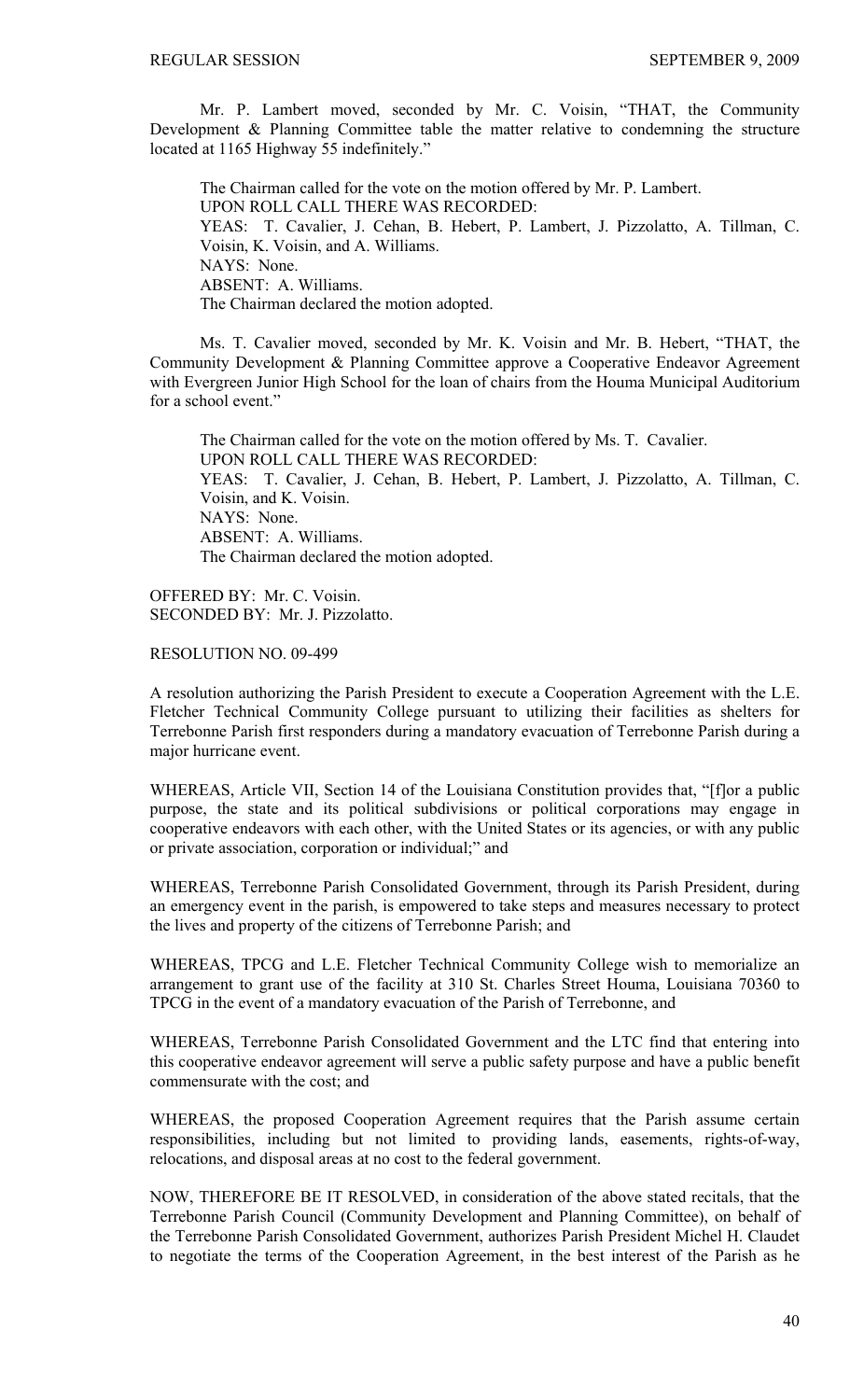deems appropriate and further authorizes the Parish President, Michel Claudet to execute the agreement on behalf of Terrebonne Parish Consolidated Government.

THERE WAS RECORDED: YEAS: T. Cavalier, J. Cehan, B. Hebert, P. Lambert, J. Pizzolatto, A. Tillman, C. Voisin and K. Voisin. NAYS: None. ABSTAINING: None. NOT VOTING: None. ABSENT: A. Williams. The Chairman declared the resolution adopted on this, the  $8<sup>th</sup>$  day of September, 2009. \* \* \* \* \* \* \* \* \*

 Committee Member C. Voisin requested consideration of signing a letter supporting the Terrebonne Port Commission's request for funding for a large dry dock.

 Committee Member J. Cehan stated that the letter to Terrebonne Parish's Legislative and Congressional Delegation was signed by all Council Members and requested support to fund LaChip's large dry dock. He noted that, if the dry dock is constructed, the initial phase of the project would provide 1.2 million "man hours" of labor; would take approximately one and a half years to complete at a cost of \$450 million dollars; and that in total, five vessels would be constructed at an estimated cost of \$700 million dollars and 6 million "man hours" of labor. (NO ACTION TAKEN)

OFFERED BY: Mr. C. Voisin. SECONDED BY: Mr. J. Pizzolatto.

RESOLUTION NO. 09-500

A RESOLUTION GIVING NOTICE OF INTENT TO ADOPT AN ORDINANCE TO AMEND THE ZONING MAP OF THE PARISH OF TERREBONNE SO AS TO REZONE FROM R-1 (SINGLE-FAMILY RESIDENTIAL DISTRICT) TO R-2 (TWO-FAMILY RESIDENTIAL DISTRICT, LOW DENSITY), LOT 26, BLOCK D, MECHANICVILLE SUBDIVISION, 144 SAMUEL STREET; ANGELA CASTLE, APPLICANT; AND CALLING A PUBLIC HEARING ON SAID MATTER FOR WEDNESDAY, OCTOBER 14, 2009 AT 6:30 P.M.

BE IT RESOLVED by the Terrebonne Parish Council (Community Development and Planning Committee), that notice be hereby given to adopt an ordinance to amend the Zoning Map of the Parish of Terrebonne so as to rezone from R-1 (Single-Family Residential District) to R-2 (Two-Family Residential District, Low Density), Lot 26, Block D, Mechanicville Subdivision, 144 Samuel Street; and

NOW, THEREFORE, BE IT RESOLVED that a public hearing be called on said matter for Wednesday, October 14, 2009 at 6:30 p.m.

THERE WAS RECORDED:

YEAS: T. Cavalier, J. Cehan, B. Hebert, P. Lambert, J. Pizzolatto, A. Tillman, C. Voisin and K. Voisin. NAYS: None. ABSTAINING: None. NOT VOTING: None. ABSENT: A. Williams. The Chairman declared the resolution adopted on this, the  $8<sup>th</sup>$  day of September, 2009. \* \* \* \* \* \* \* \* \*

OFFERED BY: Mr. C. Voisin. SECONDED BY: Mr. K. Voisin.

RESOLUTION NO. 09-501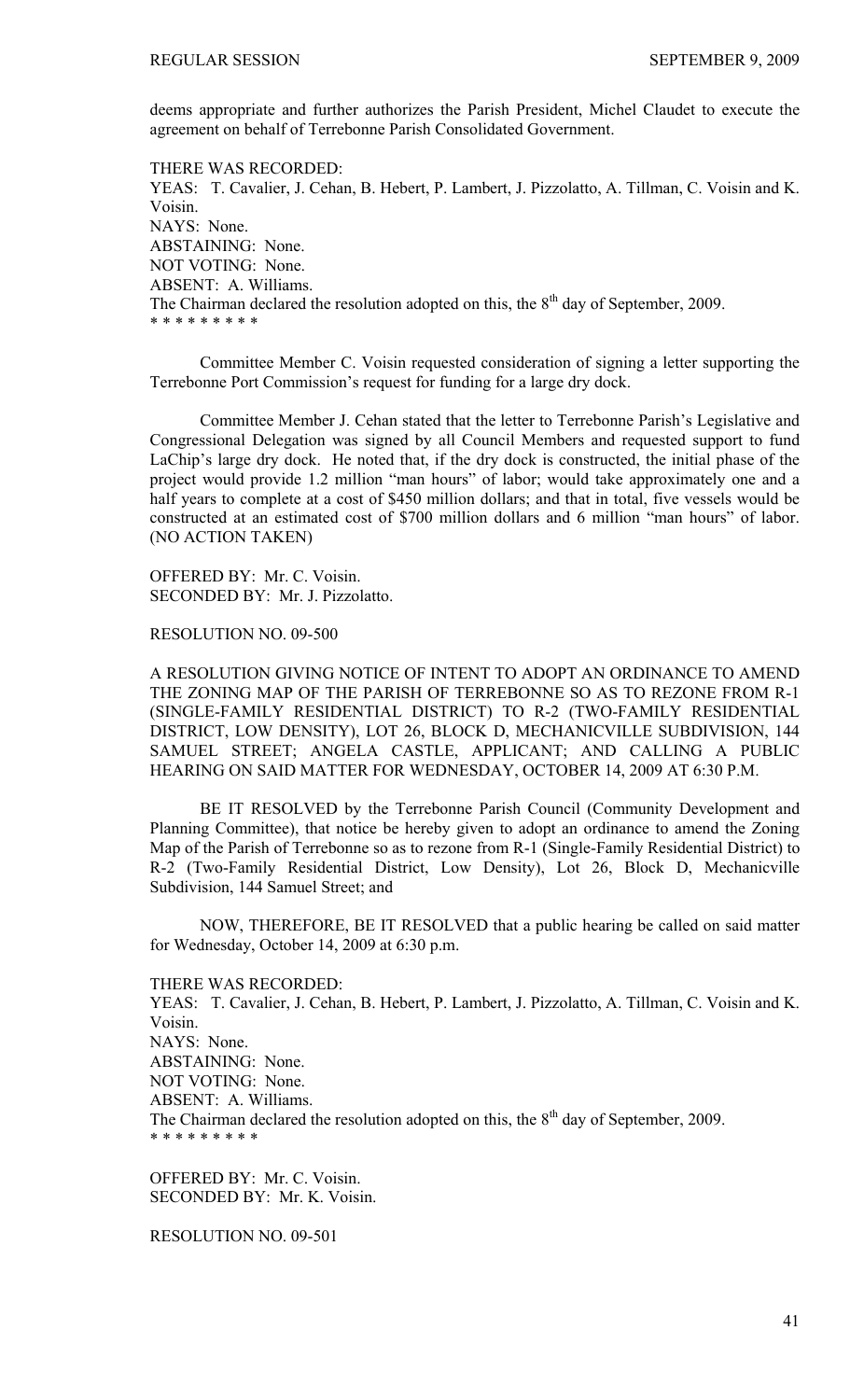A RESOLUTION GIVING NOTICE OF INTENT TO ADOPT AN ORDINANCE TO AMEND THE ZONING MAP OF THE PARISH OF TERREBONNE SO AS TO REZONE FROM R-1 (SINGLE-FAMILY RESIDENTIAL DISTRICT) TO R-2 (TWO-FAMILY RESIDENTIAL DISTRICT, LOW DENSITY), LOT 4, BLOCK 4, BARROWTOWN SUBDIVISION, 2607 ISABEL STREET; PEARL C. NIXON, APPLICANT; AND CALLING A PUBLIC HEARING ON SAID MATTER FOR WEDNESDAY, OCTOBER 14, 2009 AT 6:30 P.M.

BE IT RESOLVED by the Terrebonne Parish Council (Community Development and Planning Committee), that notice be hereby given to adopt an ordinance to amend the Zoning Map of the Parish of Terrebonne so as to rezone from R-1 (Single-Family Residential District) to R-2 (Two-Family Residential District, Low Density), Lot 4, Block 4, Barrowtown Subdivision, 2607 Isabel Street; and

NOW, THEREFORE, BE IT RESOLVED that a public hearing be called on said matter for Wednesday, October 14, 2009 at 6:30 p.m.

THERE WAS RECORDED: YEAS: T. Cavalier, J. Cehan, B. Hebert, P. Lambert, J. Pizzolatto, A. Tillman, C. Voisin and K. Voisin. NAYS: None. ABSTAINING: None. NOT VOTING: None. ABSENT: A. Williams. The Chairman declared the resolution adopted on this, the  $8<sup>th</sup>$  day of September, 2009. \* \* \* \* \* \* \* \* \*

 Mr. J. Cehan moved, seconded by Mr. B. Hebert, "THAT, there being no further business to come before the Community Development & Planning Committee, the meeting be adjourned."

 The Chairman called for the vote on the motion offered by Mr. J. Cehan. UPON ROLL CALL THERE WAS RECORDED: YEAS: T. Cavalier, J. Cehan, B. Hebert, P. Lambert, J. Pizzolatto, A. Tillman, C. Voisin, and K. Voisin. NAYS: None. ABSENT: A. Williams. The Chairman declared the motion adopted and the meeting was adjourned at 8:14 p.m.

Alvin Tillman, Chairman

Suzette Thomas Minute Clerk

Mr. A. Tillman moved, seconded by Mr. C. Voisin, "THAT, the Council accept and ratify the minutes of the Community Development & Planning Committee meeting held on 9/8/09.

 The Chairwoman called for a vote on the motion offered by Mr. A. Tillman. UPON ROLL CALL THERE WAS RECORDED: YEAS: J. Cehan, P. Lambert, A. Tillman, A. Williams, B. Hebert, T. Cavalier, J. Pizzolatto, K. Voisin, and C. Voisin NAYS: None ABSENT: None The Chairwoman declared the motion adopted.

 The Chairwoman called for a report on the Natural Resources & Coastal Restoration Committee meeting held on 9/8/09, whereupon the Committee Chairman rendered the following:

# **NATURAL RESOURCES & COASTAL RESTORATION COMMITTEE**

## **SEPTEMBER 8, 2009**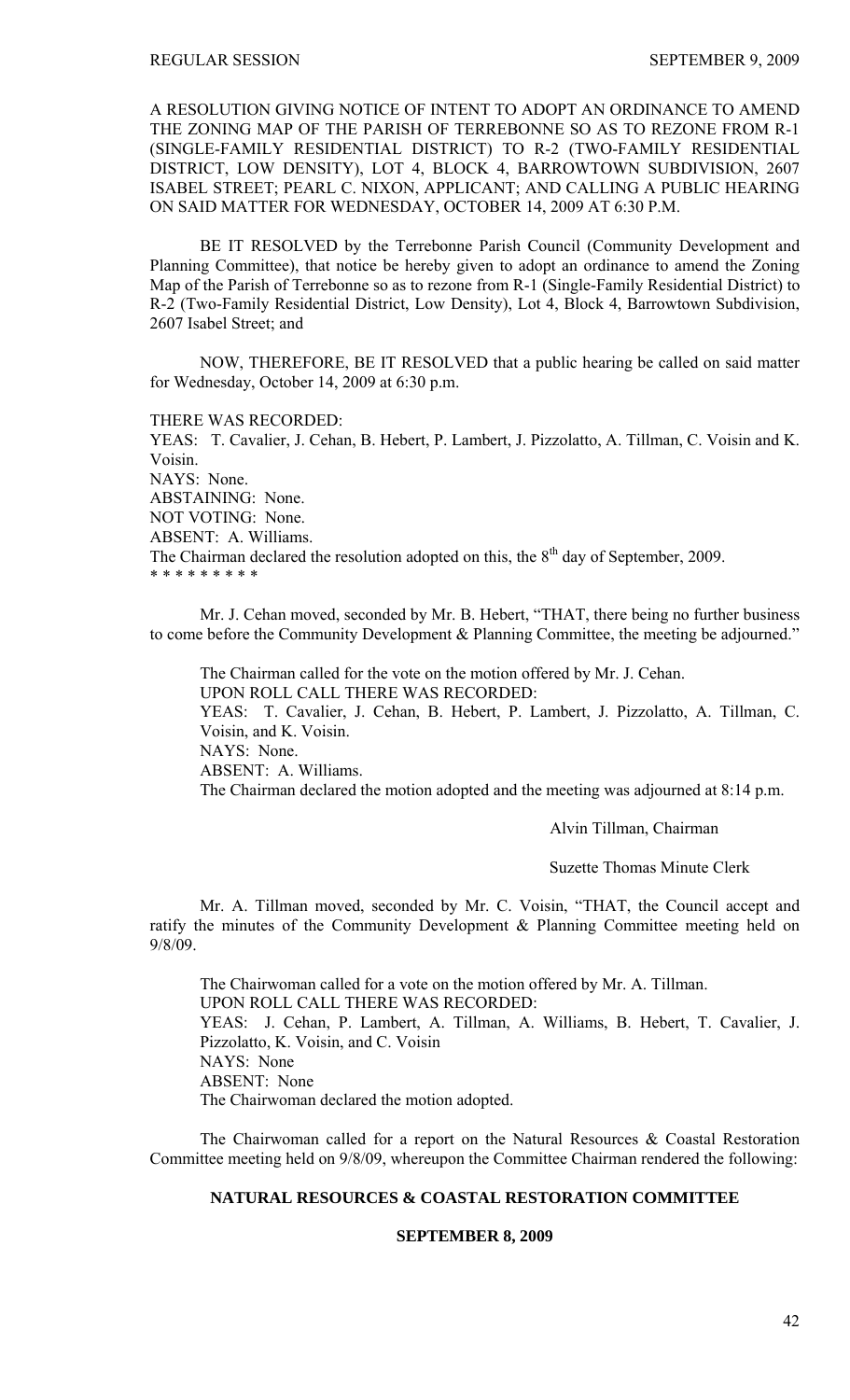The Chairman, Kevin Voisin, called the Natural Resources & Coastal Restoration Committee meeting to order at 8:16 p.m. in the Terrebonne Parish Council Meeting Room with the Invocation led by A. Tillman and the Pledge of Allegiance led by B. Hebert. Upon roll call, Committee Members recorded as present were: T. Cavalier, J. Cehan, B. Hebert, P. Lambert, J. Pizzolatto, A. Tillman, C. Voisin, K. Voisin, and A. Williams. A quorum was declared present.

 Committee Member J. Cehan requested consideration of supporting the local seafood industry's effort to ban importation of foreign shrimp in Louisiana. He noted the importance of the shrimping industry in Terrebonne Parish and its historic beginnings in the area.

 Mr. J. Cehan moved, seconded unanimously, "THAT, the Natural Resources & Coastal Restoration Committee submit a letter to Terrebonne Parish's Legislative and Congressional Delegations supporting the local shrimping industry's effort to ban foreign shrimp in Terrebonne Parish<sup>"</sup>

 The Chairman called for the vote on the motion offered by Mr. J. Cehan. UPON ROLL CALL THERE WAS RECORDED: YEAS: T. Cavalier, J. Cehan, B. Hebert, P. Lambert, J. Pizzolatto, A. Tillman, C. Voisin, K. Voisin, and A. Williams. NAYS: None. ABSENT: None. The Chairman declared the motion adopted.

 Mr. J. Cehan moved, seconded by Mr. A. Tillman, "THAT, there being no further business to come before the Natural Resources and Coastal Restoration Committee, the meeting be adjourned."

 The Chairman called for the vote on the motion offered by Mr. J. Cehan. UPON ROLL CALL THERE WAS RECORDED: YEAS: T. Cavalier, J. Cehan, B. Hebert, P. Lambert, J. Pizzolatto, A. Tillman, C. Voisin, K. Voisin, and A. Williams. NAYS: None. ABSENT: None. The Chairman declared the motion adopted and the meeting was adjourned at 8:19 p.m.

Kevin Voisin, Chairman

Suzette Thomas, Minute Clerk

 Mr. K. Voisin moved, seconded by Mr. J. Cehan, "THAT, the Council accept and ratify the minutes of the Natural Resources & Coastal Restoration Committee meeting held on 9/8/09."

 The Chairwoman called for a vote on the motion offered by Mr. K. Voisin. UPON ROLL CALL THERE WAS RECORDED: YEAS: J. Cehan, P. Lambert, A. Tillman, A. Williams, B. Hebert, T. Cavalier, J. Pizzolatto, K. Voisin, and C. Voisin NAYS: None ABSENT: None The Chairwoman declared the motion adopted.

 Mr. A. Tillman moved, seconded by Mr. P. Lambert, "THAT, the Council approve the following street light list:

ENERGIZE STREET LIGHTS AT 100 MAC COURT AND 120 MAC COURT; RLD # 1; SLECA; TERI CAVALIER

ENERGIZE ALL STREET LIGHTS IN ENERGY CENTER OF SOUTHEAST LA. SUBDIVISION, ADDENDUM #2, PHASES A AND B; SLECA; RLD # 1; ARLANDA WILLIAMS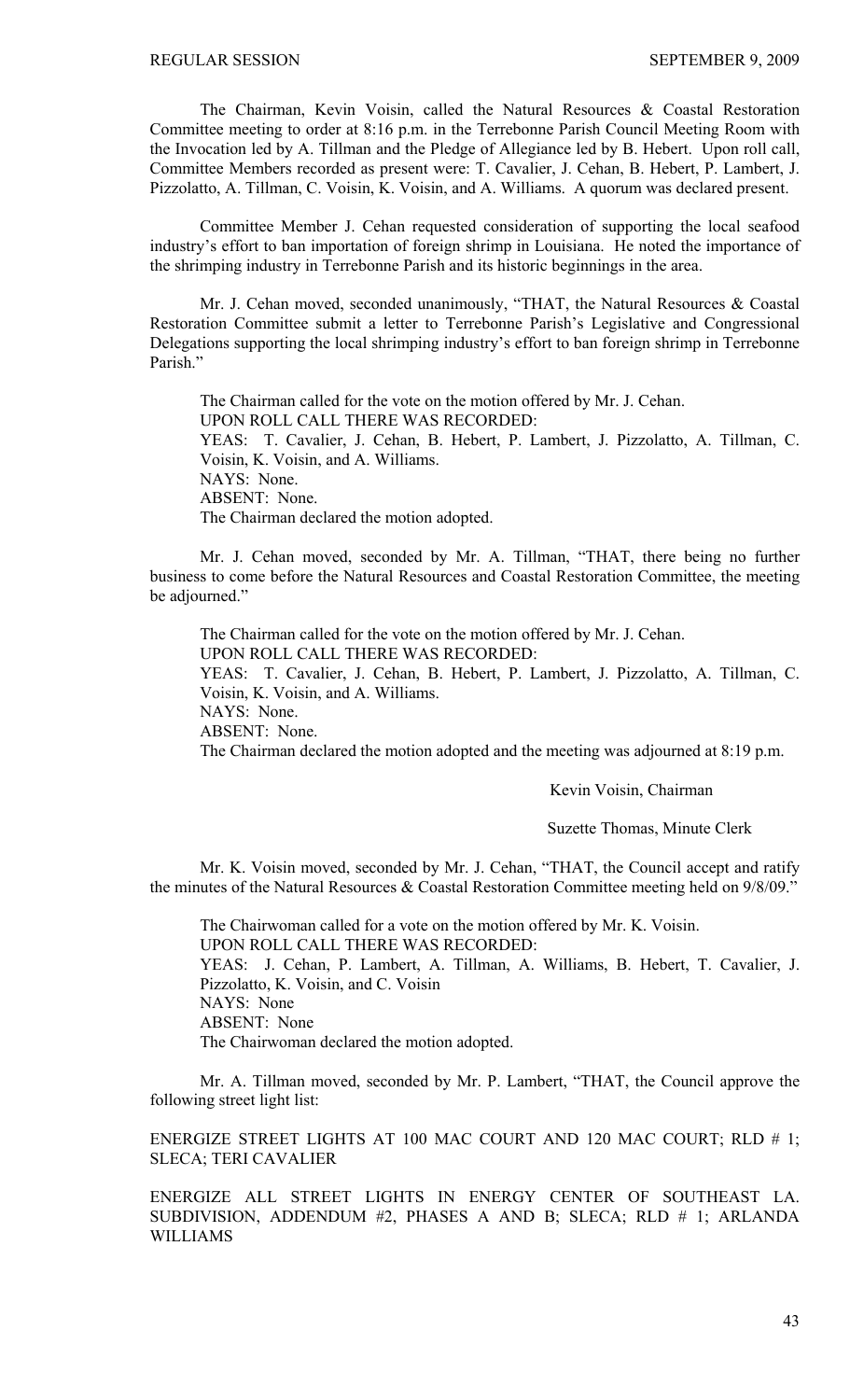INSTALL ONE (1) STREET LIGHT ON EXISTING POLE (TRANSFORMER ON THE POLE) AT 1101 LEE AVENUE; CITY OF HOUMA; USD; ALVIN TILLMAN

INSTALL ONE (1) STREET LIGHT ON EXISTING POLE AT 215 POINTE-AUX-CHENE ROAD; RLD #6; ENTERGY; PETE LAMBERT

ASSUME MAINTENANCE OF STREET LIGHTS IN SUGARLAND SUBDIVISION, ADD. #4, RLD #1; ENTERGY; KEVIN VOISIN."

The Chairwoman called for a vote on the motion offered by Mr. A. Tillman. UPON ROLL CALL THERE WAS RECORDED: YEAS: J. Cehan, P. Lambert, A. Tillman, A. Williams, B. Hebert, T. Cavalier, J. Pizzolatto, K. Voisin, and C. Voisin NAYS: None ABSENT: None The Chairwoman declared the motion adopted.

 Mr. J. Cehan moved, seconded by Mr. K. Voisin, "THAT, the Council accept the following nominations for the Veterans' District Board: Regional Military Museum – Mr. C. J. Christ (current member), Mr. Thomas Watkins, and Mr. Lee Shaffer (one appointment); Veterans' Park – Mr. John Hebert (current member) and Mr. Tim Baltad (one appointment); and Legislative Delegation south – Mr. Will Theriot (current member), Mr. Jack Verret, and Mr. Richard Ricca (one appointment); that nominations be closed and that separate voice votes be taken for each representation."

 The Chairwoman called for a vote on the motion offered by Mr. J. Cehan. UPON ROLL CALL THERE WAS RECORDED: YEAS: J. Cehan, P. Lambert, A. Tillman, A. Williams, B. Hebert, T. Cavalier, J. Pizzolatto, K. Voisin, and C. Voisin NAYS: None ABSENT: None The Chairwoman declared the motion adopted.

 The Chairwoman called for a voice vote of the Council for the representation on the Veterans' District Board for the Regional Military Museum, whereupon the following was recorded:

# C.J. CHRIST THOMAS WATKINS

J. Cehan A. Tillman P. Lambert T. Cavalier A. Williams B. Hebert J. Pizzolatto K. Voisin C. Voisin

# LEE SHAFFER

The Chairwoman stated as per the aforementioned results, Mr. C. J. Christ is reappointed to another term on the Veterans' District Board, representing the Regional Military Museum.

The Chairwoman called for a voice vote of the Council for representation on the Veterans' District Board for the Veterans' Park, whereupon the following was recorded:

## JOHN HEBERT TIM BALTAD

J. Cehan P. Lambert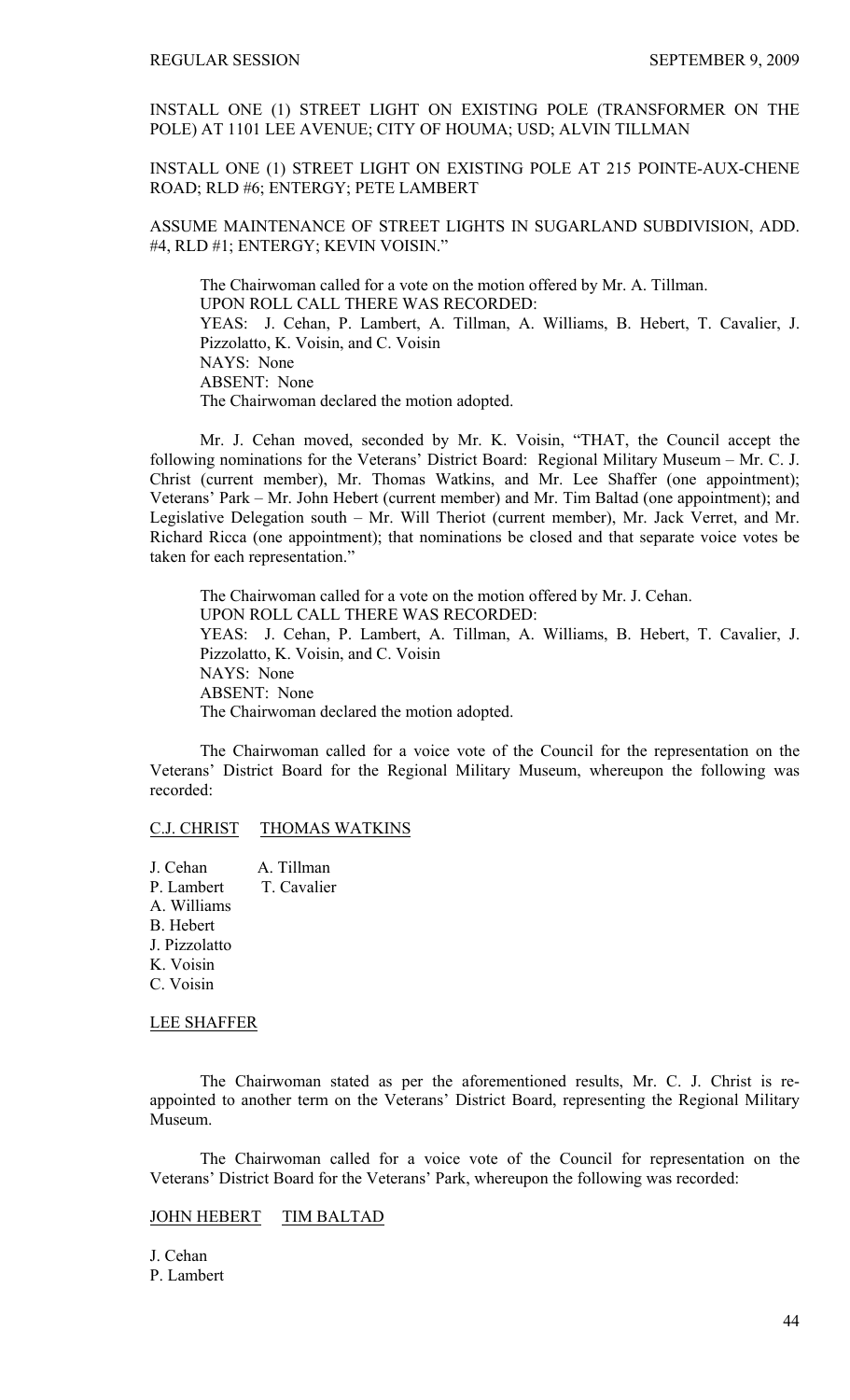A. Tillman A. Williams B. Hebert T. Cavalier J. Pizzolatto K. Voisin C. Voisin

The Chairwoman declared as per the aforementioned results, Mr. John Hebert is reappointed to another term on the Veteran's District Board, representing the Veterans' Park.

The Chairwoman called for a voice vote of the Council for representation on the Veterans' District Board for the Legislative Delegation south, whereupon the following was recorded:

### WILL THERIOT JACK VERRET

J. Cehan J. Pizzolatto P. Lambert A. Williams B. Hebert T. Cavalier K. Voisin C. Voisin RICHARD RICCA

# A. Tillman

The Chairwoman declared that as per the aforementioned results, Mr. Will Theriot is reappointed to another term on the Veterans' District Board, representing the Legislative Delegation south.

The Chairwoman recognized Mr. John Hebert and Mr. Will Theriot, who thanked the Council for the re-appointment.

Mr. A. Tillman moved, seconded by Mr. J. Pizzolatto, "THAT, the Council appoint Mr. Freddie Richardson to the vacancy on the Village East Volunteer Protection Board."

The Chairwoman called for a vote on the motion offered by Mr. A. Tillman. UPON ROLL CALL THERE WAS RECORDED: YEAS: J. Cehan, P. Lambert, A. Tillman, A. Williams, B. Hebert, T. Cavalier, J. Pizzolatto, K. Voisin, and C. Voisin NAYS: None ABSENT: None The Chairwoman declared the motion adopted.

Councilman J. Cehan stated that at last evening's committee meeting, the Council unanimously supported sending a letter to Terrebonne Parish Congressional and Legislative Delegations encouraging the use of United States, especially Louisiana, harvested seafood products.

Councilman K. Voisin stated that members of the community can demand Louisiana shrimp in grocery stores and restaurants.

 Councilman C. Voisin suggested that sending a letter to all local restaurants and retailers be considered in the Policy, Procedure and Legal Committee, requesting them to serve/sell local seafood.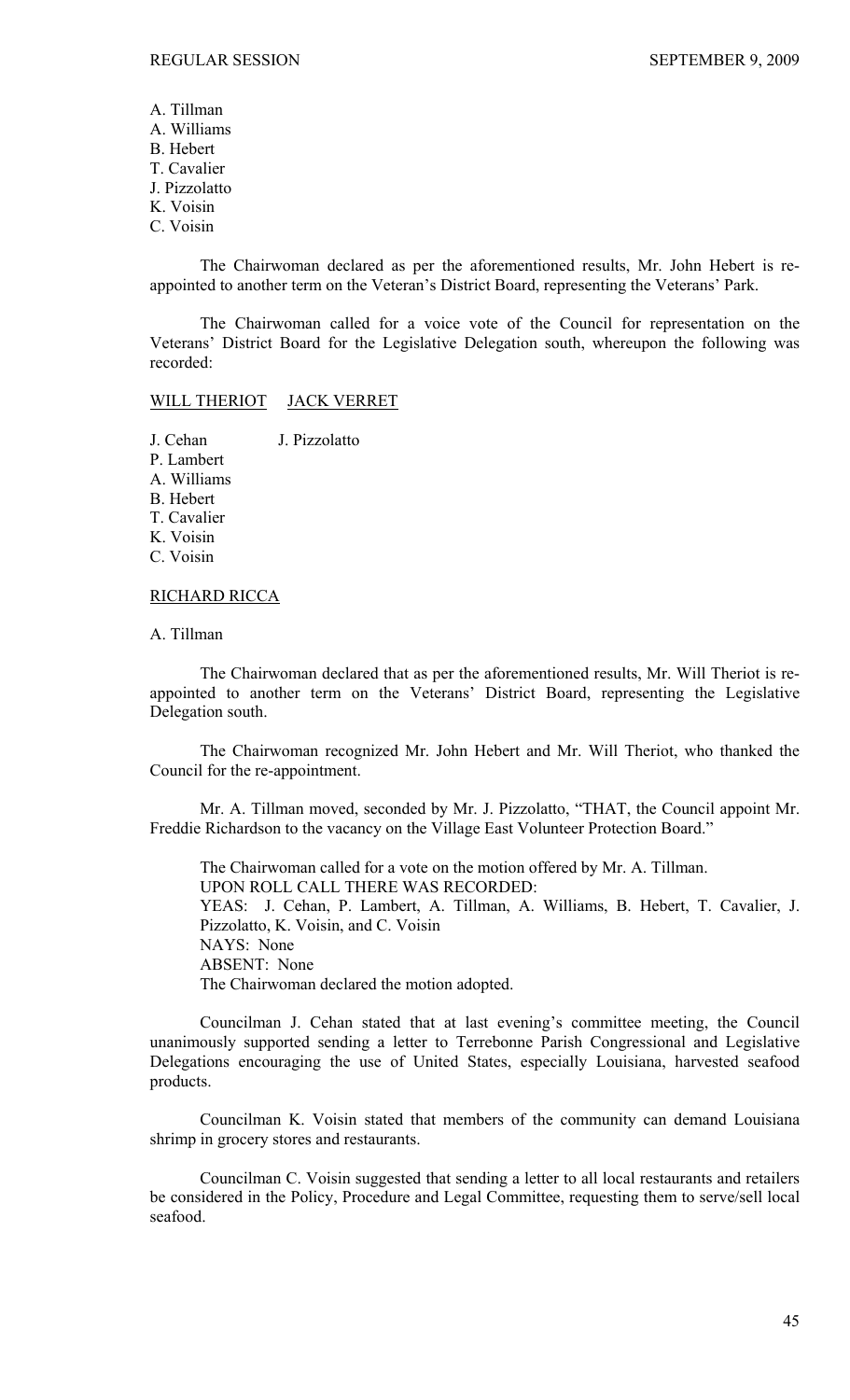Councilman K. Voisin requested that the Louisiana Seafood Promotions Board make a presentation regarding local seafood to the Natural Resources and Coastal Restoration Committee.

Mr. J. Cehan moved, seconded by Mr. B. Hebert and Mr. A. Tillman, "THAT, the Council introduce an ordinance to establish a "Drug Free Zone" around the East Houma Football Field along Boundary Road, and call a public hearing on said matter on September 23, 2009 at 6:30 p.m."

The Chairwoman called for a vote on the motion offered by Mr. J. Cehan. UPON ROLL CALL THERE WAS RECORDED: YEAS: J. Cehan, P. Lambert, A. Tillman, A. Williams, B. Hebert, T. Cavalier, J. Pizzolatto, K. Voisin, and C. Voisin NAYS: None ABSENT: None The Chairwoman declared the motion adopted.

Councilman Pete Lambert announced that the Terrebonne Levee and Conservation District Board of Commissioners will hold a regular meeting in a public forum on Thursday, September 10 at the cafeteria of the Pointe-aux-Chenes Elementary School. He stated the purpose is to inform the citizens of Pointe-aux-Chenes and Montegut of the work currently underway in the flood protection projects, as well as all of the features of the Morganza to the Gulf Project.

Parish President M. Claudet announced the following:

- Two collisions in the Tunnel and the Houma Navigation Bridge being closed was the cause of the severe traffic problems this afternoon
- Bayou Blue Pontoon Bridge closed until further notice
- $9/14 10/2 St$ . Louis Canal Road will be closed from Willie Lou Avenue to Hollywood Road to work on the bridge by Lumberland
- Prospect Street Bridge bids have come in and there is an acceptable bid and once it is awarded they will have 150 days to get their pre-fab parts together and construction period is estimated at 650 days. He welcomed residents' ideas concerning traffic flow.
- The two turn lanes on Grand Caillou onto the Daigeville to go onto East Park, DOTD has allowed both lanes to turn, with the suggestion of Councilman Joey Cehan
- Bayou Dularge Road approval has been received for HMGP funds and will let for bid to raise and elevate the roadway one foot from Crozier to the Dularge Bridge as well as an overlay to the end of Bayou Dularge
- A \$10,000 grant was received today that can be used to target animal population to spay or neuter pets

Councilman J. Cehan commended Captain Marsha Russell, with the Houma Police Department for her participation in getting the turning lanes from the Daigeville Bridge onto East Park approved by DOTD.

No action was necessary on agenda item 8A – Information List.

No matters were addressed under agenda item 8B – Parish President, Staff Reports.

 Mr. A. Tillman, seconded by Mr. J. Cehan, "THAT, the Council accept the following Monthly Engineering Reports:

- A) Duplantis Design Group, PC
- B) GSE Associate, Inc.
- C) T. Baker Smith, Inc."

 The Chairwoman called for a vote on the motion offered by Mr. A. Tillman. UPON ROLL CALL THERE WAS RECORDED: YEAS: J. Cehan, P. Lambert, A. Tillman, A. Williams, B. Hebert, T. Cavalier, J. Pizzolatto, K. Voisin, and C. Voisin